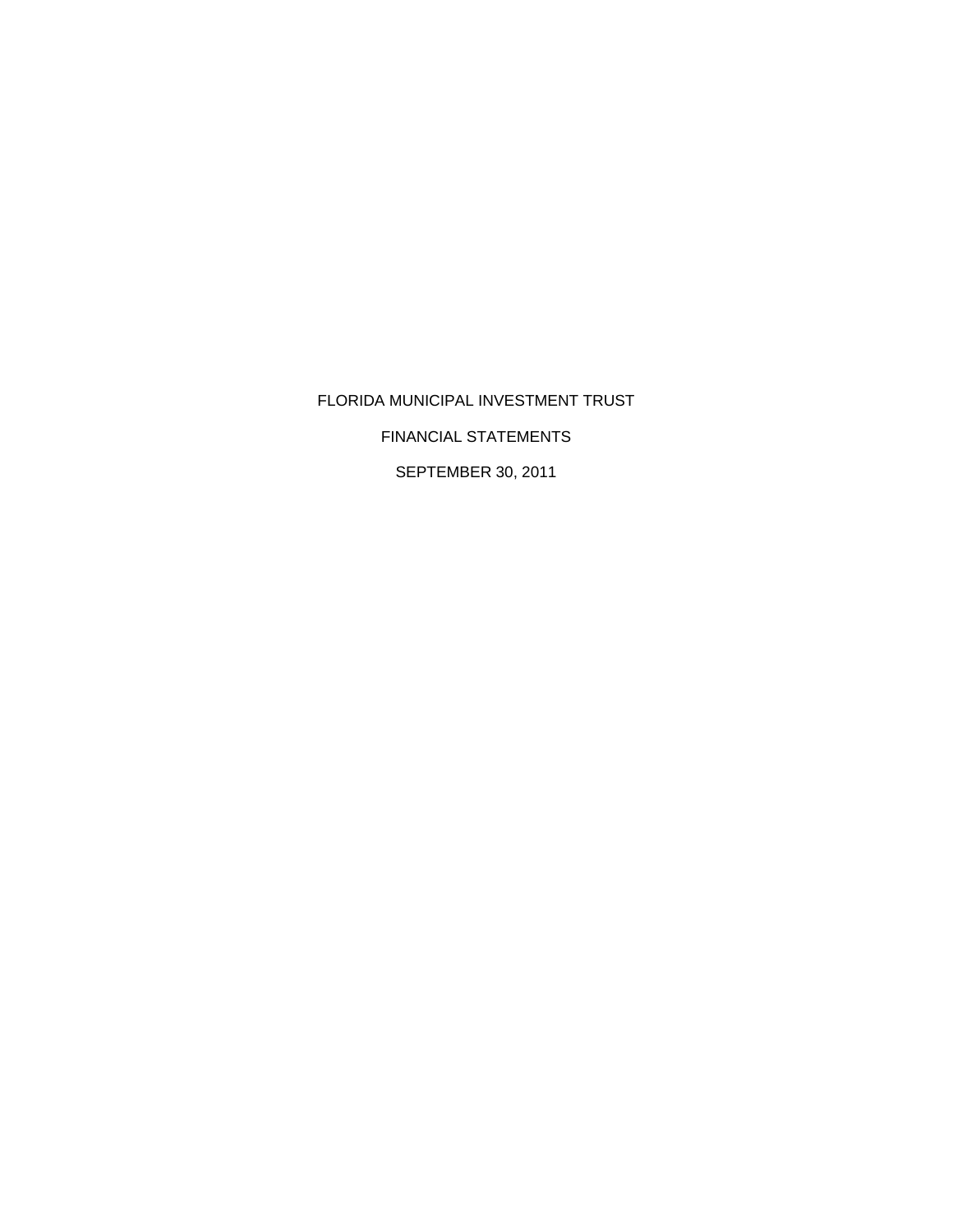### SHORSTEIN & SHORSTEIN, P.A. **CERTIFIED PUBLIC ACCOUNTANTS 8265 BAYBERRY ROAD** JACKSONVILLE, FLORIDA 32256

JACK F. SHORSTEIN, C.P.A. SAMUEL R. SHORSTEIN, C.P.A. MARK J. SHORSTEIN, C.P.A. MICHAEL K. PARRISH, C.P.A. BARBARA J. HOUSTON, C.P.A. O.J. YOUNG MARGARET R. CONOVER, C.P.A. JOAN B. MOELL, C.P.A. WALTER L. HUNTER, C.P.A. H. DAN HOOPER, C.P.A.

**TELEPHONE** (904) 739-1311 **FACSIMILE** (904) 739-2069 **WEBSITE** WWW.SHORSTEINCPA.COM

February 14, 2012

#### **Independent Auditors' Report**

To the Board of Trustees of the Florida Municipal Investment Trust:

We have audited the accompanying combined statement of net assets of the Florida Municipal Investment Trust as of September 30, 2011 and the related combined statement of changes in net assets for the year then ended. We have also audited the financial statements of the ten individual portfolios which comprise the Trust on pages 11 through 30. These financial statements are the responsibility of the Trust's management. Our responsibility is to express an opinion on these financial statements based on our audits.

We conducted our audits in accordance with auditing standards generally accepted in the United States of America. Those standards require that we plan and perform the audits to obtain reasonable assurance about whether the financial statements are free of material misstatement. An audit includes consideration of internal control over financial reporting as a basis for designing audit procedures that are appropriate in the circumstances, but not for the purpose of expressing an opinion on the effectiveness of the Trust's internal control over financial reporting. Accordingly, we express no such opinion. An audit also includes examining, on a test basis, evidence supporting the amounts and disclosures in the financial statements. assessing the accounting principles used and significant estimates made by management, as well as evaluating the overall financial statement presentation. We believe that our audits provide a reasonable basis for our opinion.

In our opinion, the financial statements referred to above present fairly, in all material respects, the financial position of the Florida Municipal Investment Trust as of September 30, 2011, and the changes in its net assets for the year then ended in conformity with accounting principles generally accepted in the United States of America. Also in our opinion, the financial statements of the ten individual portfolios on pages 11 through 30 present fairly, in all material respects, the financial position of each portfolio as of September 30, 2011 and the changes in each portfolio's net assets for the year then ended in conformity with accounting principles generally accepted in the United States of America.

Accounting principles generally accepted in the United States of America require that the management's discussion and analysis on pages 3 through 8 be presented to supplement the basic financial statements. Such information, although not a part of the basic financial statements, is required by the Governmental Accounting Standards Board, who considers it to be an essential part of financial reporting for placing the basic financial statements in an appropriate operational, economic, or historical context. We have applied certain limited procedures to the required supplementary information in accordance with auditing standards generally accepted in the United States of America, which consisted of inquiries of management about the methods of preparing the information and comparing the information for consistency with management's responses to our inquiries, the basic financial statements, and other knowledge we obtained during our audit of the basic financial statements. We do not express an opinion or provide any assurance on the information because the limited procedures do not provide us with sufficient evidence to express an opinion or provide any assurance.

 $\mathbf 1$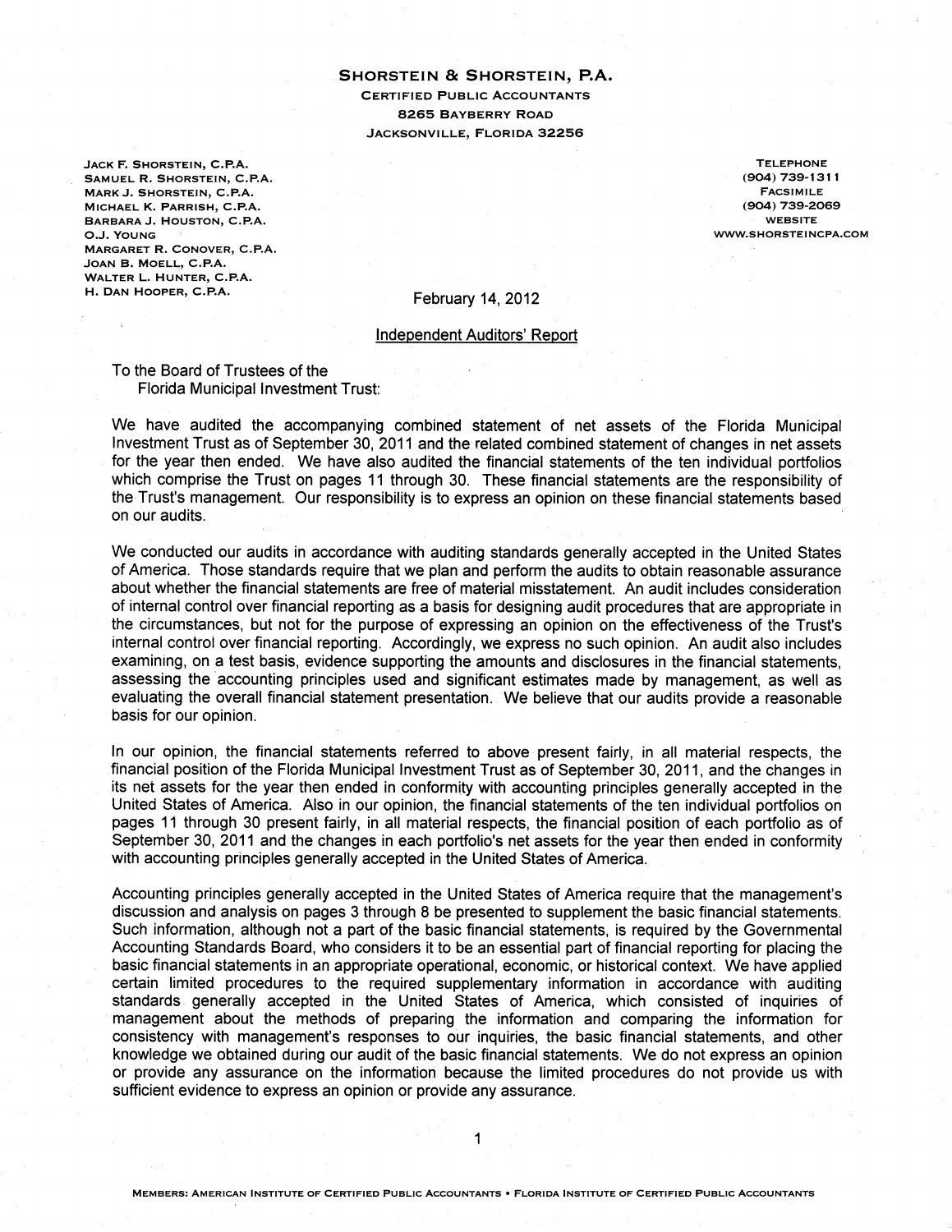Our audit was conducted for the purpose of forming opinions on the financial statements that collectively comprise the Florida Municipal Investment Trust financial statements as a whole. The combining financial statements are presented for purposes of additional analysis and are not a required part of the financial statements. The combining financial statements are the responsibility of management and were derived from and relate directly to the underlying accounting and other records used to prepare the financial statements. This information has been subjected to the auditing procedures applied in the audit of the financial statements and certain additional procedures, including comparing and reconciling such information directly to the underlying accounting and other records used to prepare the financial statements or to the financial statements themselves, and other additional procedures in accordance with auditing standards generally accepted in the United States of America. In our opinion, the information in the combining financial statements is fairly stated in all material respects in relation to the financial statements as a whole.

Shorstein + Shorstein, P.A.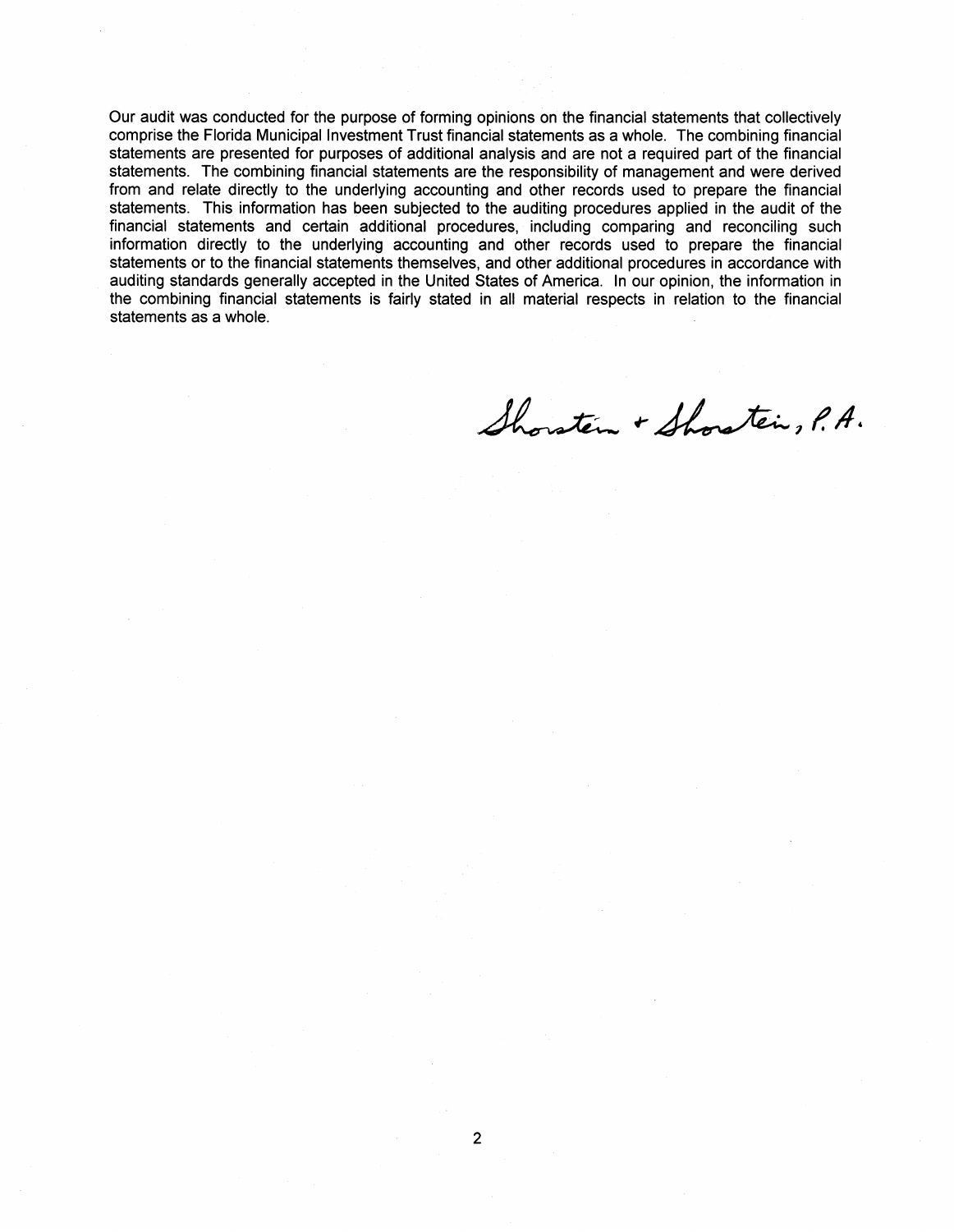The following Management's Discussion and Analysis (the "MD&A") presents an overview of the Florida Municipal Investment Trust's financial activities for the fiscal year ended September 30, 2011. This is to be read in conjunction with the Trust's financial statements, which follow the MD&A.

### **Financial Highlights**

- The Trust's net assets at the close of fiscal year 2011 were \$1.488 billion, compared to \$1.344 billion in 2010, an increase of \$144 million or 10.7% over the prior year.
- Revenues from all sources were lower for 2011 due to market volatility and investors' heightened risk aversion and concern about the U.S. and global debt crisis. Total revenues for fiscal year 2011 were \$26.3 million, compared to \$70.9 million for 2010, a decrease of 62.8%.
- The drop in revenues also resulted in a corresponding decrease in net investment income from the prior year. Net investment income was \$21.9 million for fiscal year 2011, compared to \$66.8 million in 2010, a 67.3% decline.
- Net share transactions increased to \$122 million, compared to \$58.7 million for the prior year. Six of the ten portfolios had a net increase from shares transactions with the Trust's bond funds driving overall share activity - a reflection of investor flight to quality. Sales of shares, net of redemptions, were the primary source of the increase in net assets for the year, representing 85% of the total increase in net assets.
- Total expenses were \$4.5 million for fiscal year 2011, compared to \$4.1 million the previous year. The increase in expenses of \$421,956 or 10.4% over the previous year was due to an increase in assets under management.
- The Trust's securities lending program was closed in October 2010.
- The International Blend Portfolio was renamed the International Equity Portfolio, and the investment manager changed in April 2011 from Alliance Bernstein to Thornburg Investment Management, Inc.
- For fiscal year 2011, the net-of-fee returns of the various portfolios ranged as high as 4.80% for the Broad Market High Quality Bond Fund and as low as -17.06% for the International Equity Portfolio.

### **Overview of the Basic Financial Statements**

This overview is intended to serve as an introduction to the Trust's basic financial statements. The Trust's financial statements comprise: 1) entity-wide or combined financial statements; 2) individual portfolio financial statements; and 3) notes to the financial statements. The Trust operates five fixed income portfolios and five equity portfolios, for a total of ten investment funds or portfolios.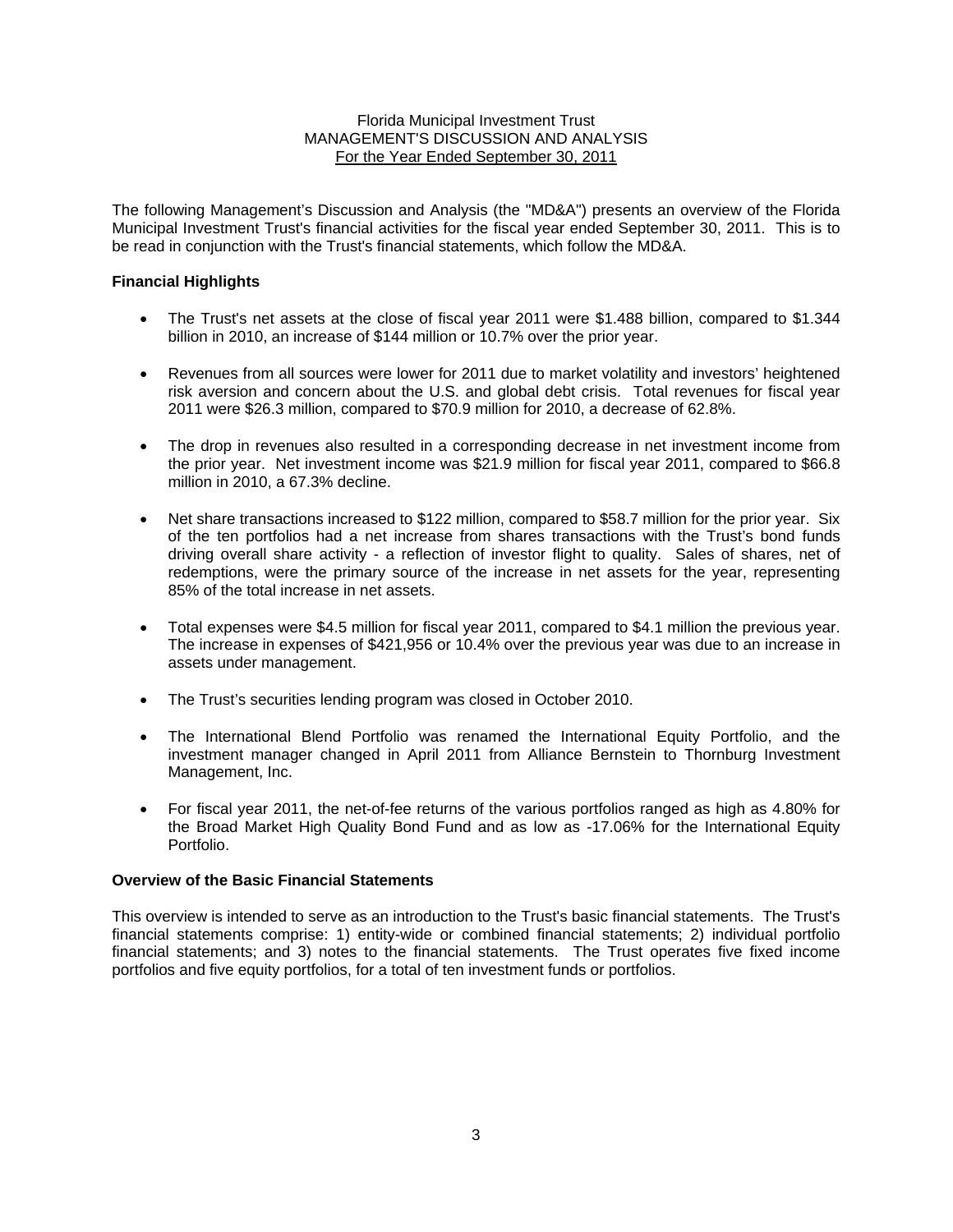### **Overview of the Basic Financial Statements** (Continued)

#### Combined Financial Statements

The Trust operates as a fiduciary trust fund under governmental accounting standards that require the Trust to prepare a series of financial statements. The combined statement of net assets provides information about the assets and liabilities at a specific point in time, in this case September 30, 2011. The combined statement of changes in net assets provides information about revenues, expenses, and sales and redemptions of shares recorded during the entire fiscal year from October 1, 2010 through September 30, 2011.

The accrual basis of accounting was used to prepare the Trust's financial statements. Revenues are recorded when earned and expenses when incurred, regardless of whether or not cash has been received or paid. Investments are recorded at market, as provided by the Trust's Custodian. The fair value of the positions in the Trust's portfolios is the same as the value of the portfolio shares. Information on the specific types of investments owned by each portfolio as well as total shares sold and redeemed by each portfolio, is detailed in the notes to the financial statements.

#### Individual Portfolio Financial Statements

Financial statements for each individual portfolio are included in this report and are prepared using the same measurement focus and basis of accounting as the combined financial statements. The amounts reported in the combined statement of net assets and the combined statement of changes in net assets are the sums of the amounts reported in the financial statements of the individual portfolios.

#### Notes to the Financial Statements

The notes to the financial statements provide additional information that is essential to an understanding of the data provided in the Trust's financial statements. The notes to the financial statements can be found following the individual portfolio financial statements.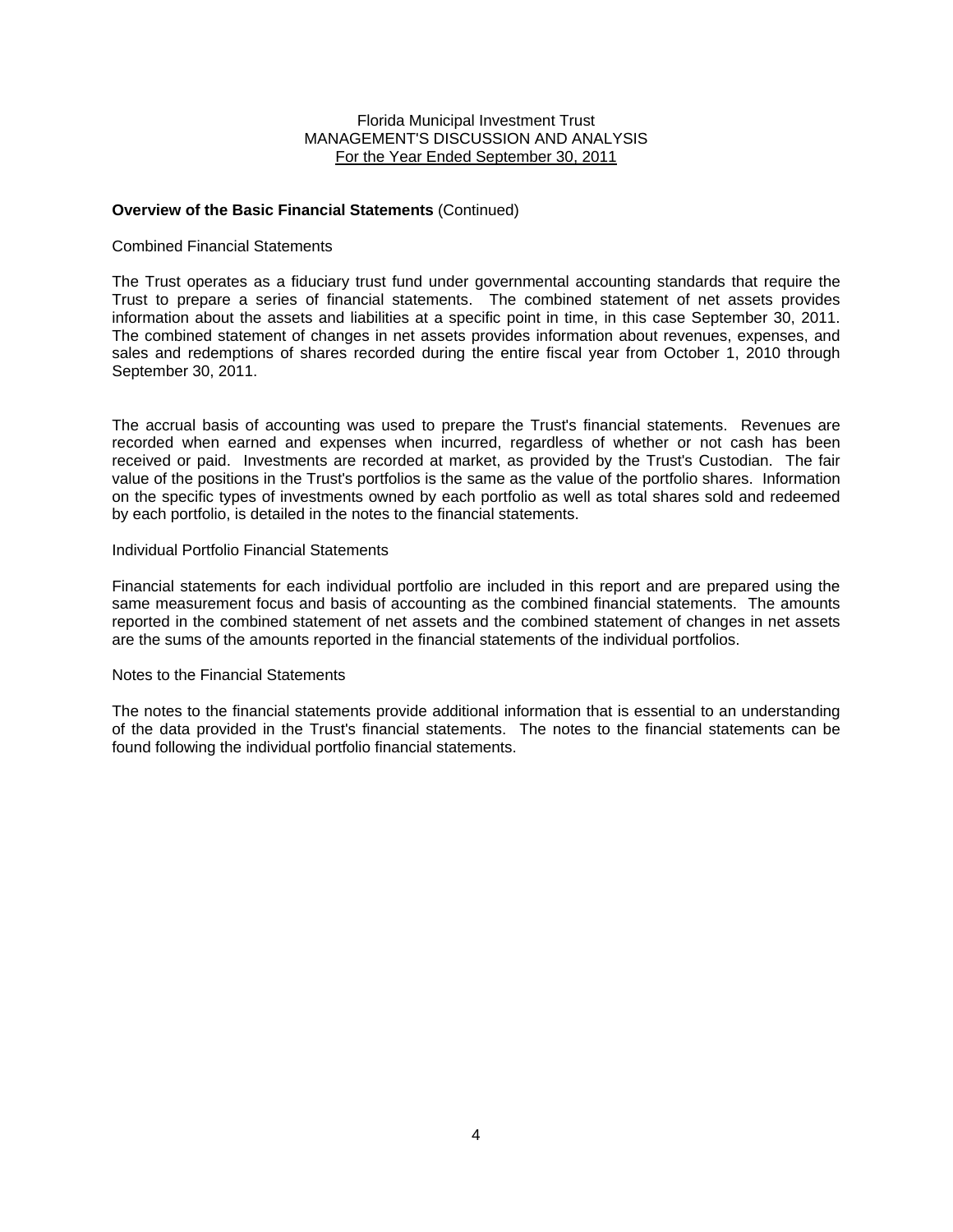#### **Financial Analysis of the Trust as a Whole Comparative Financial Information**

|                                                                                                                  |                     | <b>Net Assets</b>                 |                                     |                     |
|------------------------------------------------------------------------------------------------------------------|---------------------|-----------------------------------|-------------------------------------|---------------------|
|                                                                                                                  | 9/30/2011           | 9/30/2010                         | Change                              | %<br>Change         |
| <b>ASSETS</b>                                                                                                    |                     |                                   |                                     |                     |
| Investments in Securities at Fair Value:<br><b>Investments Held Under</b>                                        |                     |                                   |                                     |                     |
| <b>Securities Lending Agreement</b><br>Other Investments                                                         | \$<br>1,468,333,937 | 30,725,405<br>\$<br>1,303,149,349 | (30, 725, 405)<br>\$<br>165,184,588 | -100.00%<br>12.68%  |
| <b>Total Investments</b>                                                                                         | 1,468,333,937       | 1,333,874,754                     | 134,459,183                         | 10.08%              |
| Cash and Cash Equivalents                                                                                        | 26,207,188          | 42,488,345                        | (16, 281, 157)                      | $-38.32%$           |
| Receivables<br><b>Interest and Dividends</b>                                                                     | 5,268,231           | 4,575,072                         | 693,159                             | 15.15%              |
| Securities Lending Income<br><b>Securities Sold</b>                                                              | 417,872             | 2,145<br>177,569                  | (2, 145)<br>240,303                 | -100.00%<br>135.33% |
| <b>TOTAL ASSETS</b>                                                                                              | 1,500,227,228       | 1,381,117,885                     | 119,109,343                         | 8.62%               |
| <b>LIABILITIES</b>                                                                                               |                     |                                   |                                     |                     |
| Payables:                                                                                                        |                     |                                   |                                     |                     |
| <b>Collateral Held Under</b><br>Securities Lending Agreement<br><b>Securities Purchased</b><br>Accrued Expenses: | 11,307,822          | 30,725,405<br>5,591,842           | (30, 725, 405)<br>5,715,980         | -100.00%<br>102.22% |
| Investment Management<br>Fees Payable                                                                            | 555,544             | 520,746                           | 34,798                              | 6.68%               |
| Administrative Fees Payable                                                                                      | 440,504             | 393,334                           | 47,170                              | 11.99%              |
| Audit Fees Payable                                                                                               | 110,400             | 107,200                           | 3,200                               | 2.99%               |
| <b>Consulting Fees Payable</b><br>Miscellaneous Accrued Expenses                                                 | 27,830<br>3,316     | 6,863                             | 27,830<br>(3,547)                   | N/A<br>$-51.68%$    |
| TOTAL LIABILITIES                                                                                                | 12,445,416          | 37,345,390                        | (24, 899, 974)                      | $-66.67%$           |
| NET ASSETS HELD IN TRUST<br>FOR POOL PARTICIPANTS                                                                | \$1,487,781,812     | \$1,343,772,495                   | \$144,009,317                       | 10.72%              |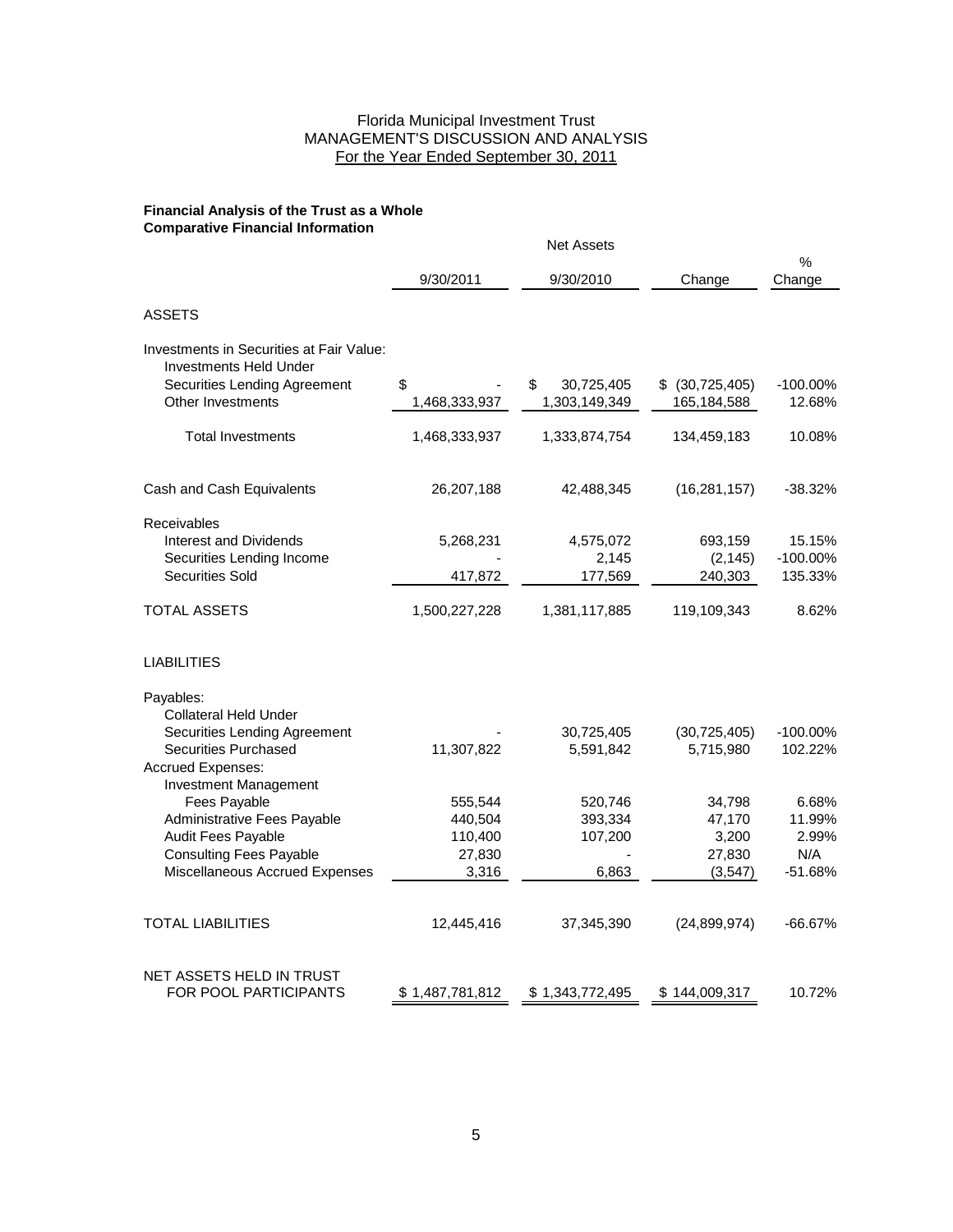#### **Financial Analysis of the Trust as a Whole Comparative Financial Information**

|                                                                                                           | Changes in Net Assets |                                |    |                                 |                                |                                   |
|-----------------------------------------------------------------------------------------------------------|-----------------------|--------------------------------|----|---------------------------------|--------------------------------|-----------------------------------|
|                                                                                                           |                       | 9/30/2011                      |    | 9/30/2010                       | Change                         | %<br>Change                       |
| ADDITIONS:                                                                                                |                       |                                |    |                                 |                                |                                   |
| <b>REVENUES</b>                                                                                           |                       |                                |    |                                 |                                |                                   |
| Interest and Dividend Income<br>Securities Lending Income<br>Fair Value Increases                         | \$                    | 34,955,865                     | \$ | 38,871,619<br>91,279            | \$<br>(3,915,754)<br>(91, 279) | $-10.07%$<br>-100.00%             |
| and (Decreases)                                                                                           |                       | (8,609,684)                    |    | 31,913,954                      | (40, 523, 638)                 | -126.98%                          |
| <b>Total Revenues</b>                                                                                     |                       | 26,346,181                     |    | 70,876,852                      | (44, 530, 671)                 | $-62.83%$                         |
| <b>EXPENSES</b><br>Securities Lending Expense:                                                            |                       |                                |    |                                 |                                |                                   |
| <b>Borrower Rebates</b><br><b>Agent Fees</b>                                                              |                       |                                |    | 64,173<br>904                   | (64, 173)<br>(904)             | -100.00%<br>$-100.00\%$           |
| <b>Total Securities Lending Expense</b>                                                                   |                       |                                |    | 65,077                          | (65,077)                       | $-100.00\%$                       |
| <b>Investment Management Fees</b><br><b>Administrative Fees</b><br><b>Custodian Fees</b>                  |                       | 2,478,035<br>1,700,535         |    | 2,169,504<br>1,527,860<br>1,699 | 308,531<br>172,675<br>(1,699)  | 14.22%<br>11.30%<br>$-100.00\%$   |
| <b>Audit Fees</b><br><b>Consulting Fees</b><br>Rating Agency Fees                                         |                       | 113,370<br>110,905<br>35,500   |    | 116,981<br>108,880<br>35,500    | (3,611)<br>2,025               | $-3.09%$<br>1.86%<br>0.00%        |
| General Insurance<br><b>Trustee Fees and Travel</b><br>Production and Merchandising                       |                       | 3,873<br>15,359                |    | 6,400<br>16,740<br>256          | (2,527)<br>(1, 381)<br>(256)   | $-39.48%$<br>$-8.25%$<br>-100.00% |
| Legal Fees<br><b>Miscellaneous</b>                                                                        |                       | 14,566<br>274                  |    | 1,564                           | 14,566<br>(1,290)              | N/A<br>$-82.48%$                  |
| <b>Total Expenses</b>                                                                                     |                       | 4,472,417                      |    | 4,050,461                       | 421,956                        | 10.42%                            |
| Net Investment Income (Loss)                                                                              |                       | 21,873,764                     |    | 66,826,391                      | (44, 952, 627)                 | $-67.27%$                         |
| DEDUCTIONS:                                                                                               |                       |                                |    |                                 |                                |                                   |
| <b>Beneficial Interest Share Transactions</b><br>Proceeds from Sales of Shares<br>Cost of Shares Redeemed |                       | 398,019,158<br>(275, 883, 605) |    | 228,652,285<br>(169, 918, 461)  | 169,366,873<br>(105, 965, 144) | 74.07%<br>62.36%                  |
| Net Increase (Decrease)<br>from Shares Transactions                                                       |                       | 122, 135, 553                  |    | 58,733,824                      | 63,401,729                     | 107.95%                           |
| Total Increase (Decrease)<br>in Net Assets                                                                |                       | 144,009,317                    |    | 125,560,215                     | 18,449,102                     | 14.69%                            |
| <b>Net Assets</b><br>Beginning of Year                                                                    |                       | 1,343,772,495                  |    | 1,218,212,280                   | 125,560,215                    | 10.31%                            |
| End of Year                                                                                               |                       | \$1,487,781,812                |    | \$1,343,772,495                 | \$144,009,317                  | 10.72%                            |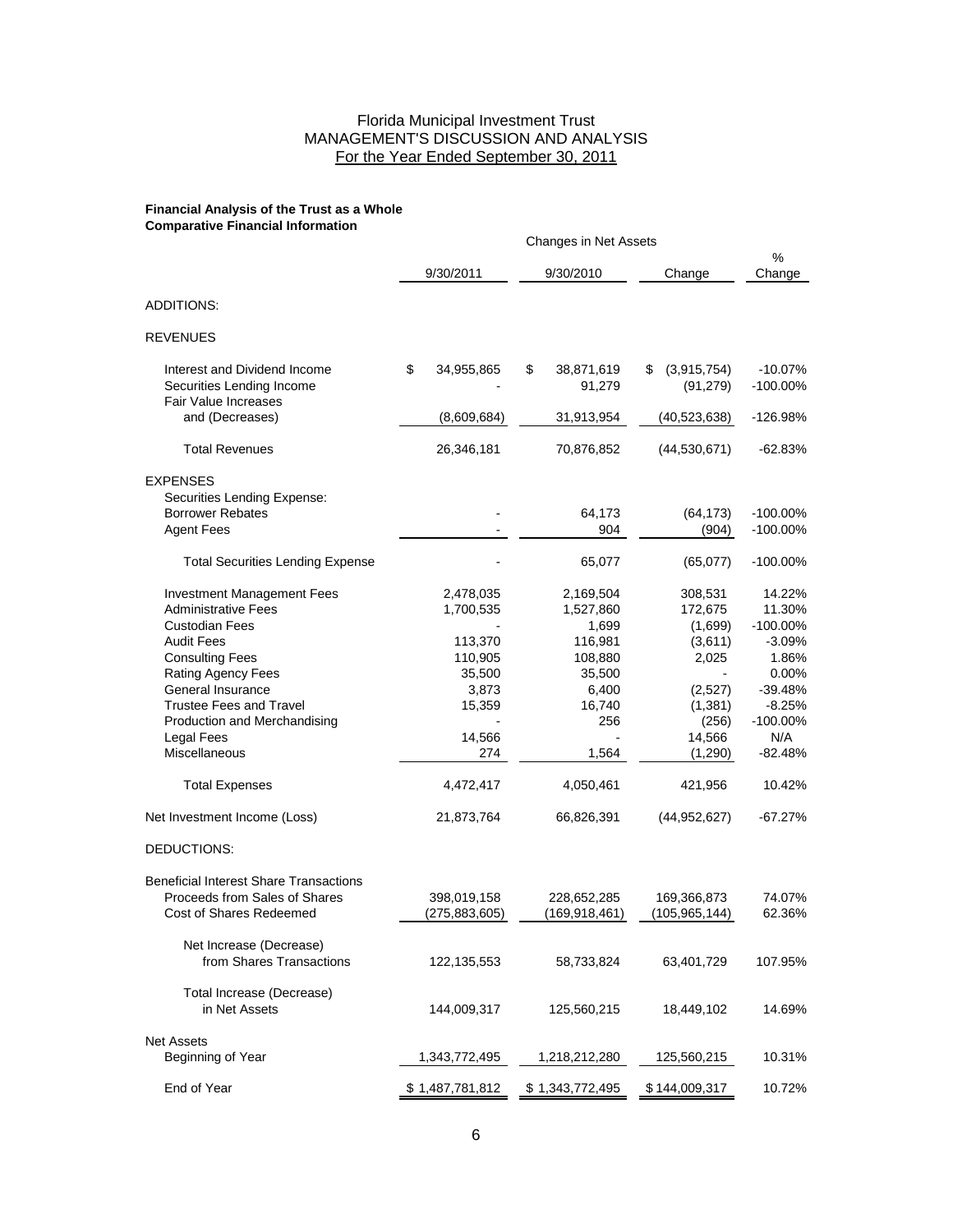### **Annual Budget**

The Trust does not have a legislative budget. However, an annual budget is prepared and budgetary results are reported quarterly to the Trustees.

### **Capital Asset and Long-Term Debt Activity**

The Trust has no capital assets or any long-term debt.

### **Economic Factors**

While the European sovereign debt crisis and global economy worsen, the U.S. economy continues on a path of slow recovery from the deep recession that officially ended in 2009. According to the Trust's investment consultant, the U.S. economic activity continued to expand at a moderate pace during the third quarter, led by solid consumer spending, as job growth in the private sector gave households an appetite to spend. Additionally, weakness in overall labor market conditions persisted as employment growth within the private sector was offset by further declines at the state and local government levels as they looked to tighten fiscal budgets.

In August, S&P's downgrade of federal debt from AAA to AA+ further eroded confidence about the state of the U.S. economy. In light of the downgrade, however, U.S. Treasury bonds remain attractive to investors due in part to the euro zone debt crisis. Fitch Ratings and Moody's Investors Service have maintained their AAA rating on federal debt.

According to the Trust's investment manager, Operation Twist, a new federal stimulus program introduced in late September appears to be lowering long-term Treasury rates, but yields on other debt are stable or higher and not likely to spur consumer and commercial loan demand.

High unemployment, poor job growth and slow housing starts continue to overshadow Florida's economic picture. Population growth is the state's primary driver of economic growth, contributing to both employment and income growth. The state's population growth was positive for 2011, but increased by less than 1%, or approximately 100,000. Florida's Office of Economic and Demographic Research (EDR) reports that while Florida's annual job growth rate has been positive for the past several months, the state's unemployment rate continues to hover around 10%, with 34 of 67 counties in double-digit territory. Additionally, state forecasters issued revised estimates in September that show the recovery in property tax revenue for local governments could be slower than they had expected.

The budgeted forecast of the Trust's net assets continues to be cautiously optimistic. As has been the case in recent years, to meet the challenges of declining tax revenues, local governments, such as cities and counties, are faced with either raising tax rates to meet service demands or cutting expenses and service levels. Many governments have been forced to reduce expenses and use cash reserves to balance their budgets. With interest rates at historical lows and the Federal Reserve's policy of maintaining low rates for the near future, the Trust's short-term bond funds continue to be an attractive solution for investing surplus funds in high-quality investments.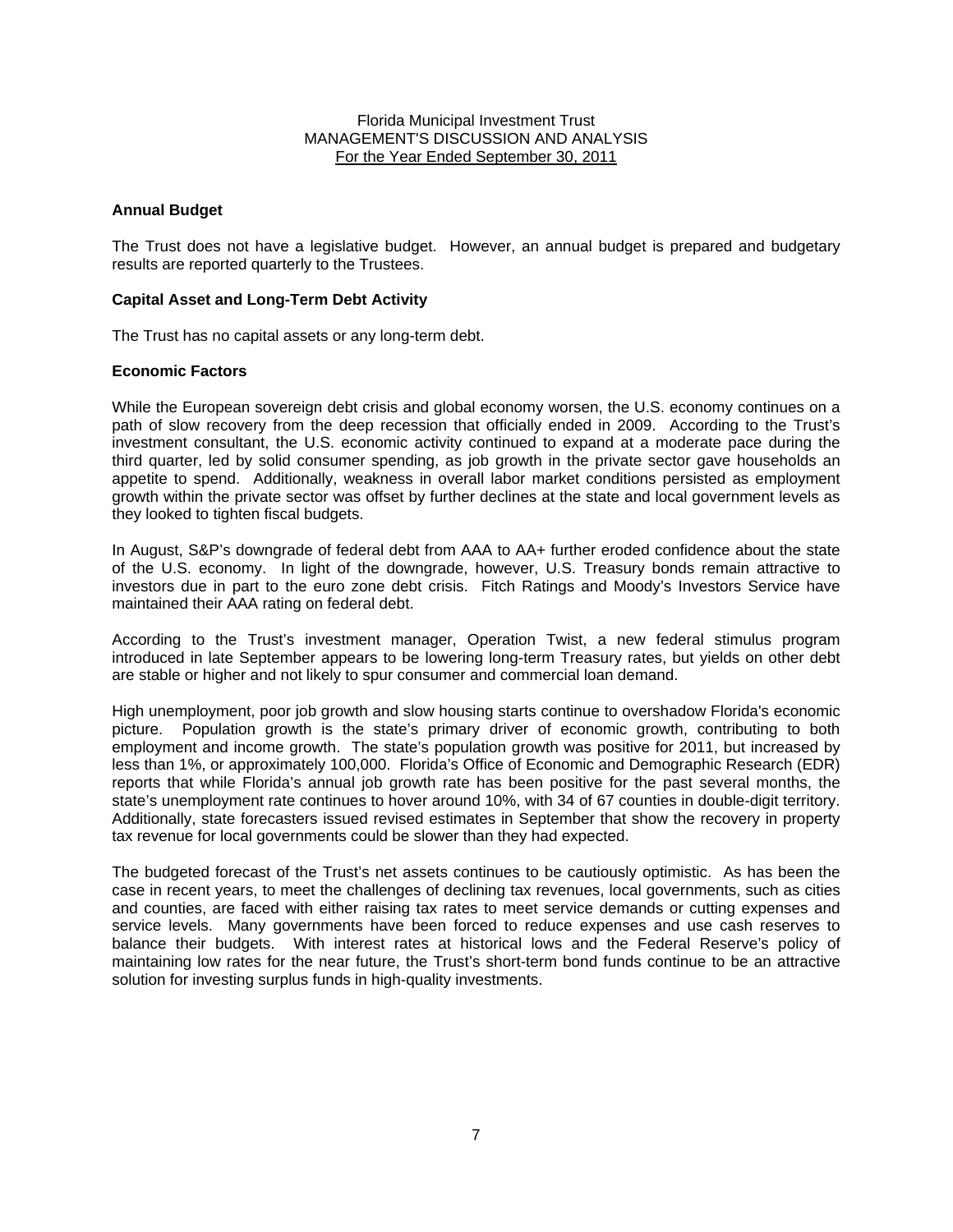#### **Request for Information**

The information contained in this MD&A was designed to provide readers with a general overview of the Trust's existing and foreseeable financial condition. Questions concerning any of the information provided in this report or requests for additional information should be addressed to Michael Sittig, Administrator for the Florida Municipal Investment Trust, 301 South Bronough Street, Suite 300, Tallahassee, FL 32301.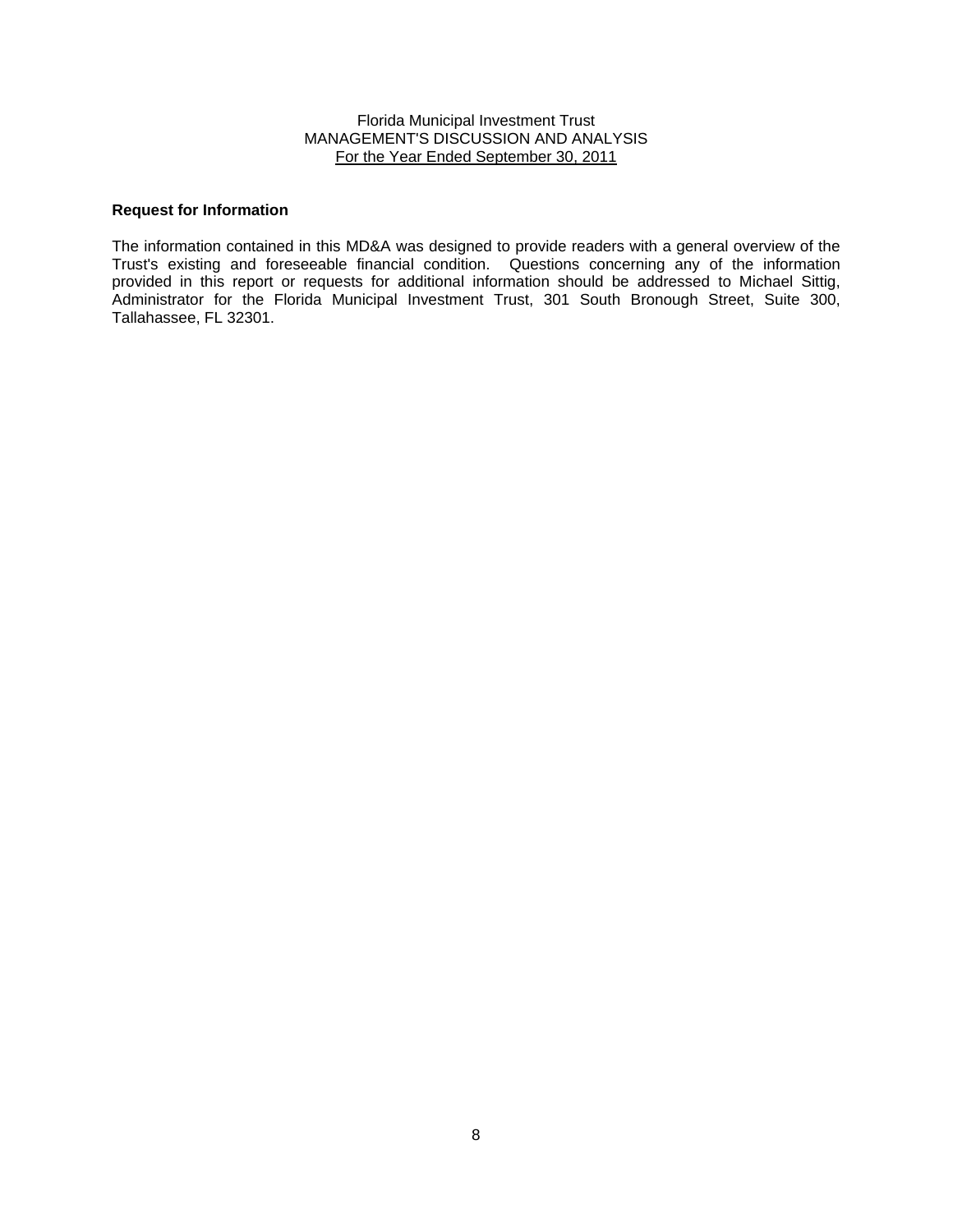# Florida Municipal Investment Trust \*COMBINED STATEMENT OF NET ASSETS September 30, 2011

# **ASSETS**

| Investment in Securities at Fair Value:        | \$1,468,333,937    |                 |
|------------------------------------------------|--------------------|-----------------|
| Cash Equivalents                               | 26,207,188         |                 |
| Receivables:                                   |                    |                 |
| <b>Interest and Dividends</b>                  | 5,268,231          |                 |
| <b>Securities Sold</b>                         | 417,872            |                 |
| <b>Total Assets</b>                            |                    | \$1,500,227,228 |
|                                                |                    |                 |
|                                                | <b>LIABILITIES</b> |                 |
| Payables:                                      |                    |                 |
| <b>Securities Purchased</b>                    | 11,307,822         |                 |
| <b>Accrued Expenses:</b>                       |                    |                 |
| Investment Management Fee Payable              | 555,544            |                 |
| Administrative Fee Payable                     | 440,504            |                 |
| Audit Fee Payable                              | 110,400            |                 |
| <b>Consulting Fee Payable</b>                  | 27,830             |                 |
| Miscellaneous Accrued Expenses                 | 3,316              |                 |
| <b>Total Liabilities</b>                       |                    | 12,445,416      |
|                                                | <b>NET ASSETS</b>  |                 |
| Net Assets Held in Trust for Pool Participants |                    | \$1,487,781,812 |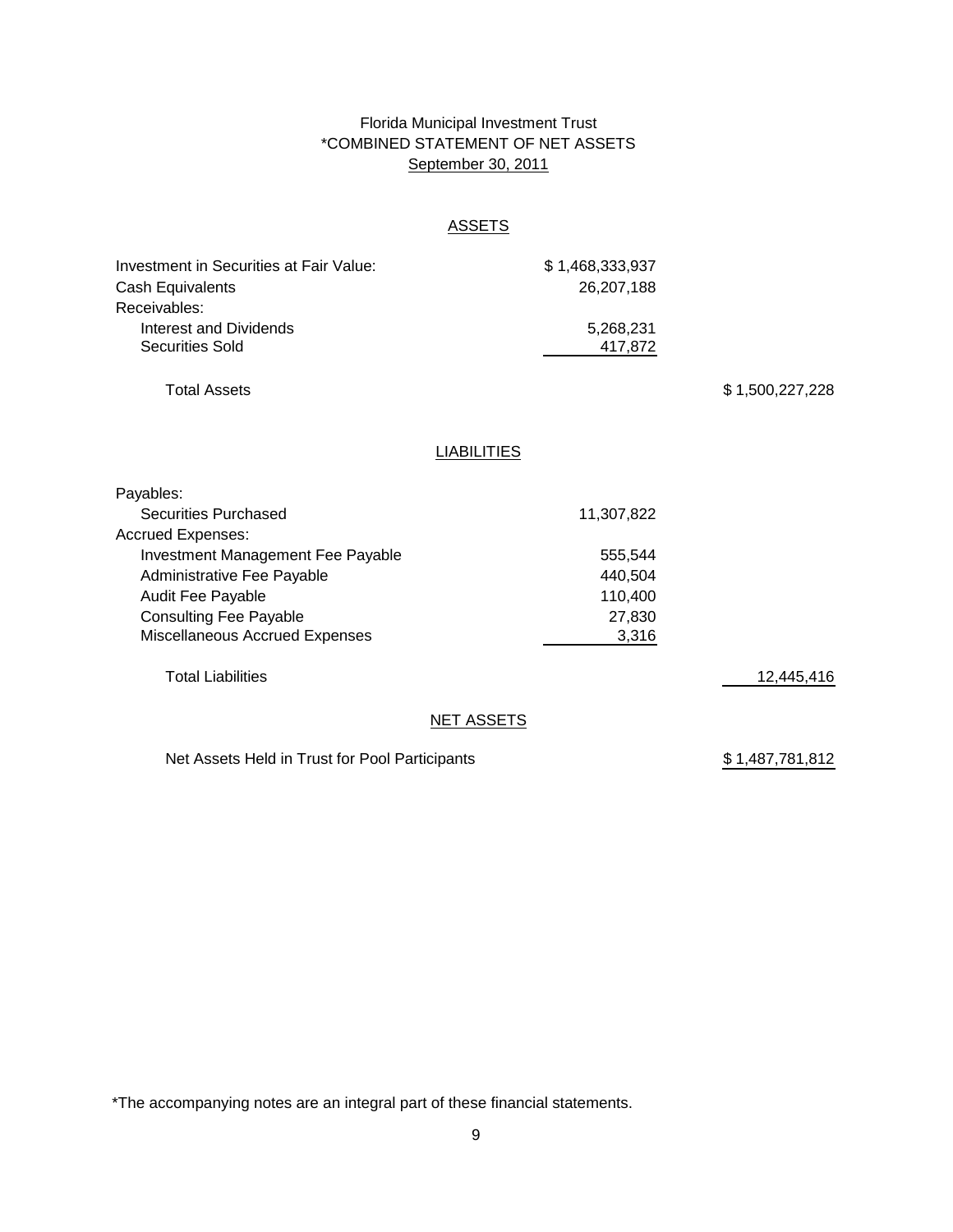# Florida Municipal Investment Trust \*COMBINED STATEMENT OF CHANGES IN NET ASSETS For the Year Ended September 30, 2011

# ADDITIONS:

| Revenues                                                        |                  |                     |
|-----------------------------------------------------------------|------------------|---------------------|
| Interest and Dividend Income                                    | \$<br>34,955,865 |                     |
| Fair Value Increases and Decreases                              | (8,609,684)      |                     |
| <b>Total Revenues</b>                                           |                  | \$<br>26,346,181    |
|                                                                 |                  |                     |
| <b>Expenses</b>                                                 |                  |                     |
| <b>Investment Management Fees</b><br><b>Administrative Fees</b> | 2,478,035        |                     |
|                                                                 | 1,700,535        |                     |
| <b>Audit Fees</b>                                               | 113,370          |                     |
| <b>Consulting Fees</b>                                          | 110,905          |                     |
| <b>Rating Agency Fees</b>                                       | 35,500           |                     |
| <b>General Insurance</b>                                        | 3,873            |                     |
| Trustee Fees and Travel                                         | 15,359           |                     |
| Legal Fees                                                      | 14,566           |                     |
| Miscellaneous                                                   | 274              |                     |
| <b>Total Expenses</b>                                           |                  | 4,472,417           |
| Net Investment Income                                           |                  | 21,873,764          |
| <b>Beneficial Interest Share Transactions</b>                   |                  |                     |
| Proceeds from Sale of Shares                                    | 398,019,158      |                     |
| <b>Cost of Shares Redeemed</b>                                  | (275, 883, 605)  |                     |
| Net Increase from Share Transactions                            |                  | 122, 135, 553       |
| <b>Total Increase in Net Assets</b>                             |                  | 144,009,317         |
| DEDUCTIONS:                                                     |                  |                     |
| <b>Net Assets</b>                                               |                  |                     |
| Beginning of Year                                               |                  | 1,343,772,495       |
| End of Year                                                     |                  | \$<br>1,487,781,812 |
|                                                                 |                  |                     |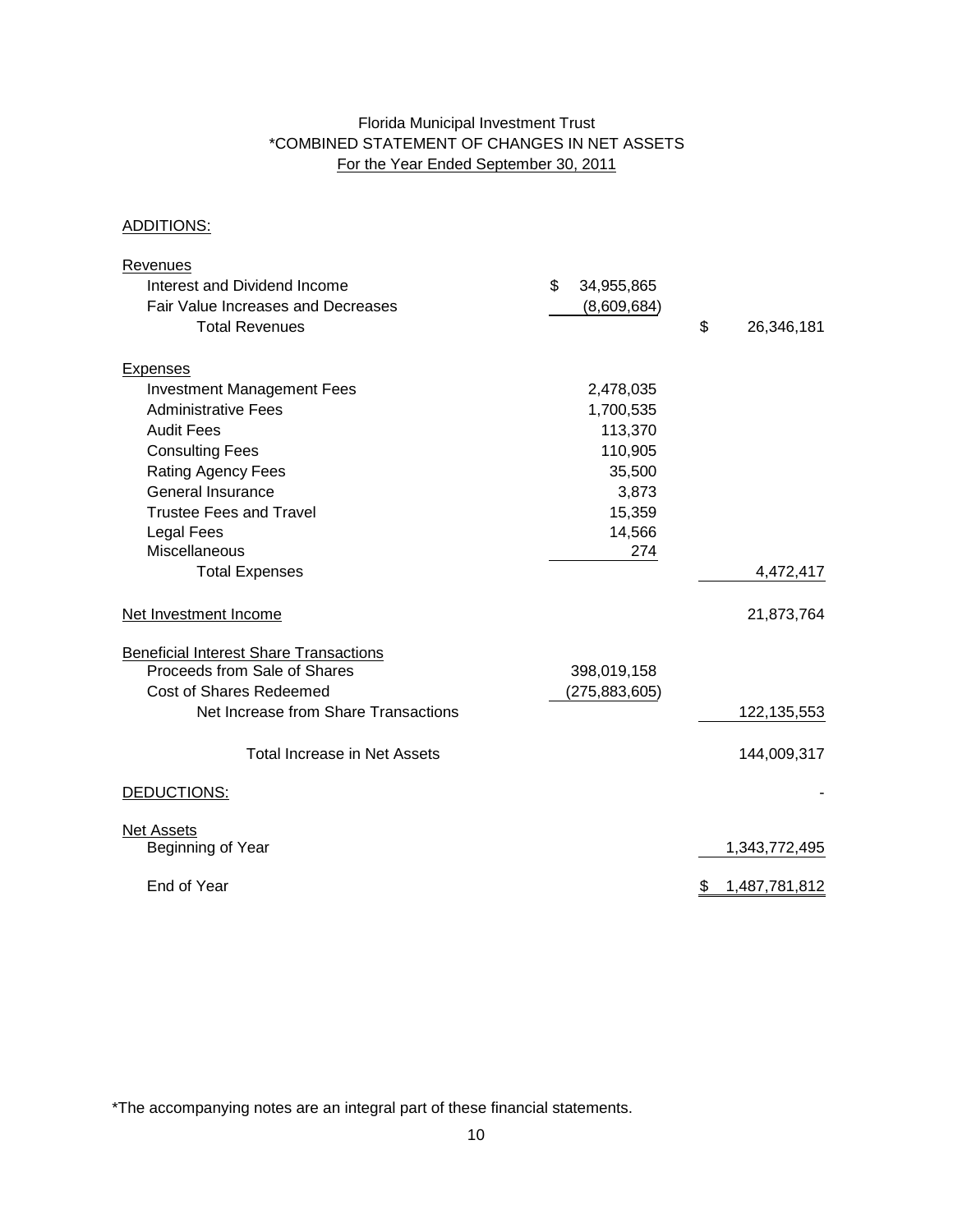# Florida Municipal Investment Trust September 30, 2011 0-2 Year High Quality Bond Fund \*STATEMENT OF NET ASSETS

### ASSETS

| Investment in Securities at Fair Value<br>Cash Equivalents |                    | \$<br>198,169,931<br>7,861,797 |                   |
|------------------------------------------------------------|--------------------|--------------------------------|-------------------|
| Receivables:<br>Interest and Dividends                     |                    | 622,991                        |                   |
| <b>Total Assets</b>                                        |                    |                                | \$<br>206,654,719 |
|                                                            | <b>LIABILITIES</b> |                                |                   |
| Payables:                                                  |                    |                                |                   |
| <b>Securities Purchased</b>                                |                    | 1,724,994                      |                   |
|                                                            |                    |                                |                   |
| <b>Accrued Expenses:</b>                                   |                    |                                |                   |
| Investment Management Fee Payable                          |                    | 57,154                         |                   |
| Administrative Fee Payable                                 |                    | 60,012                         |                   |
| <b>Audit Fee Payable</b><br><b>Consulting Fees Payable</b> |                    | 11,040<br>2,783                |                   |
| <b>Total Liabilities</b>                                   |                    |                                | 1,855,983         |
|                                                            | <b>NET ASSETS</b>  |                                |                   |
|                                                            |                    |                                |                   |
| Net Assets Held in Trust for Fund Participants             |                    |                                |                   |
| (Foujvalent to \$10.25 per share based                     |                    |                                |                   |

(Equivalent to \$10.25 per share based on 19,971,852.4573 shares outstanding)

\$ 204,798,736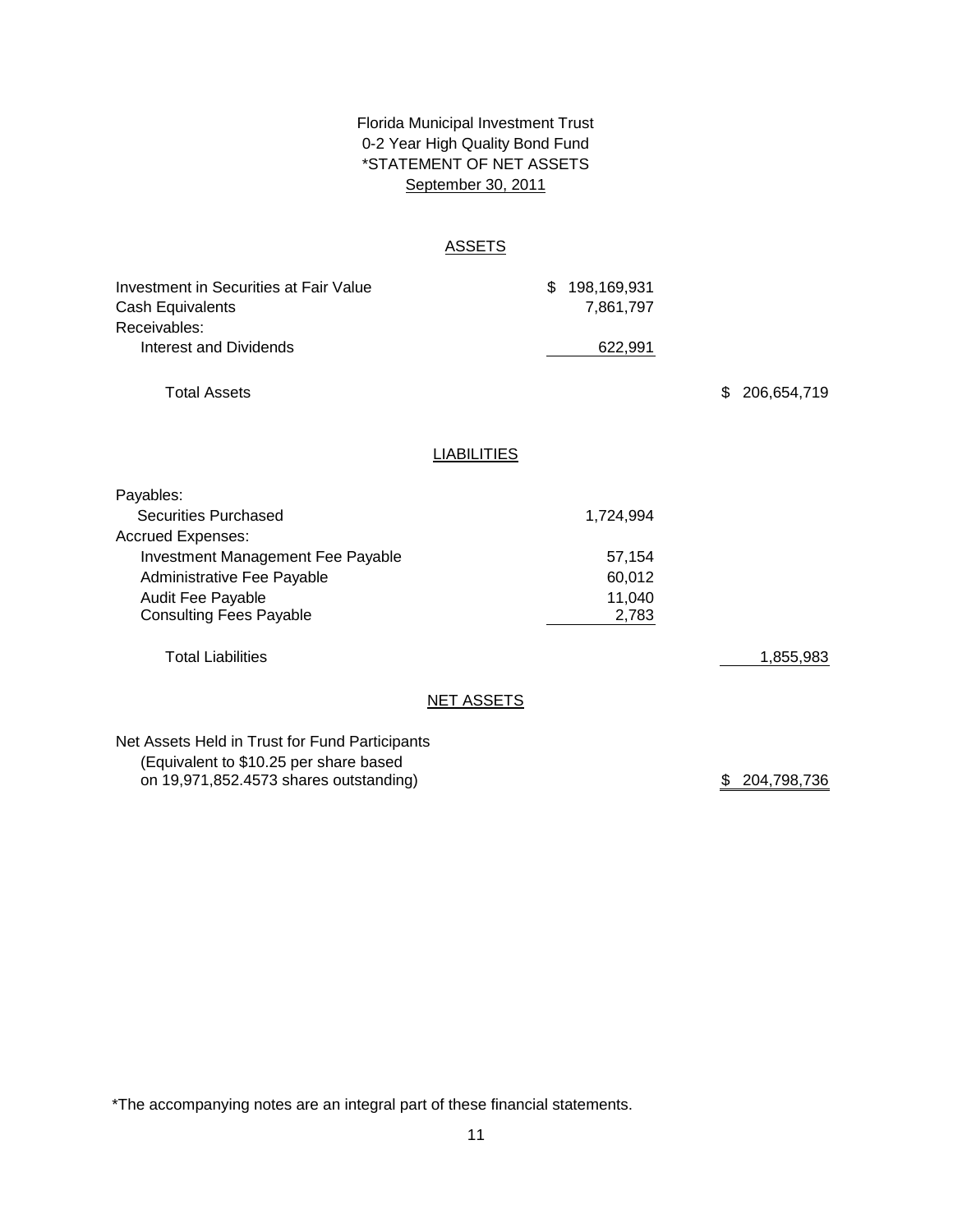# 0-2 Year High Quality Bond Fund \*STATEMENT OF CHANGES IN NET ASSETS For the Year Ended September 30, 2011 Florida Municipal Investment Trust

### ADDITIONS:

| <b>Revenues</b>                               |                 |                   |
|-----------------------------------------------|-----------------|-------------------|
| Interest and Dividend Income                  | \$<br>4,684,295 |                   |
| Fair Value Increases and Decreases            | (3,431,376)     |                   |
| <b>Total Revenues</b>                         |                 | \$<br>1,252,919   |
| <b>Expenses</b>                               |                 |                   |
| <b>Investment Management Fees</b>             | 202,848         |                   |
| <b>Administrative Fees</b>                    | 212,990         |                   |
| <b>Audit Fees</b>                             | 11,337          |                   |
| <b>Consulting Fees</b>                        | 11,091          |                   |
| Rating Agency Fees                            | 8,500           |                   |
| <b>General Insurance</b>                      | 401             |                   |
| <b>Trustee Fees and Travel</b>                | 1,536           |                   |
| <b>Legal Fees</b>                             | 1,500           |                   |
| Miscellaneous                                 | 27              |                   |
| <b>Total Expenses</b>                         |                 | 450,230           |
| Net Investment Income                         |                 | 802,689           |
| <b>Beneficial Interest Share Transactions</b> |                 |                   |
| Proceeds from Sale of Shares                  | 113,669,473     |                   |
| <b>Cost of Shares Redeemed</b>                | (80, 100, 181)  |                   |
| Net Increase from Share Transactions          |                 | 33,569,292        |
| Total Increase in Net Assets                  |                 | 34,371,981        |
| DEDUCTIONS:                                   |                 |                   |
| <b>Net Assets</b>                             |                 |                   |
| Beginning of Year                             |                 | 170,426,755       |
| End of Year                                   |                 | 204,798,736<br>\$ |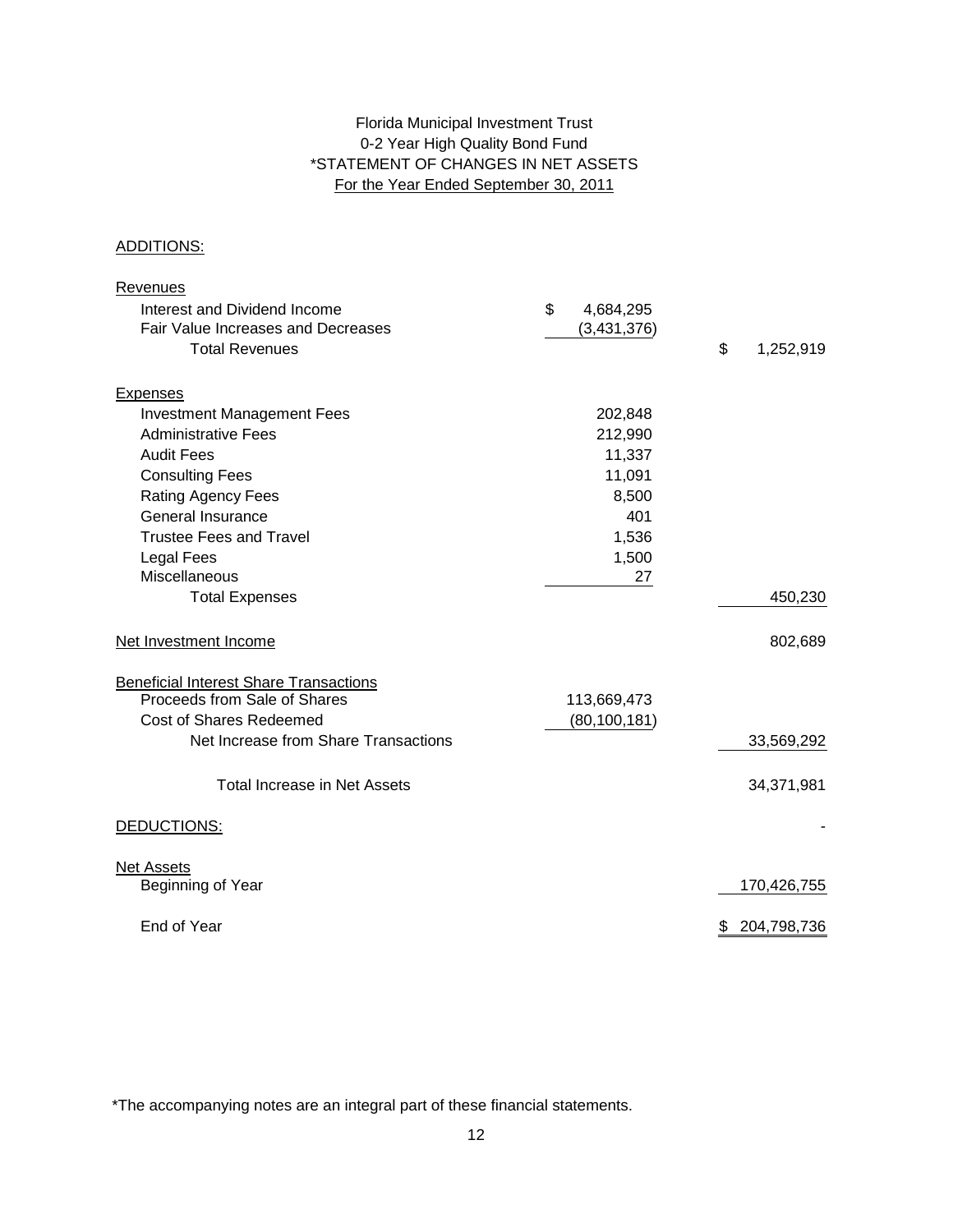# \*STATEMENT OF NET ASSETS Florida Municipal Investment Trust 1-3 Year High Quality Bond Fund September 30, 2011

### **ASSETS**

| Investment in Securities at Fair Value:<br>Cash Equivalents |                    | \$<br>507,879,301<br>9,116,315 |                   |
|-------------------------------------------------------------|--------------------|--------------------------------|-------------------|
| Receivables:<br>Interest and Dividends                      |                    | 1,807,168                      |                   |
| <b>Total Assets</b>                                         |                    |                                | \$<br>518,802,784 |
|                                                             | <b>LIABILITIES</b> |                                |                   |
| Payables:                                                   |                    |                                |                   |
| <b>Securities Purchased</b>                                 |                    | 5,088,688                      |                   |
| <b>Accrued Expenses:</b>                                    |                    |                                |                   |
| Investment Management Fee Payable                           |                    | 123,972                        |                   |
| Administrative Fee Payable                                  |                    | 130,170                        |                   |
| Audit Fee Payable                                           |                    | 11,040                         |                   |
| <b>Consulting Fees Payable</b>                              |                    | 2,783                          |                   |
| Miscellaneous Accrued Expenses                              |                    | 1,258                          |                   |
| <b>Total Liabilities</b>                                    |                    |                                | 5,357,911         |
|                                                             | <b>NET ASSETS</b>  |                                |                   |
| Net Assets Held in Trust for Fund Participants              |                    |                                |                   |
| (Equivalent to \$17.77 per share based                      |                    |                                |                   |
| on 28,897,287.5586 shares outstanding)                      |                    |                                | \$ 513,444,873    |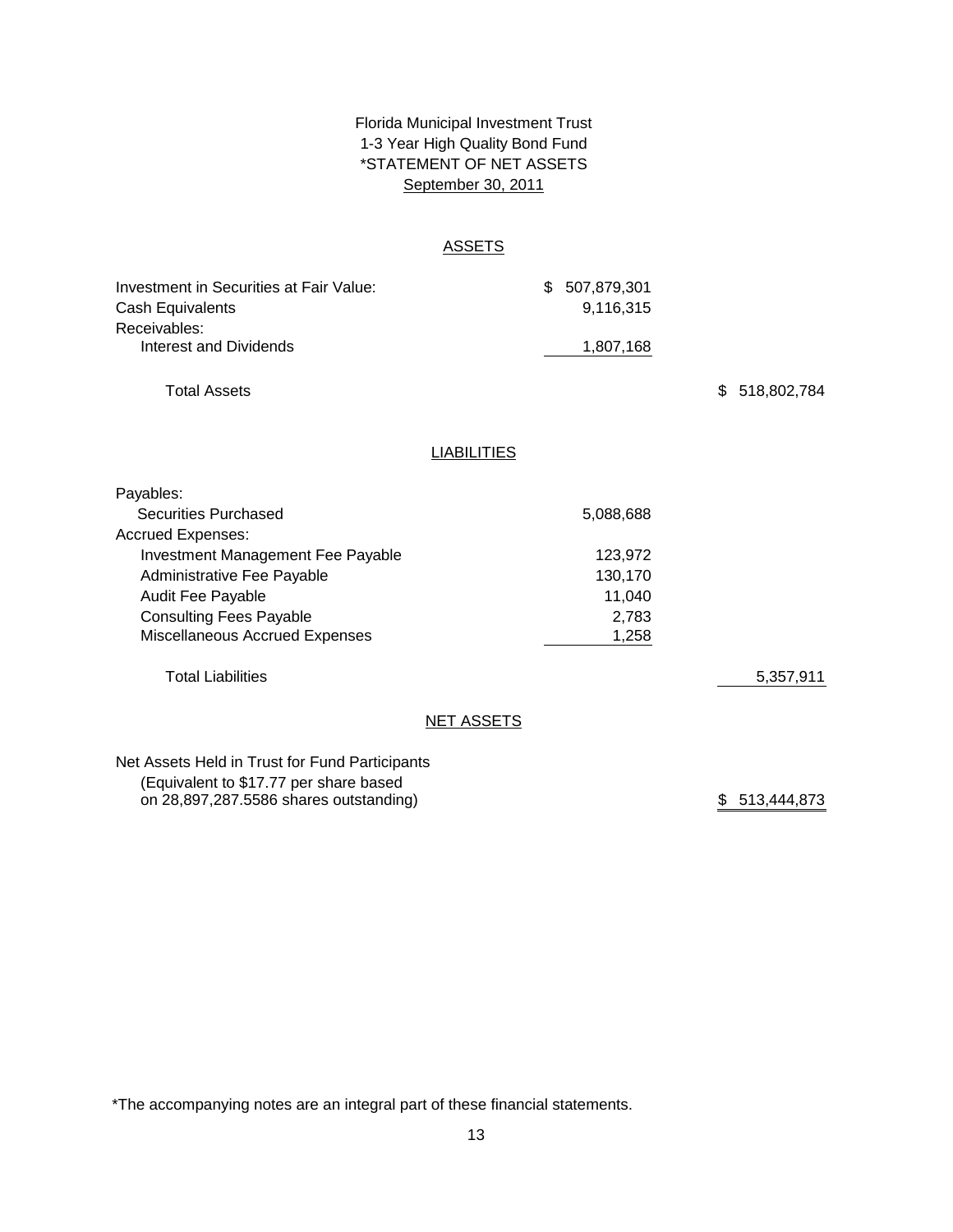# 1-3 Year High Quality Bond Fund \*STATEMENT OF CHANGES IN NET ASSETS For the Year Ended September 30, 2011 Florida Municipal Investment Trust

### ADDITIONS:

| <b>Revenues</b>                               |                 |                 |
|-----------------------------------------------|-----------------|-----------------|
| Interest and Dividend Income                  | \$<br>9,742,453 |                 |
| Fair Value Increases and Decreases            | (4, 296, 315)   |                 |
| <b>Total Revenues</b>                         |                 | \$<br>5,446,138 |
| <b>Expenses</b>                               |                 |                 |
| <b>Investment Management Fees</b>             | 469,550         |                 |
| <b>Administrative Fees</b>                    | 493,027         |                 |
| <b>Audit Fees</b>                             | 11,337          |                 |
| <b>Consulting Fees</b>                        | 11,091          |                 |
| <b>Rating Agency Fees</b>                     | 9,000           |                 |
| <b>General Insurance</b>                      | 365             |                 |
| <b>Trustee Fees and Travel</b>                | 1,536           |                 |
| <b>Legal Fees</b>                             | 1,105           |                 |
| <b>Miscellaneous</b>                          | 27              |                 |
| <b>Total Expenses</b>                         |                 | 997,038         |
| Net Investment Income                         |                 | 4,449,100       |
| <b>Beneficial Interest Share Transactions</b> |                 |                 |
| Proceeds from Sale of Shares                  | 203,411,710     |                 |
| <b>Cost of Shares Redeemed</b>                | (120, 179, 641) |                 |
| Net Increase from Share Transactions          |                 | 83,232,069      |
| Total Increase in Net Assets                  |                 | 87,681,169      |
| DEDUCTIONS:                                   |                 |                 |
| <b>Net Assets</b>                             |                 |                 |
| Beginning of Year                             |                 | 425,763,704     |
| End of Year                                   |                 | \$513,444,873   |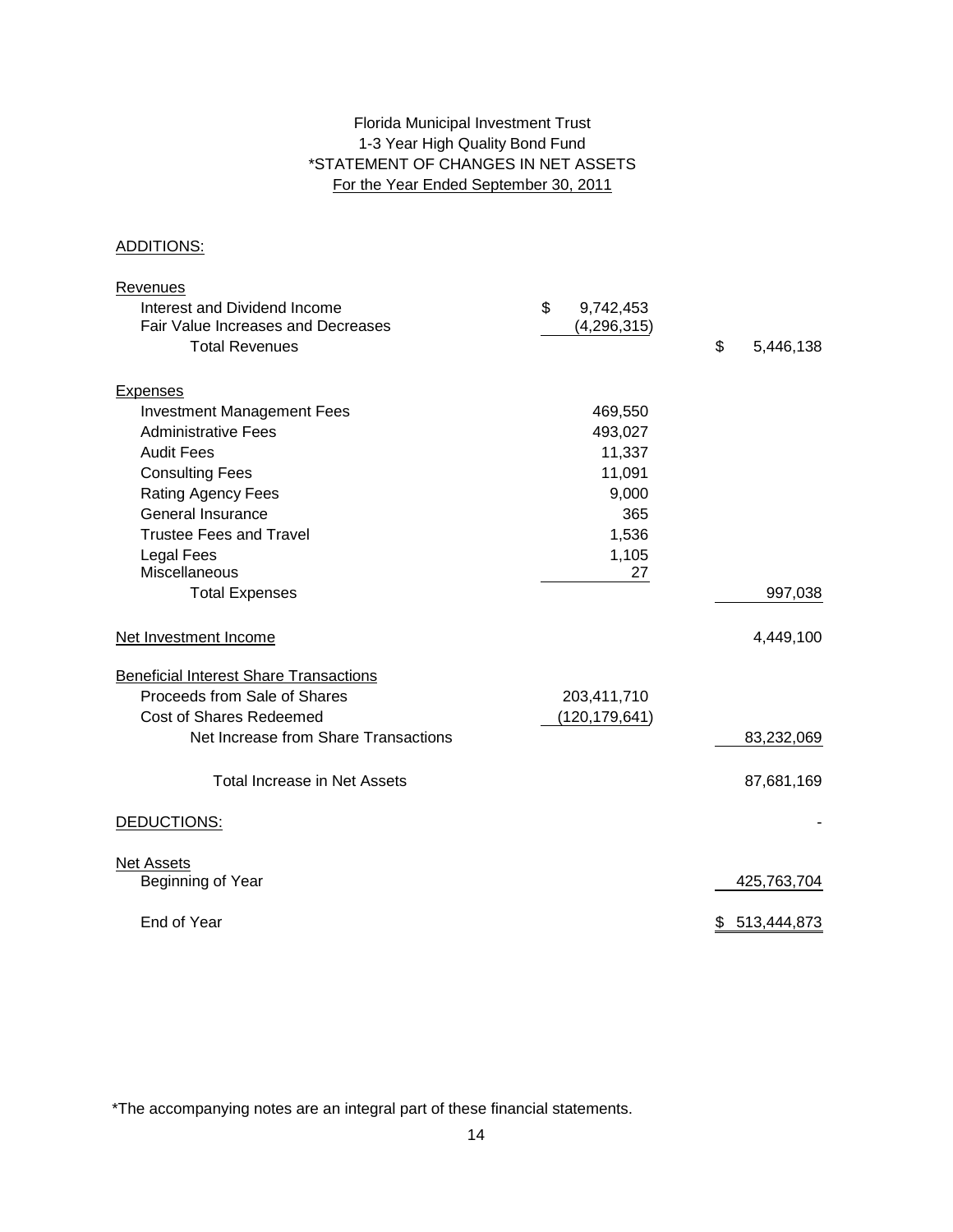# Florida Municipal Investment Trust Intermediate High Quality Bond Fund \*STATEMENT OF NET ASSETS September 30, 2011

### ASSETS

| Investment in Securities at Fair Value:<br>Cash Equivalents<br>Receivables:<br>Interest and Dividends                                                                                |                    | \$<br>298,253,358<br>2,827,418<br>1,289,736  |               |
|--------------------------------------------------------------------------------------------------------------------------------------------------------------------------------------|--------------------|----------------------------------------------|---------------|
| <b>Total Assets</b>                                                                                                                                                                  |                    |                                              | \$302,370,512 |
|                                                                                                                                                                                      | <b>LIABILITIES</b> |                                              |               |
| <b>Accrued Expenses:</b><br>Investment Management Fee Payable<br>Administrative Fee Payable<br>Audit Fee Payable<br><b>Consulting Fees Payable</b><br>Miscellaneous Accrued Expenses |                    | 75,395<br>79,164<br>11,040<br>2,783<br>1,851 |               |
| <b>Total Liabilities</b>                                                                                                                                                             |                    |                                              | 170,233       |
|                                                                                                                                                                                      | <b>NET ASSETS</b>  |                                              |               |
| Net Assets Held in Trust for Fund Participants<br>(Equivalent to \$21.34 per share based                                                                                             |                    |                                              |               |

on 14,159,803.7194 shares outstanding)

\$ 302,200,279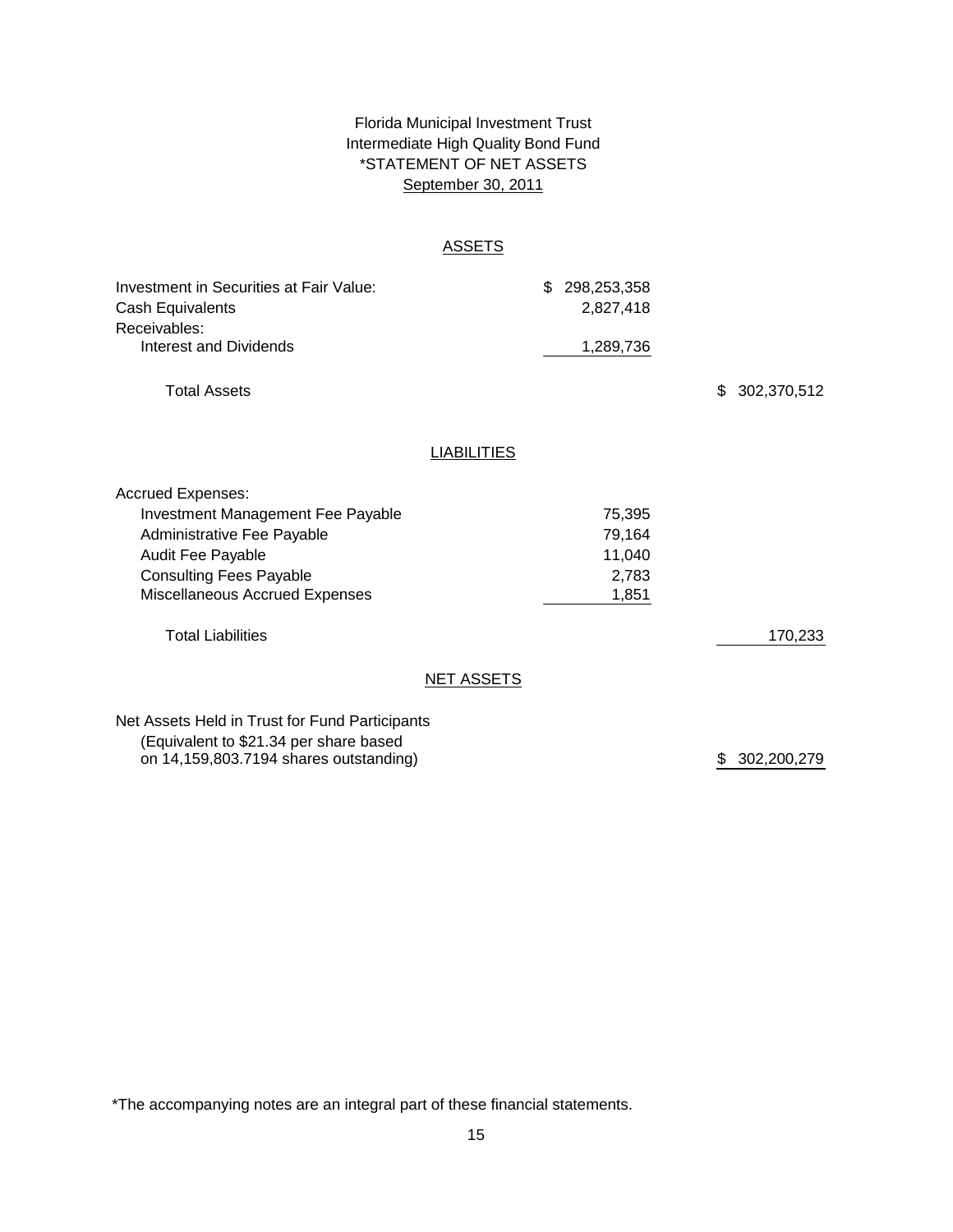# Intermediate High Quality Bond Fund For the Year Ended September 30, 2011 Florida Municipal Investment Trust \*STATEMENT OF CHANGES IN NET ASSETS

### ADDITIONS:

| Revenues                                      |                 |                   |
|-----------------------------------------------|-----------------|-------------------|
| Interest and Dividend Income                  | \$<br>9,727,361 |                   |
| Fair Value Increases and Decreases            | 2,802,435       |                   |
| <b>Total Revenues</b>                         |                 | \$<br>12,529,796  |
| <b>Expenses</b>                               |                 |                   |
| <b>Investment Management Fees</b>             | 305,401         |                   |
| <b>Administrative Fees</b>                    | 320,671         |                   |
| <b>Audit Fees</b>                             | 11,337          |                   |
| <b>Consulting Fees</b>                        | 11,090          |                   |
| Rating Agency Fees                            | 9,000           |                   |
| <b>General Insurance</b>                      |                 | 392               |
| <b>Trustee Fees and Travel</b>                | 1,536           |                   |
| <b>Legal Fees</b>                             | 1,500           |                   |
| <b>Miscellaneous</b>                          |                 | 27                |
| <b>Total Expenses</b>                         |                 | 660,954           |
| Net Investment Income                         |                 | 11,868,842        |
| <b>Beneficial Interest Share Transactions</b> |                 |                   |
| Proceeds from Sale of Shares                  | 26,200,000      |                   |
| <b>Cost of Shares Redeemed</b>                | (37, 136, 506)  |                   |
| Net Decrease from Share Transactions          |                 | (10, 936, 506)    |
| Total Increase in Net Assets                  |                 | 932,336           |
| DEDUCTIONS:                                   |                 |                   |
| <b>Net Assets</b>                             |                 |                   |
| Beginning of Year                             |                 | 301,267,943       |
| End of Year                                   |                 | 302,200,279<br>\$ |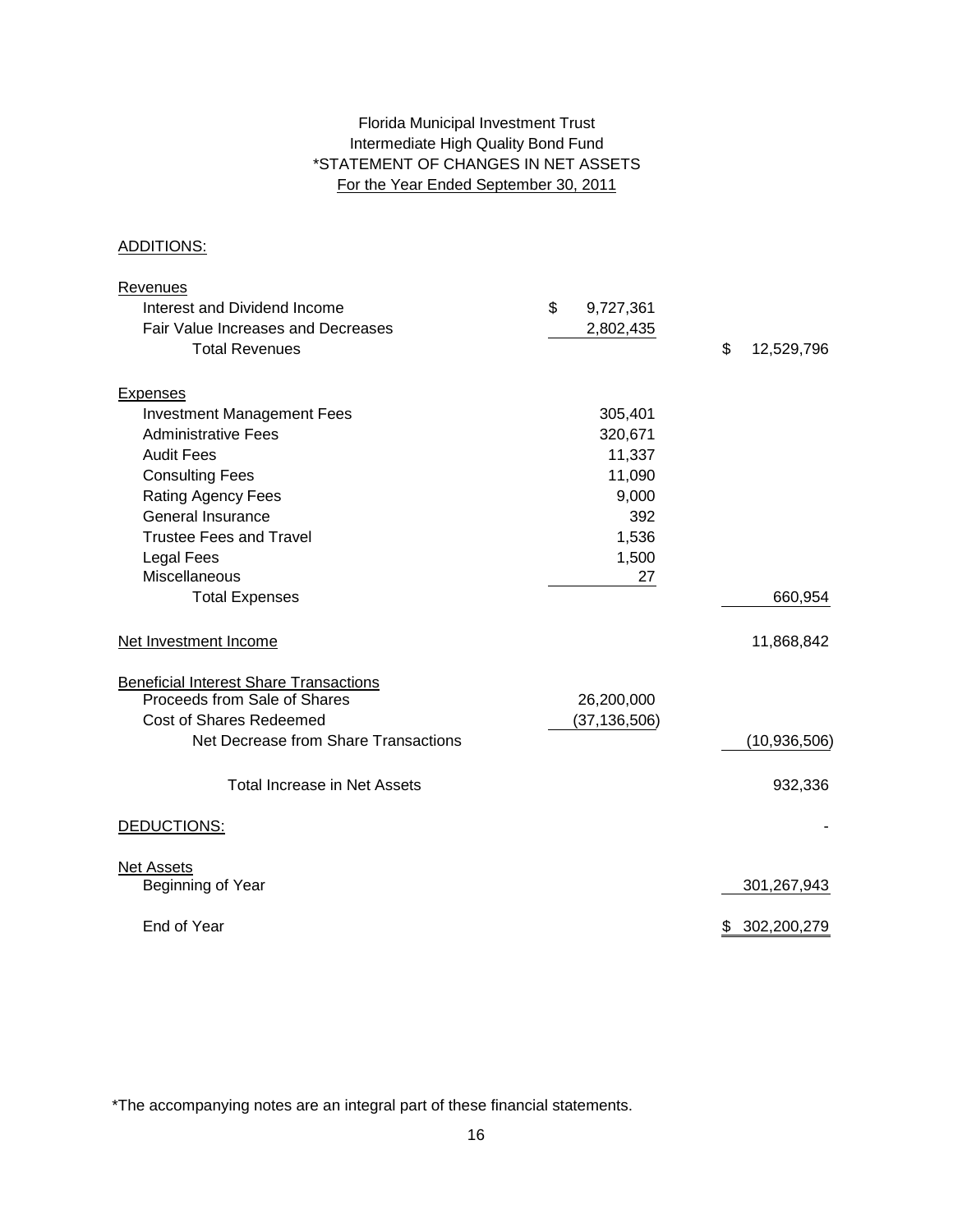# Florida Municipal Investment Trust Broad Market High Quality Bond Fund September 30, 2011 \*STATEMENT OF NET ASSETS

### **ASSETS**

| Investment in Securities at Fair Value:<br>Cash Equivalents |                    | \$<br>180,921,230<br>2,792,563 |                   |
|-------------------------------------------------------------|--------------------|--------------------------------|-------------------|
| Receivables:                                                |                    |                                |                   |
| Interest and Dividends                                      |                    | 685,722                        |                   |
| <b>Total Assets</b>                                         |                    |                                | \$<br>184,399,515 |
|                                                             | <b>LIABILITIES</b> |                                |                   |
|                                                             |                    |                                |                   |
| <b>Accrued Expenses:</b>                                    |                    |                                |                   |
| <b>Investment Management Fee Payable</b>                    |                    | 68,314                         |                   |
| Administrative Fee Payable                                  |                    | 66,037                         |                   |
| Audit Fee Payable                                           |                    | 11,040                         |                   |
| <b>Consulting Fee Payable</b>                               |                    | 2,783                          |                   |
| <b>Total Liabilities</b>                                    |                    |                                | 148,174           |
|                                                             | <b>NET ASSETS</b>  |                                |                   |
| Net Assets Held in Trust for Fund Participants              |                    |                                |                   |
|                                                             |                    |                                |                   |

(Equivalent to \$20.95 per share based on 8,794,101.9612 shares outstanding)  $$ 184,251,341$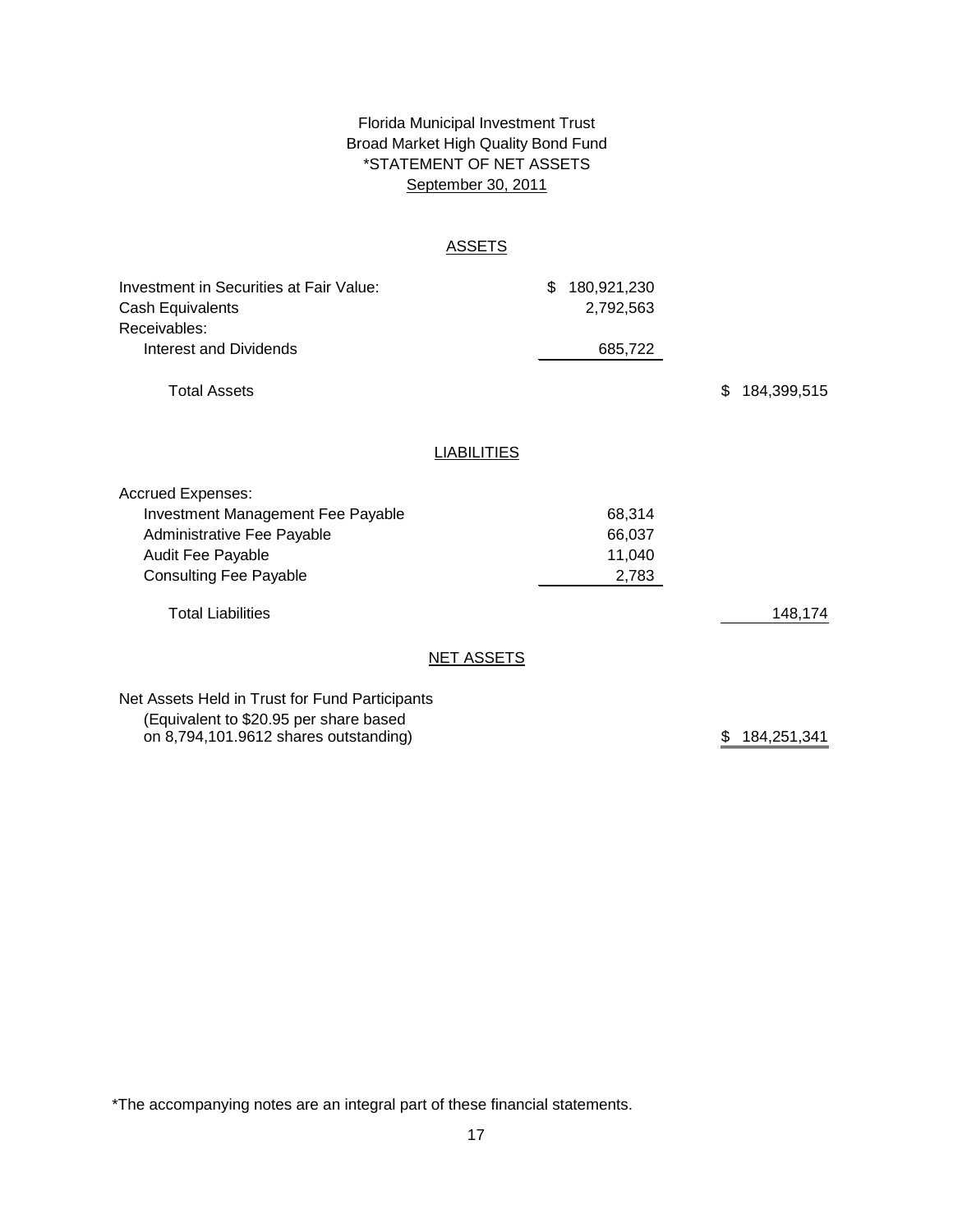# Florida Municipal Investment Trust Broad Market High Quality Bond Fund \*STATEMENT OF CHANGES IN NET ASSETS For the Year Ended September 30, 2011

### ADDITIONS:

| <b>Revenues</b>                               |                 |                   |
|-----------------------------------------------|-----------------|-------------------|
| Interest and Dividend Income                  | \$<br>5,064,400 |                   |
| <b>Fair Value Increases and Decreases</b>     | 4,167,126       |                   |
| <b>Total Revenues</b>                         |                 | \$<br>9,231,526   |
| <b>Expenses</b>                               |                 |                   |
| <b>Investment Management Fees</b>             | 254,266         |                   |
| <b>Administrative Fees</b>                    | 245,790         |                   |
| <b>Audit Fees</b>                             | 11,337          |                   |
| <b>Consulting Fees</b>                        | 11,090          |                   |
| Rating Agency Fees                            | 9,000           |                   |
| <b>General Insurance</b>                      | 293             |                   |
| <b>Trustee Fees and Travel</b>                | 1,535           |                   |
| Legal Fees                                    | 1,500           |                   |
| <b>Miscellaneous</b>                          | 28              |                   |
| <b>Total Expenses</b>                         |                 | 534,839           |
| Net Investment Income                         |                 | 8,696,687         |
| <b>Beneficial Interest Share Transactions</b> |                 |                   |
| Proceeds from Sale of Shares                  | 33,142,292      |                   |
| Cost of Shares Redeemed                       | (13, 272, 669)  |                   |
| Net Increase from Share Transactions          |                 | 19,869,623        |
| <b>Total Increase in Net Assets</b>           |                 | 28,566,310        |
| DEDUCTIONS:                                   |                 |                   |
| <b>Net Assets</b>                             |                 |                   |
| Beginning of Year                             |                 | 155,685,031       |
| End of Year                                   |                 | 184,251,341<br>\$ |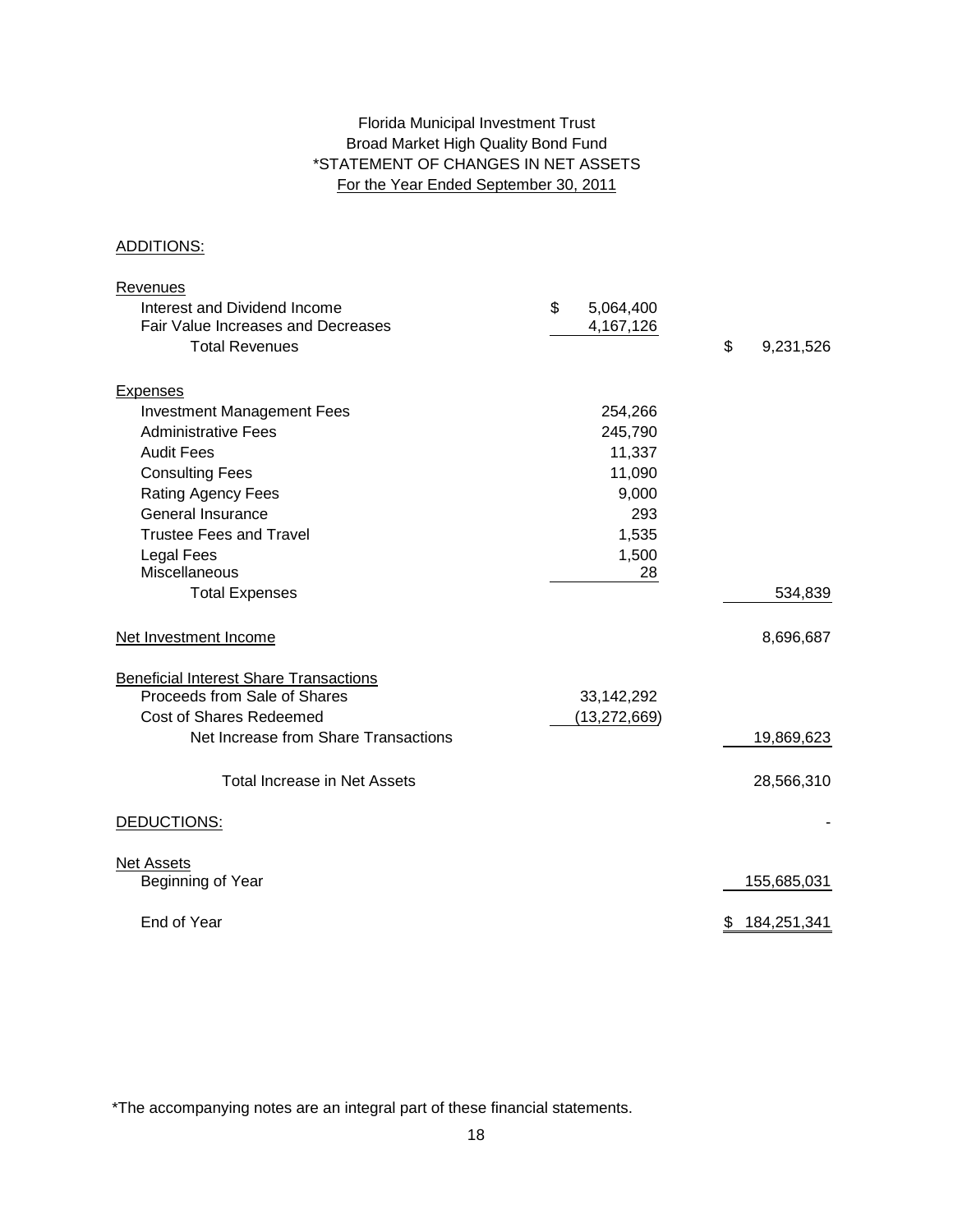# \*STATEMENT OF NET ASSETS Florida Municipal Investment Trust Expanded High Yield Bond Fund September 30, 2011

### ASSETS

| Investment in Securities at Fair Value<br>Cash Equivalents<br>Receivables: |                    | \$<br>42,170,805<br>9,459 |    |            |
|----------------------------------------------------------------------------|--------------------|---------------------------|----|------------|
| Interest and Dividends                                                     |                    | 767,715                   |    |            |
| <b>Total Assets</b>                                                        |                    |                           | \$ | 42,947,979 |
|                                                                            | <b>LIABILITIES</b> |                           |    |            |
| <b>Accrued Expenses:</b>                                                   |                    |                           |    |            |
| Investment Management Fee Payable                                          |                    | 5,612                     |    |            |
| Administrative Fee Payable                                                 |                    | 16,276                    |    |            |
| Audit Fee Payable<br><b>Consulting Fee Payable</b>                         |                    | 11,040<br>2,783           |    |            |
|                                                                            |                    |                           |    |            |
| <b>Total Liabilities</b>                                                   |                    |                           |    | 35,711     |
|                                                                            | <b>NET ASSETS</b>  |                           |    |            |
| Net Assets Held in Trust for Fund Participants                             |                    |                           |    |            |
| (Equivalent to \$12.24 per share based                                     |                    |                           |    |            |
| on 3,505,614.5235 shares outstanding)                                      |                    |                           | \$ | 42,912,268 |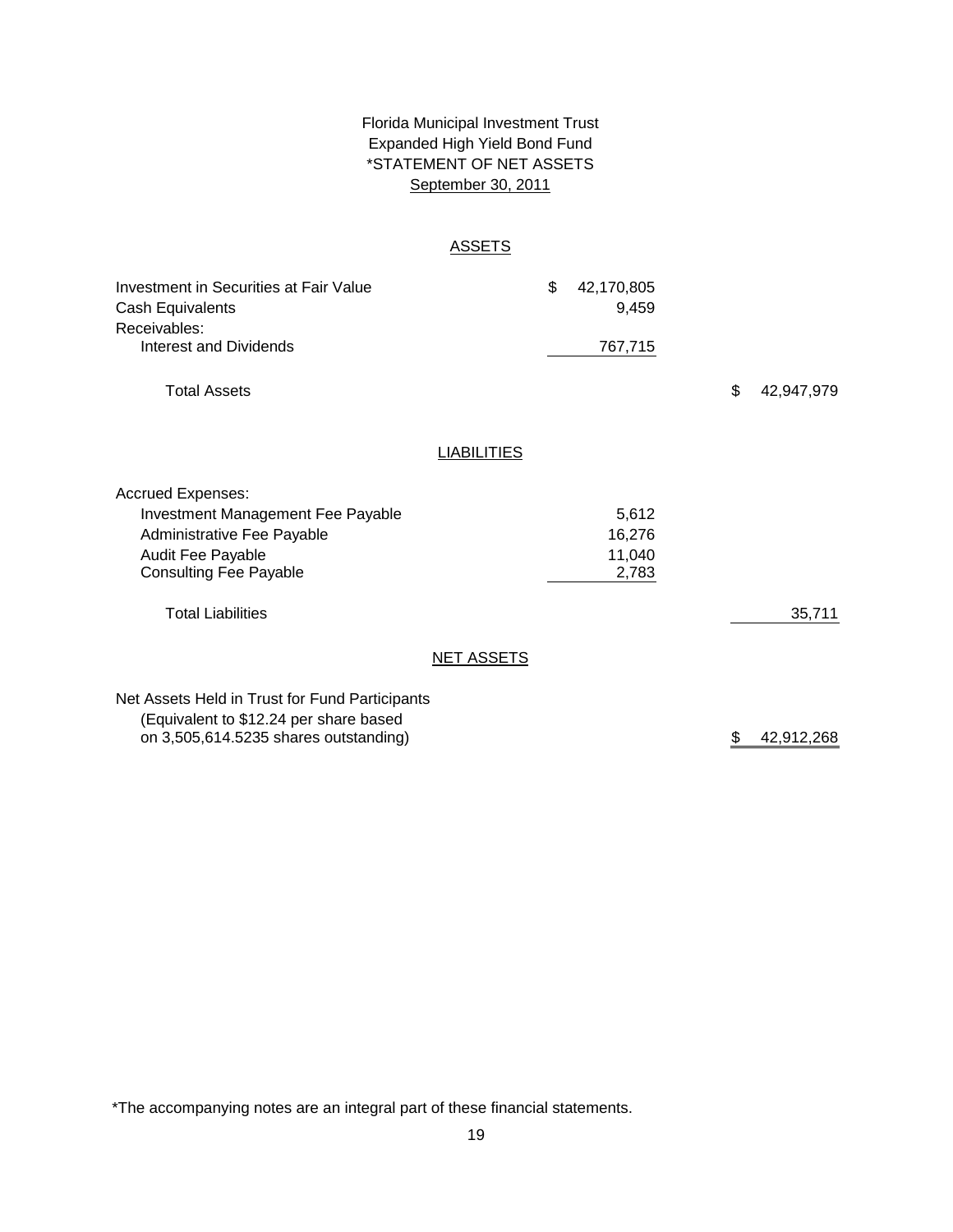# Expanded High Yield Bond Fund \*STATEMENT OF CHANGES IN NET ASSETS For the Year Ended September 30, 2011 Florida Municipal Investment Trust

### ADDITIONS:

| <b>Revenues</b>                               |                 |                  |
|-----------------------------------------------|-----------------|------------------|
| Interest and Dividend Income                  | \$<br>4,074,618 |                  |
| Fair Value Increases and Decreases            | (3, 196, 786)   |                  |
| <b>Total Revenues</b>                         |                 | \$<br>877,832    |
| <b>Expenses</b>                               |                 |                  |
| <b>Investment Management Fees</b>             | 23,349          |                  |
| <b>Administrative Fees</b>                    | 67,710          |                  |
| <b>Audit Fees</b>                             | 11,337          |                  |
| <b>Consulting Fees</b>                        | 11,091          |                  |
| General Insurance                             | 392             |                  |
| <b>Trustee Fees and Travel</b>                | 1,536           |                  |
| <b>Legal Fees</b>                             | 1,500           |                  |
| Miscellaneous                                 | 28              |                  |
| <b>Total Expenses</b>                         |                 | 116,943          |
| Net Investment Income                         |                 | 760,889          |
| <b>Beneficial Interest Share Transactions</b> |                 |                  |
| Proceeds from Sale of Shares                  |                 |                  |
| <b>Cost of Shares Redeemed</b>                | (5,000,000)     |                  |
| Net Decrease from Share Transactions          |                 | (5,000,000)      |
| <b>Total Decrease in Net Assets</b>           |                 | (4,239,111)      |
| DEDUCTIONS:                                   |                 |                  |
| <b>Net Assets</b>                             |                 |                  |
| Beginning of Year                             |                 | 47, 151, 379     |
| End of Year                                   |                 | 42,912,268<br>\$ |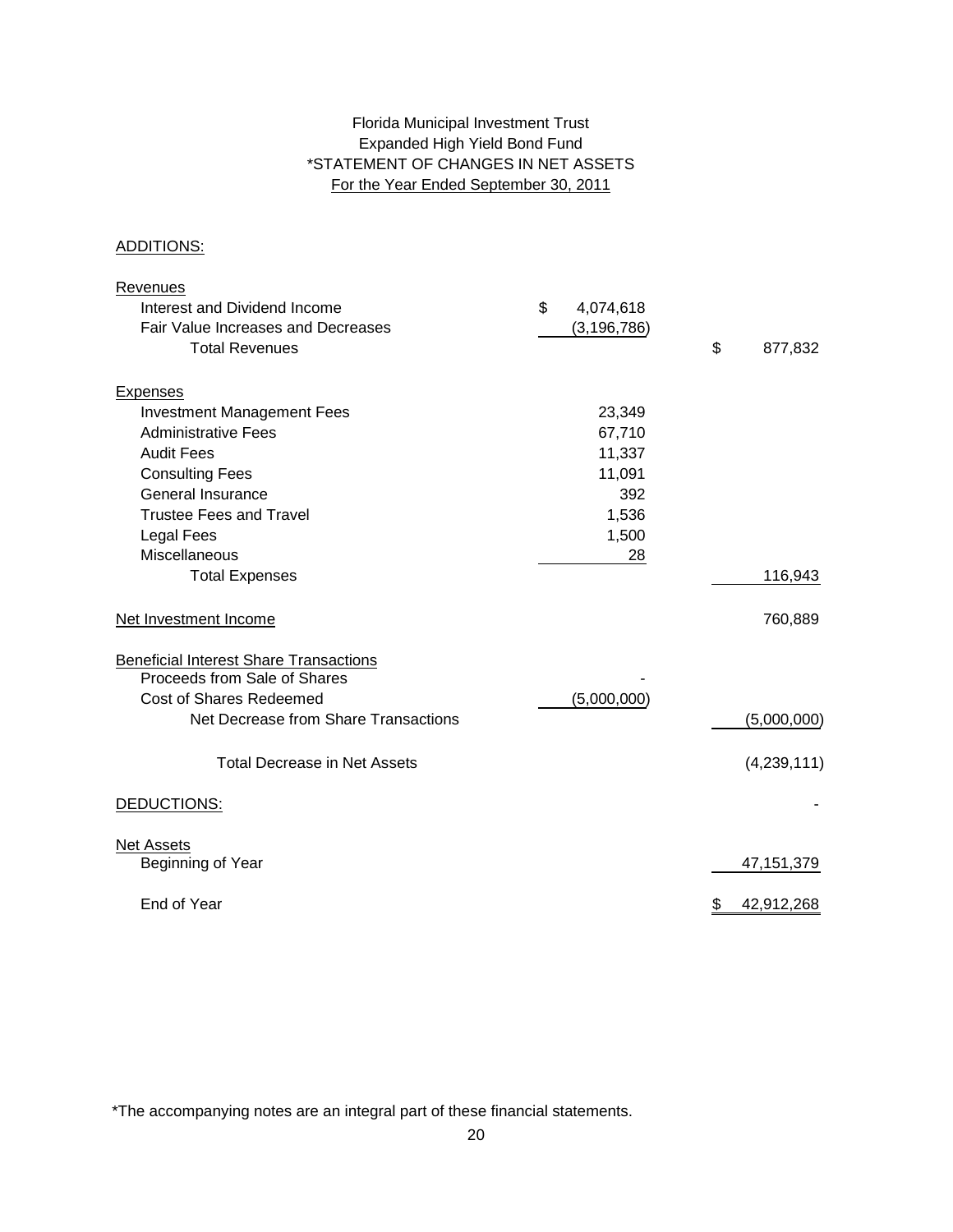# \*STATEMENT OF NET ASSETS Florida Municipal Investment Trust High Quality Growth Portfolio September 30, 2011

### **ASSETS**

| Investment in Securities at Fair Value:<br><b>Cash Equivalents</b> |                    | \$<br>30,991,348<br>877,096 |    |            |
|--------------------------------------------------------------------|--------------------|-----------------------------|----|------------|
| Receivables:<br><b>Interest and Dividends</b>                      |                    | 21,451                      |    |            |
| <b>Securities Sold</b>                                             |                    | 398,671                     |    |            |
| <b>Total Assets</b>                                                |                    |                             | \$ | 32,288,566 |
|                                                                    | <b>LIABILITIES</b> |                             |    |            |
|                                                                    |                    |                             |    |            |
| Payables:                                                          |                    |                             |    |            |
| <b>Securities Purchased</b>                                        |                    | 247,878                     |    |            |
| <b>Accrued Expenses:</b>                                           |                    |                             |    |            |
| <b>Investment Management Fee Payable</b>                           |                    | 42,338                      |    |            |
| Administrative Fee Payable                                         |                    | 13,642                      |    |            |
| Audit Fee Payable                                                  |                    | 11,040                      |    |            |
| <b>Consulting Fee Payable</b>                                      |                    | 2,783                       |    |            |
| Miscellaneous Accrued Expenses                                     |                    | 25                          |    |            |
| <b>Total Liabilities</b>                                           |                    |                             |    | 317,706    |
|                                                                    | <b>NET ASSETS</b>  |                             |    |            |
| Net Assets Held in Trust for Portfolio Participants                |                    |                             |    |            |
| (Equivalent to \$14.51 per share based                             |                    |                             |    |            |
| on 2,202,618.5862 shares outstanding)                              |                    |                             | \$ | 31,970,860 |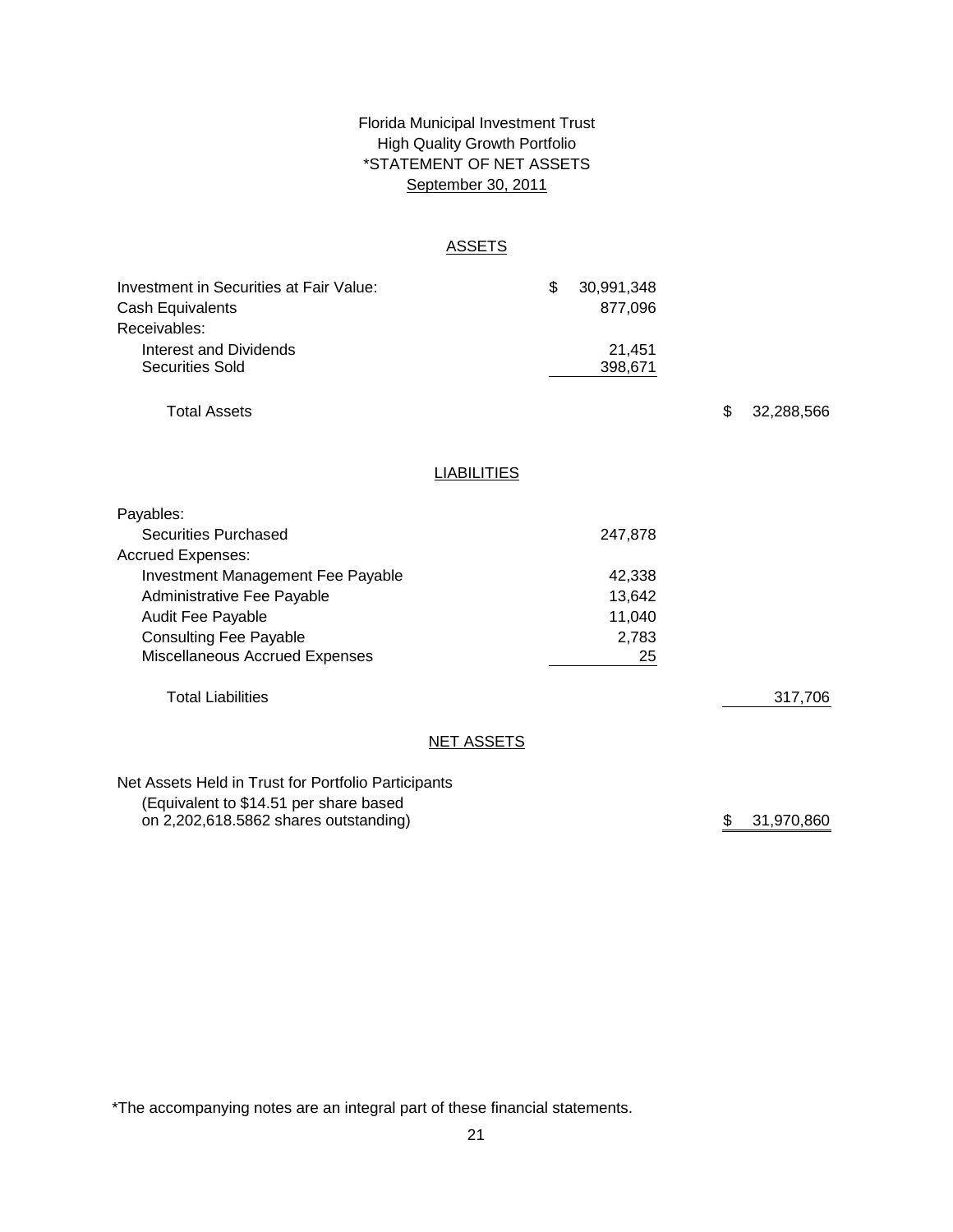# High Quality Growth Portfolio \*STATEMENT OF CHANGES IN NET ASSETS For the Year Ended September 30, 2011 Florida Municipal Investment Trust

### ADDITIONS:

| <b>Revenues</b>                               |               |                  |
|-----------------------------------------------|---------------|------------------|
| Interest and Dividend Income                  | \$<br>381,736 |                  |
| Fair Value Increases and Decreases            | 372,835       |                  |
| <b>Total Revenues</b>                         |               | \$<br>754,571    |
| <b>Expenses</b>                               |               |                  |
| <b>Investment Management Fees</b>             | 164,319       |                  |
| <b>Administrative Fees</b>                    | 52,947        |                  |
| <b>Audit Fees</b>                             | 11,337        |                  |
| <b>Consulting Fees</b>                        | 11,090        |                  |
| General Insurance                             | 427           |                  |
| <b>Trustee Fees and Travel</b>                | 1,536         |                  |
| <b>Legal Fees</b>                             | 1,477         |                  |
| <b>Miscellaneous</b>                          | 27            |                  |
| <b>Total Expenses</b>                         |               | 243,160          |
| Net Investment Income                         |               | 511,411          |
| <b>Beneficial Interest Share Transactions</b> |               |                  |
| Proceeds from Sale of Shares                  | 1,661,948     |                  |
| <b>Cost of Shares Redeemed</b>                | (1,224,095)   |                  |
| Net Increase from Share Transactions          |               | 437,853          |
| <b>Total Increase in Net Assets</b>           |               | 949,264          |
| DEDUCTIONS:                                   |               |                  |
| <b>Net Assets</b>                             |               |                  |
| Beginning of Year                             |               | 31,021,596       |
| End of Year                                   |               | 31,970,860<br>\$ |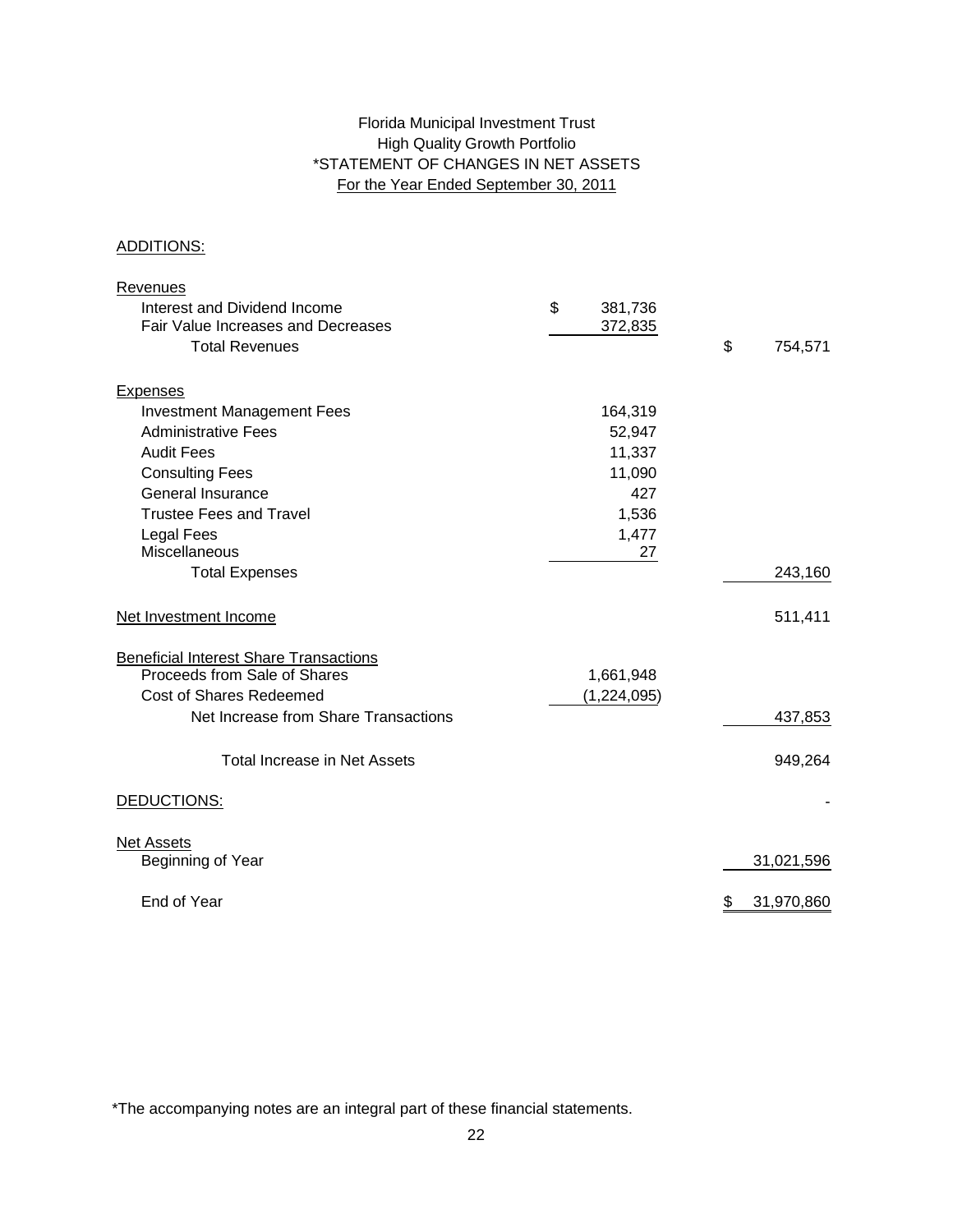# \*STATEMENT OF NET ASSETS Florida Municipal Investment Trust Diversified Small to Mid Cap Equity Portfolio September 30, 2011

### **ASSETS**

| Investment in Securities at Fair Value:<br>Cash Equivalents<br>Receivables:<br><b>Interest and Dividends</b>                                                                               |                    | \$<br>49,477,752<br>2,498,497<br>24,724   |    |            |
|--------------------------------------------------------------------------------------------------------------------------------------------------------------------------------------------|--------------------|-------------------------------------------|----|------------|
| <b>Total Assets</b>                                                                                                                                                                        |                    |                                           | \$ | 52,000,973 |
|                                                                                                                                                                                            | <b>LIABILITIES</b> |                                           |    |            |
| <b>Accrued Expenses:</b><br>Investment Management Fee Payable<br>Administrative Fee Payable<br>Audit Fee Payable<br><b>Consulting Fee Payable</b><br><b>Miscellaneous Accrued Expenses</b> |                    | 65,480<br>21,099<br>11,040<br>2,783<br>28 |    |            |
| <b>Total Liabilities</b>                                                                                                                                                                   |                    |                                           |    | 100,430    |
|                                                                                                                                                                                            | <b>NET ASSETS</b>  |                                           |    |            |
| Net Assets Held in Trust for Portfolio Participants<br>(Equivalent to \$27.31 per share based                                                                                              |                    |                                           |    |            |

on 1,900,717.4158 shares outstanding)

\$ 51,900,543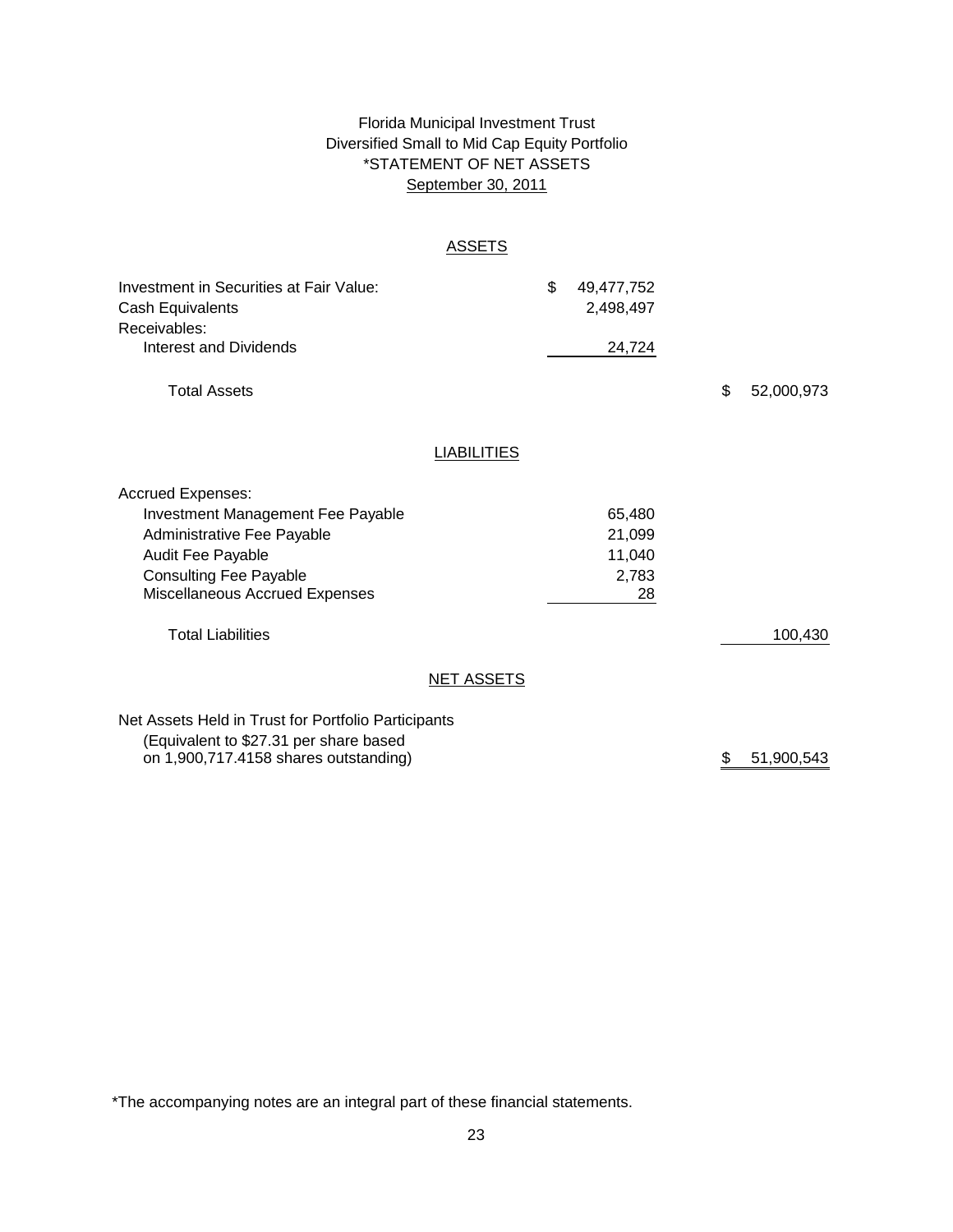# \*STATEMENT OF CHANGES IN NET ASSETS For the Year Ended September 30, 2011 Florida Municipal Investment Trust Diversified Small to Mid Cap Equity Portfolio

### ADDITIONS:

| <b>Revenues</b>                               |               |                  |
|-----------------------------------------------|---------------|------------------|
| Interest and Dividend Income                  | \$<br>406,760 |                  |
| Fair Value Increases and Decreases            | 3,153,501     |                  |
| <b>Total Revenues</b>                         |               | \$<br>3,560,261  |
| <b>Expenses</b>                               |               |                  |
| <b>Investment Management Fees</b>             | 274,376       |                  |
| <b>Administrative Fees</b>                    | 88,410        |                  |
| <b>Audit Fees</b>                             | 11,337        |                  |
| <b>Consulting Fees</b>                        | 11,091        |                  |
| General Insurance                             | 392           |                  |
| <b>Trustee Fees and Travel</b>                | 1,536         |                  |
| <b>Legal Fees</b>                             | 1,500         |                  |
| Miscellaneous                                 | 27            |                  |
| <b>Total Expenses</b>                         |               | 388,669          |
| Net Investment Income                         |               | 3,171,592        |
| <b>Beneficial Interest Share Transactions</b> |               |                  |
| Proceeds from Sale of Shares                  | 6,363,132     |                  |
| Cost of Shares Redeemed                       | (10,022,431)  |                  |
| Net Decrease from Share Transactions          |               | (3,659,299)      |
| <b>Total Decrease in Net Assets</b>           |               | (487, 707)       |
| DEDUCTIONS:                                   |               |                  |
| <b>Net Assets</b>                             |               |                  |
| Beginning of Year                             |               | 52,388,250       |
| End of Year                                   |               | 51,900,543<br>\$ |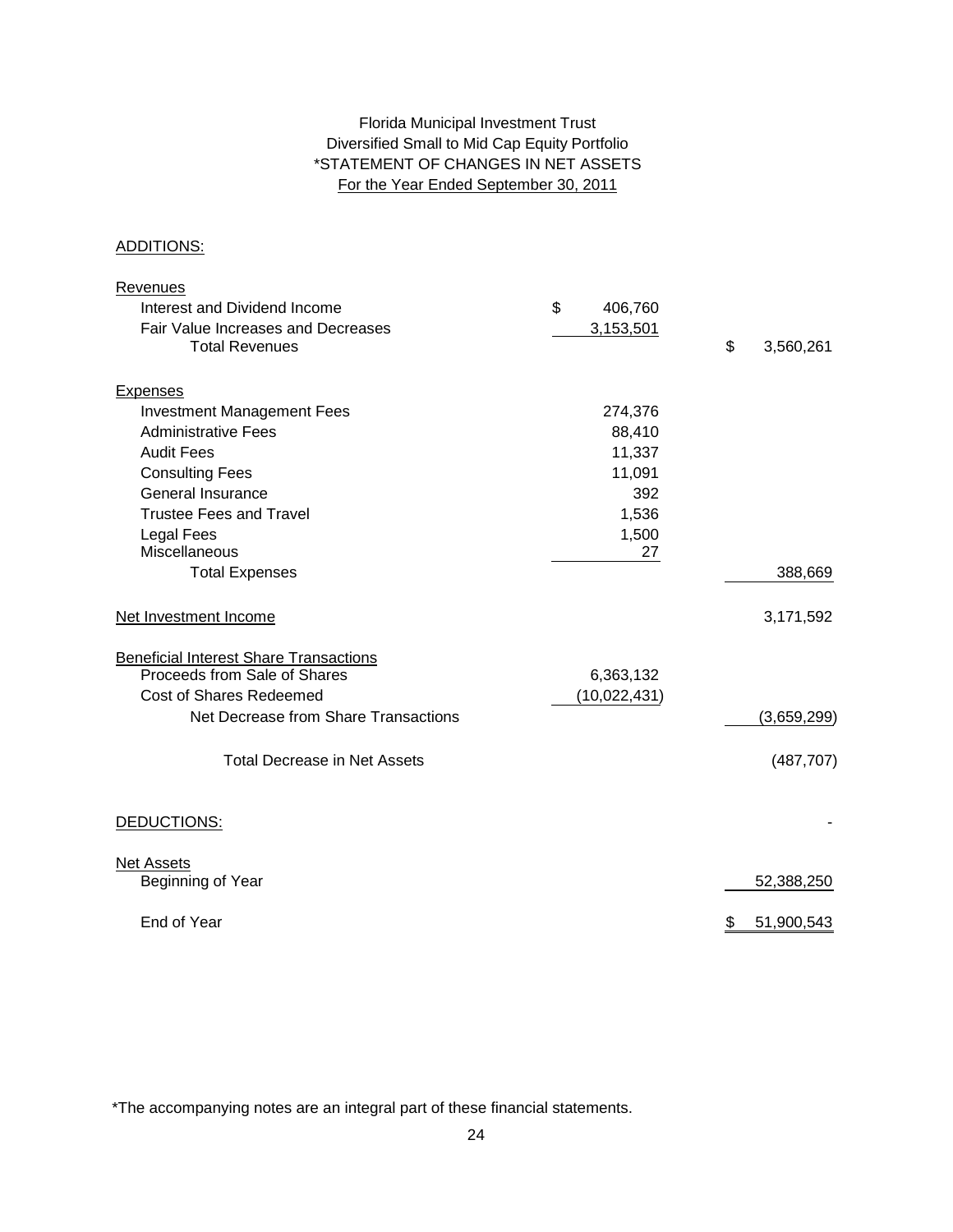# Florida Municipal Investment Trust Russell 1000 Enhanced Index Portfolio September 30, 2011 \*STATEMENT OF NET ASSETS

### ASSETS

| Investment in Securities at Fair Value<br>Cash Equivalents |                    | \$<br>89,006,125<br>6,196 |    |            |
|------------------------------------------------------------|--------------------|---------------------------|----|------------|
| Receivables:<br><b>Securities Sold</b>                     |                    | 19,201                    |    |            |
| <b>Total Assets</b>                                        |                    |                           | \$ | 89,031,522 |
|                                                            | <b>LIABILITIES</b> |                           |    |            |
| Payables:                                                  |                    |                           |    |            |
| <b>Securities Purchased</b>                                |                    | 4,212,602                 |    |            |
| <b>Accrued Expenses:</b>                                   |                    |                           |    |            |
| Investment Management Fee Payable                          |                    | 25,971                    |    |            |
| Administrative Fee Payable                                 |                    | 24,481                    |    |            |
| Audit Fee Payable                                          |                    | 11,040                    |    |            |
| <b>Consulting Fee Payable</b>                              |                    | 2,783                     |    |            |
| Miscellaneous Accrued Expenses                             |                    | 149                       |    |            |
| <b>Total Liabilities</b>                                   |                    |                           |    | 4,277,026  |
|                                                            | <b>NET ASSETS</b>  |                           |    |            |
| Net Assets Held in Trust for Portfolio Participants        |                    |                           |    |            |
| (Equivalent to \$10.07 per share based                     |                    |                           |    |            |
| on 8,412,873.7589 shares outstanding)                      |                    |                           | \$ | 84,754,496 |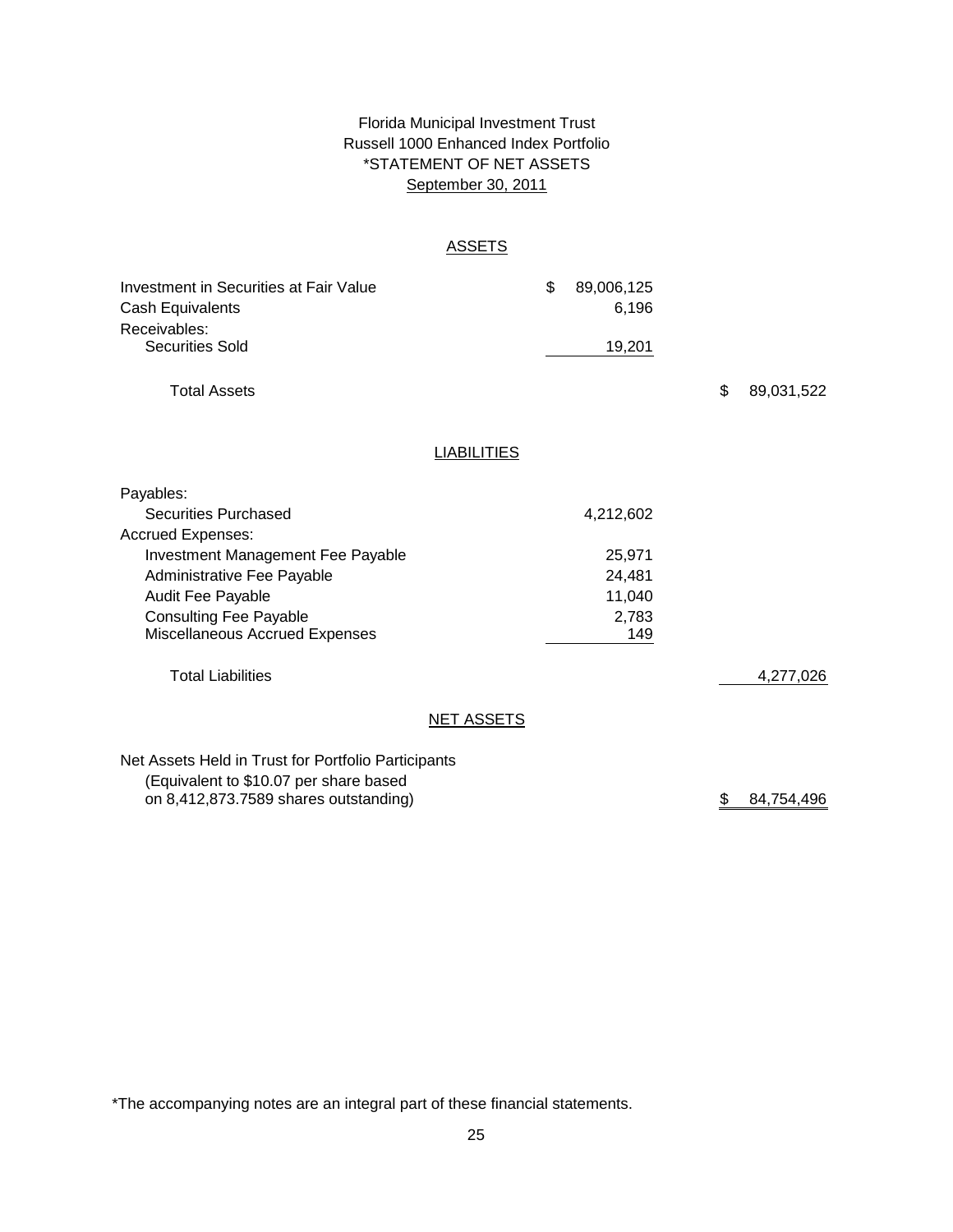# Florida Municipal Investment Trust Russell 1000 Enhanced Index Portfolio \*STATEMENT OF CHANGES IN NET ASSETS For the Year Ended September 30, 2011

### ADDITIONS:

| Revenues                                      |             |                  |
|-----------------------------------------------|-------------|------------------|
| Interest and Dividend Income                  | \$          |                  |
| Fair Value Increases and Decreases            | 2,682,472   |                  |
| <b>Total Revenues</b>                         |             | \$<br>2,682,473  |
| <b>Expenses</b>                               |             |                  |
| <b>Investment Management Fees</b>             | 274,492     |                  |
| <b>Administrative Fees</b>                    | 100,628     |                  |
| <b>Audit Fees</b>                             | 11,337      |                  |
| <b>Consulting Fees</b>                        | 11,090      |                  |
| General Insurance                             | 392         |                  |
| <b>Trustee Fees and Travel</b>                | 1,536       |                  |
| <b>Legal Fees</b>                             | 1,500       |                  |
| Miscellaneous                                 | 28          |                  |
| <b>Total Expenses</b>                         |             | 401,003          |
| Net Investment Income                         |             | 2,281,470        |
| <b>Beneficial Interest Share Transactions</b> |             |                  |
| Proceeds from Sale of Shares                  | 5,093,510   |                  |
| <b>Cost of Shares Redeemed</b>                | (8,760,417) |                  |
| Net Decrease from Share Transactions          |             | (3,666,907)      |
| <b>Total Decrease in Net Assets</b>           |             | (1,385,437)      |
| DEDUCTIONS:                                   |             |                  |
| <b>Net Assets</b>                             |             |                  |
| Beginning of Year                             |             | 86,139,933       |
| End of Year                                   |             | 84,754,496<br>\$ |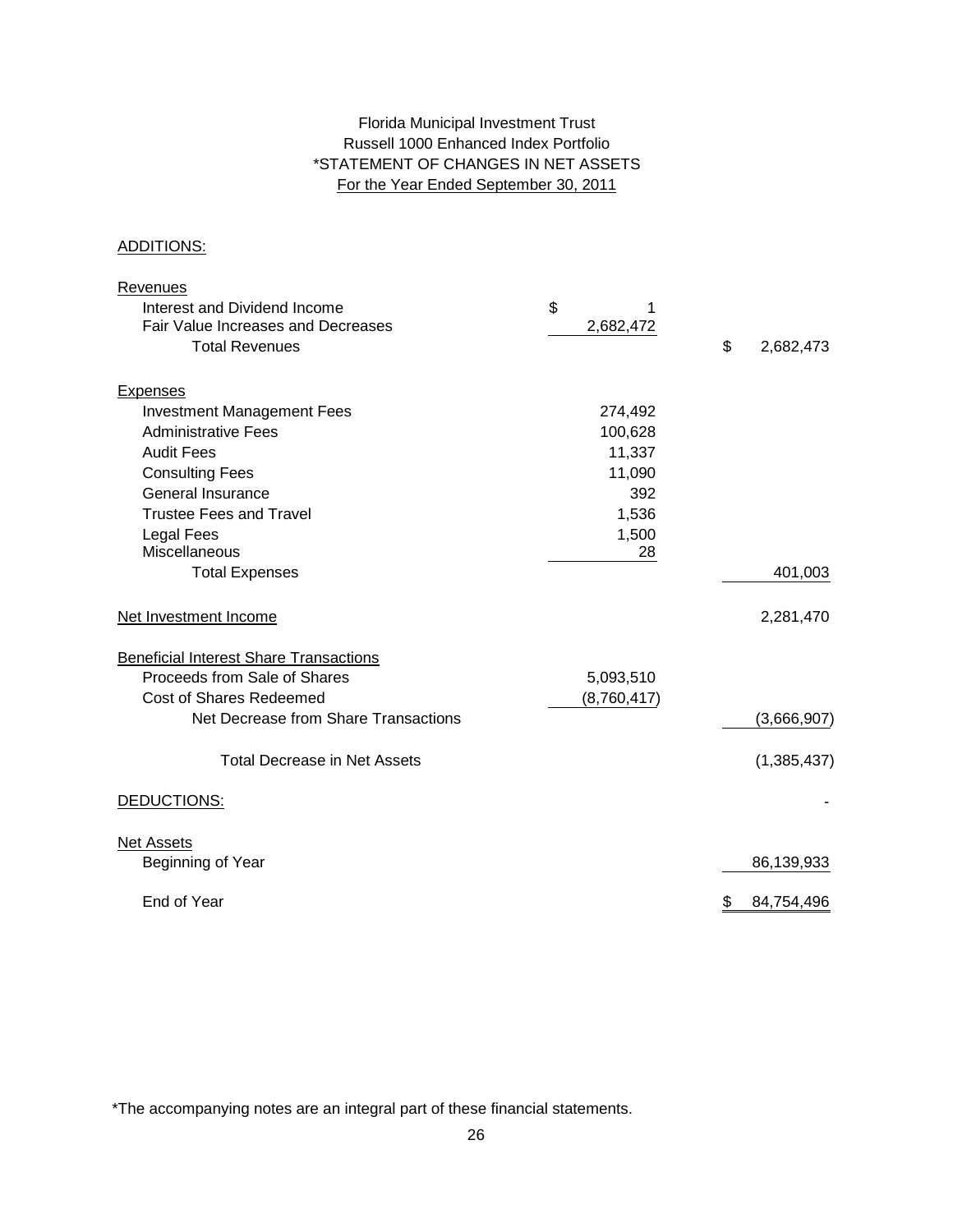# \*STATEMENT OF NET ASSETS Florida Municipal Investment Trust International Equity Portfolio September 30, 2011

### ASSETS

| Investment in Securities at Fair Value<br>Cash Equivalents                                                                                                      |                    | \$<br>39,651,340<br>11,187          |                  |
|-----------------------------------------------------------------------------------------------------------------------------------------------------------------|--------------------|-------------------------------------|------------------|
| <b>Total Assets</b>                                                                                                                                             |                    |                                     | \$<br>39,662,527 |
|                                                                                                                                                                 | <b>LIABILITIES</b> |                                     |                  |
| <b>Accrued Expenses:</b><br><b>Investment Management Fee Payable</b><br>Administrative Fee Payable<br><b>Audit Fee Payable</b><br><b>Consulting Fee Payable</b> |                    | 19,781<br>16,659<br>11,040<br>2,783 |                  |
| <b>Total Liabilities</b>                                                                                                                                        |                    |                                     | 50,263           |
|                                                                                                                                                                 | <b>NET ASSETS</b>  |                                     |                  |
| Net Assets Held in Trust for Portfolio Participants<br>(Equivalent to \$8.78 per share based<br>on 4,510,939.3264 shares outstanding)                           |                    |                                     | \$<br>39,612,264 |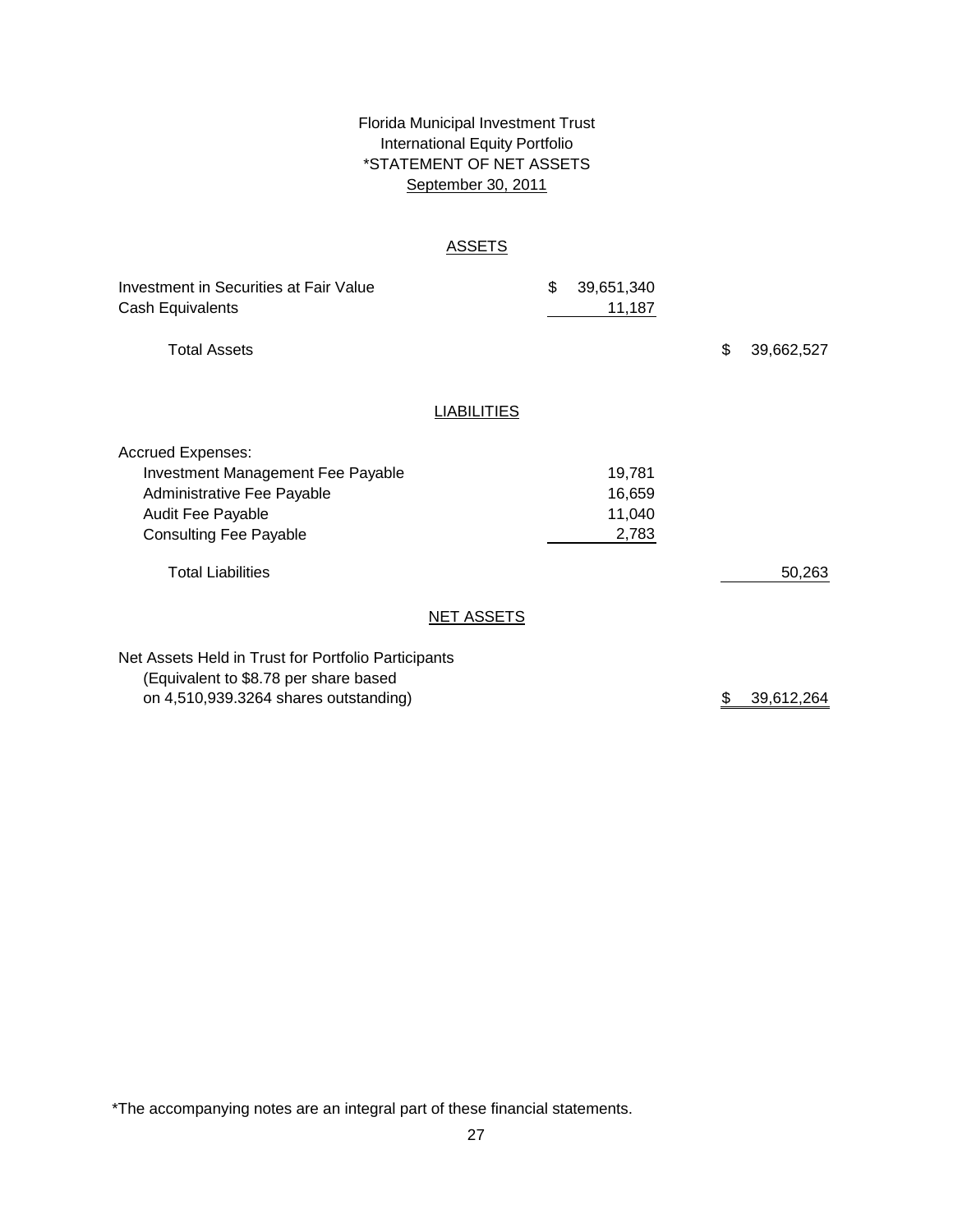# Florida Municipal Investment Trust International Equity Portfolio \*STATEMENT OF CHANGES IN NET ASSETS For the Year Ended September 30, 2011

### ADDITIONS:

| Revenues                                      |             |                   |
|-----------------------------------------------|-------------|-------------------|
| Interest and Dividend Income                  | \$<br>2,089 |                   |
| Fair Value Increases and Decreases            | (7,798,459) |                   |
| <b>Total Revenues</b>                         |             | \$<br>(7,796,370) |
|                                               |             |                   |
| <b>Expenses</b>                               |             |                   |
| <b>Investment Management Fees</b>             | 226,787     |                   |
| <b>Administrative Fees</b>                    | 67,132      |                   |
| <b>Audit Fees</b>                             | 11,337      |                   |
| <b>Consulting Fees</b>                        | 11,091      |                   |
| General Insurance                             | 392         |                   |
| <b>Trustee Fees and Travel</b>                | 1,536       |                   |
| <b>Legal Fees</b>                             | 1,500       |                   |
| Miscellaneous                                 | 27          |                   |
| <b>Total Expenses</b>                         |             | 319,802           |
| <b>Net Investment Loss</b>                    |             | (8, 116, 172)     |
| <b>Beneficial Interest Share Transactions</b> |             |                   |
| Proceeds from Sale of Shares                  | 4,286,851   |                   |
| <b>Cost of Shares Redeemed</b>                | (56, 111)   |                   |
| Net Increase from Share Transactions          |             | 4,230,740         |
| <b>Total Decrease in Net Assets</b>           |             | (3,885,432)       |
|                                               |             |                   |
| DEDUCTIONS:                                   |             |                   |
| <b>Net Assets</b>                             |             |                   |
| Beginning of Year                             |             | 43,497,696        |
| End of Year                                   |             | \$<br>39,612,264  |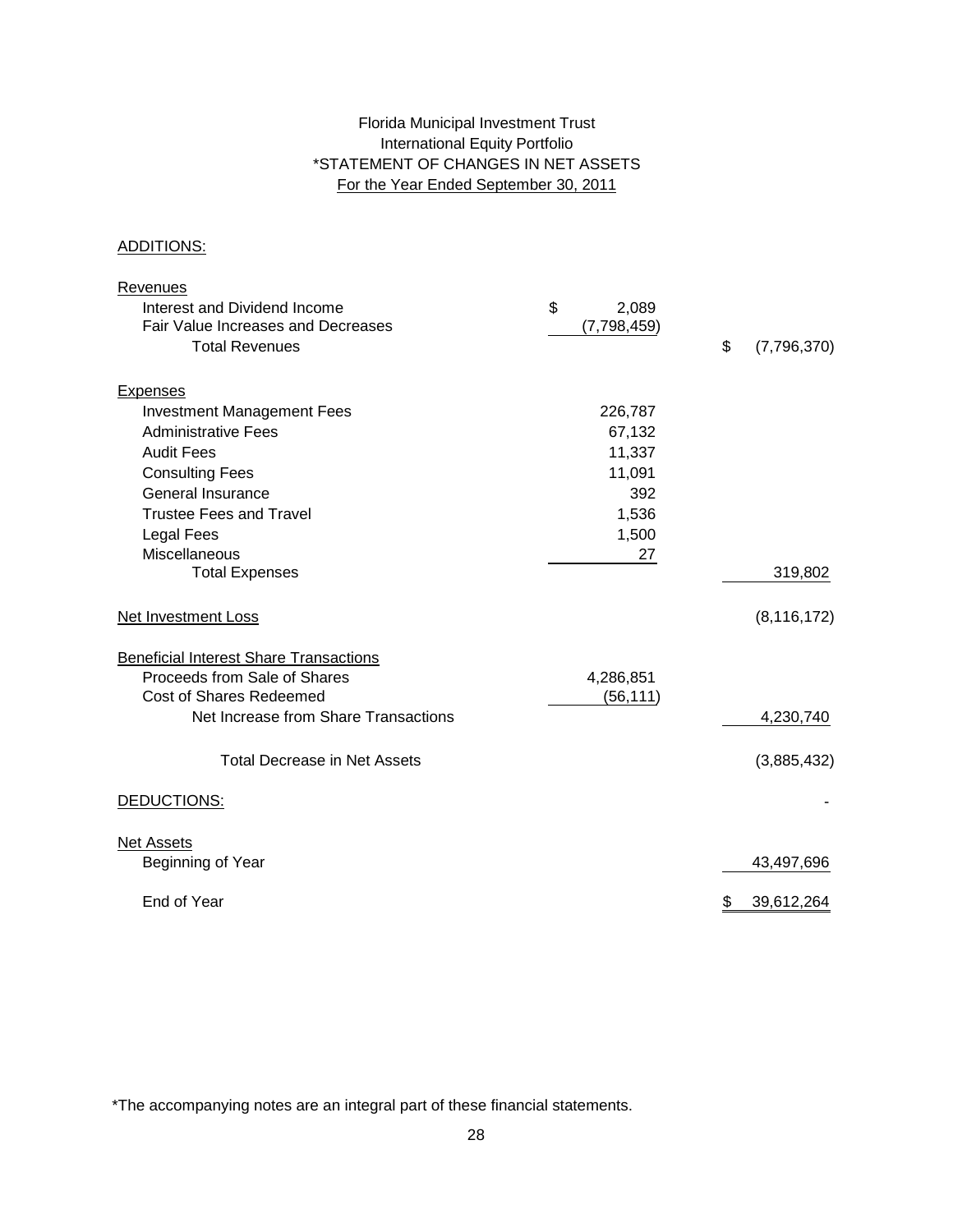# \*STATEMENT OF NET ASSETS Florida Municipal Investment Trust Large Cap Diversified Value Portfolio September 30, 2011

### ASSETS

| Investment in Securities at Fair Value<br>Cash and Cash Equivalents |                    | \$<br>31,812,747<br>206,660 |                  |  |
|---------------------------------------------------------------------|--------------------|-----------------------------|------------------|--|
| Receivables:<br><b>Interest and Dividends</b>                       |                    | 48,724                      |                  |  |
|                                                                     |                    |                             |                  |  |
| <b>Total Assets</b>                                                 |                    |                             | \$<br>32,068,131 |  |
|                                                                     |                    |                             |                  |  |
|                                                                     | <b>LIABILITIES</b> |                             |                  |  |
| Payables:                                                           |                    |                             |                  |  |
| Securities Purchased                                                |                    | 33,660                      |                  |  |
| <b>Accrued Expenses:</b>                                            |                    |                             |                  |  |
| Investment Management Fee Payable                                   |                    | 71,527                      |                  |  |
| Administrative Fee Payable                                          |                    | 12,964                      |                  |  |
| Audit Fee Payable                                                   |                    | 11,040                      |                  |  |
| <b>Consulting Fee Payable</b>                                       |                    | 2,783                       |                  |  |
| Miscellaneous Accrued Expenses                                      |                    | 5                           |                  |  |
| <b>Total Liabilities</b>                                            |                    |                             | 131,979          |  |
|                                                                     | <b>NET ASSETS</b>  |                             |                  |  |
| Net Assets Held in Trust for Portfolio Participants                 |                    |                             |                  |  |
| (Equivalent to \$6.69 per share based                               |                    |                             |                  |  |
| on 4,775,243.9905 shares outstanding)                               |                    |                             | \$<br>31,936,152 |  |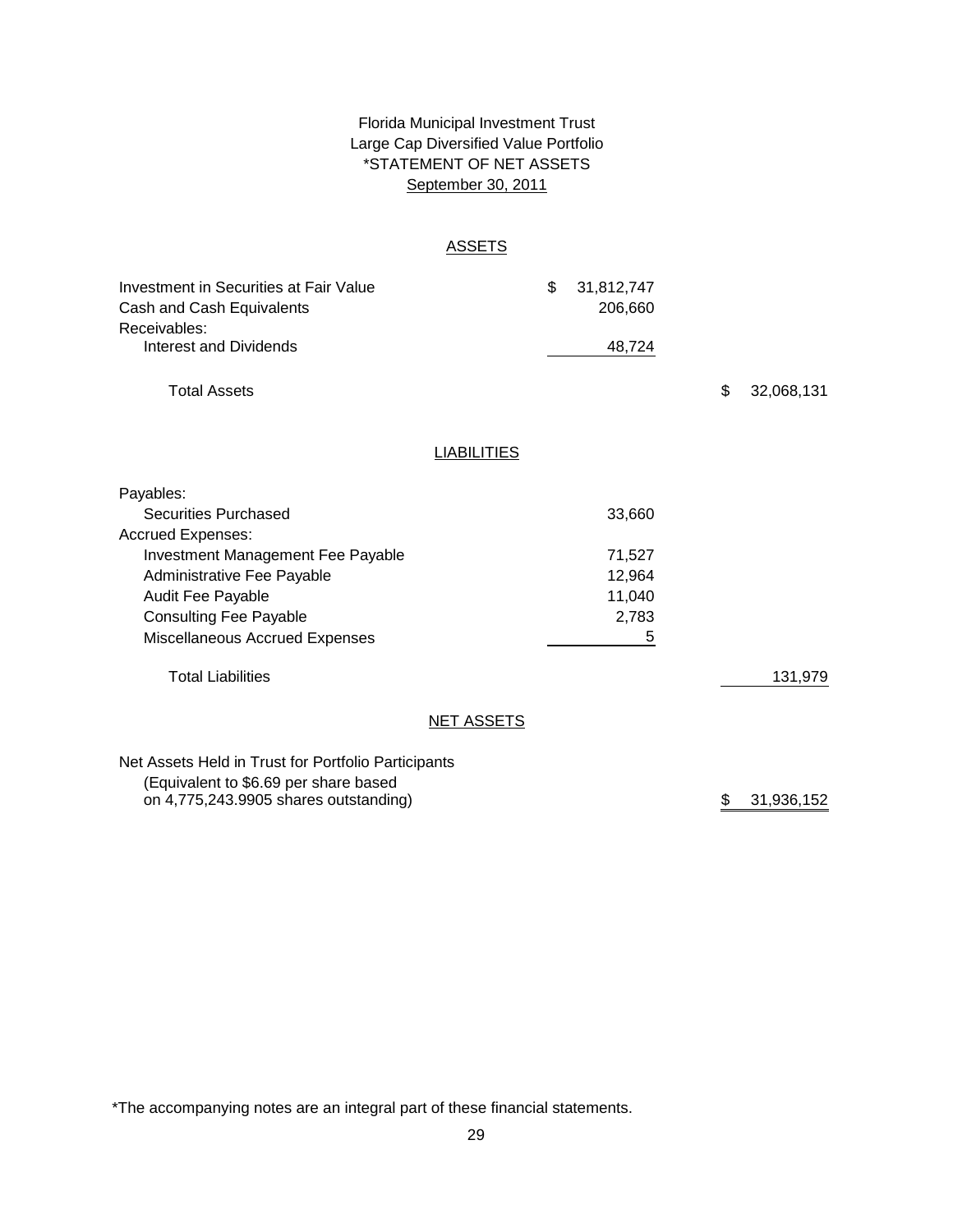# Large Cap Diversified Value Portfolio \*STATEMENT OF CHANGES IN NET ASSETS For the Year Ended September 30, 2011 Florida Municipal Investment Trust

### ADDITIONS:

| Revenues                                      |               |                     |
|-----------------------------------------------|---------------|---------------------|
| Interest and Dividend Income                  | \$<br>872,152 |                     |
| Fair Value Increases and Decreases            | (3,065,117)   |                     |
| <b>Total Revenues</b>                         |               | \$<br>(2, 192, 965) |
|                                               |               |                     |
| <b>Expenses</b>                               |               |                     |
| <b>Investment Management Fees</b>             | 282,647       |                     |
| <b>Administrative Fees</b>                    | 51,230        |                     |
| <b>Audit Fees</b>                             | 11,337        |                     |
| <b>Consulting Fees</b>                        | 11,090        |                     |
| General Insurance                             | 427           |                     |
| <b>Trustee Fees and Travel</b>                | 1,536         |                     |
| <b>Legal Fees</b>                             | 1,484         |                     |
| Miscellaneous                                 | 28            |                     |
| <b>Total Expenses</b>                         |               | 359,779             |
| <b>Net Investment Loss</b>                    |               | (2,552,744)         |
| <b>Beneficial Interest Share Transactions</b> |               |                     |
| Proceeds from Sale of Shares                  | 4,190,242     |                     |
| Cost of Shares Redeemed                       | (131, 554)    |                     |
| Net Increase from Share Transactions          |               | 4,058,688           |
| <b>Total Increase in Net Assets</b>           |               | 1,505,944           |
|                                               |               |                     |
| DEDUCTIONS:                                   |               |                     |
| <b>Net Assets</b>                             |               |                     |
| Beginning of Year                             |               | 30,430,208          |
| End of Year                                   |               | 31,936,152<br>\$    |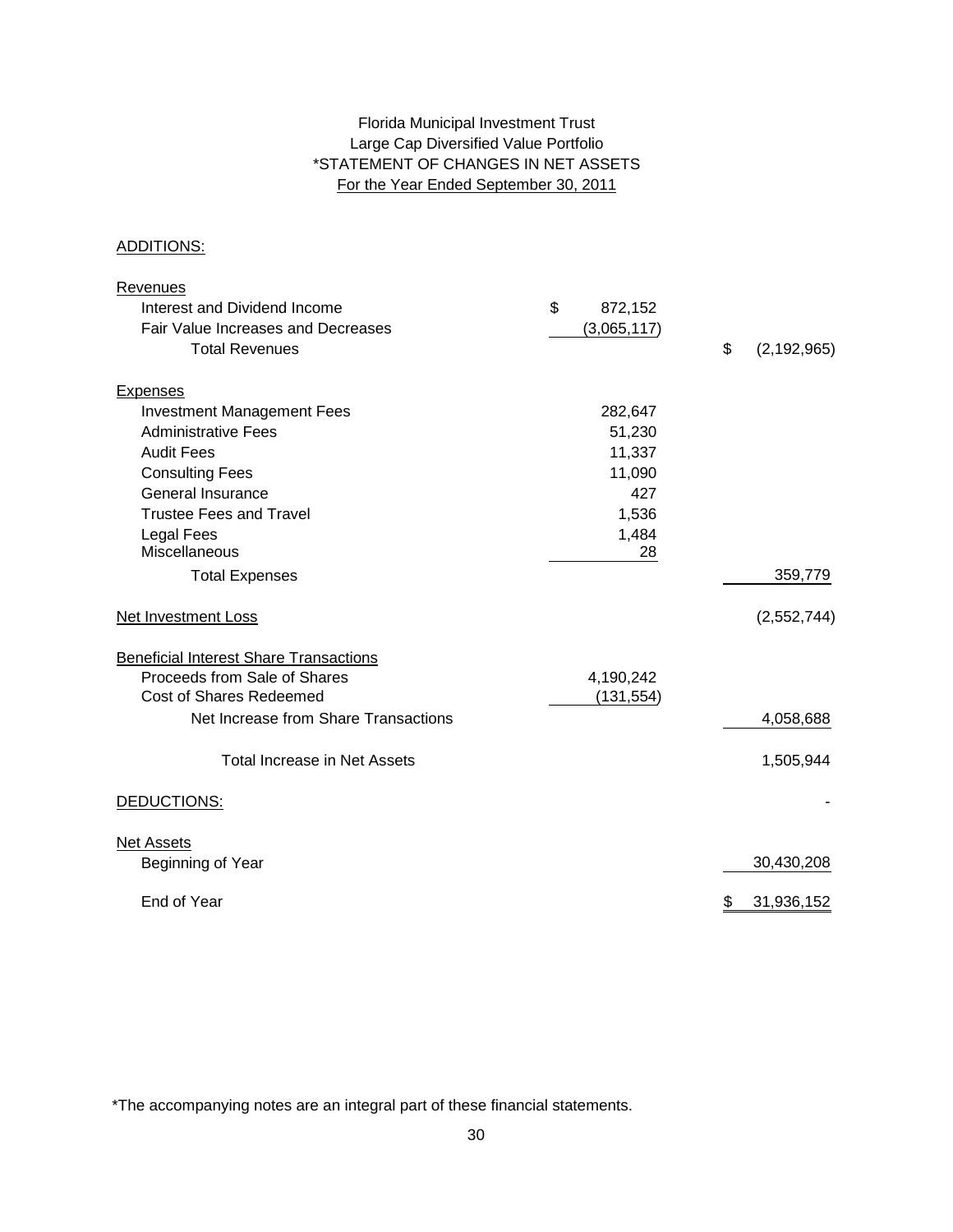0-2 Year High Quality Bond Fund International Equity Portfolio Florida Municipal Investment Trust Intermediate High Quality Bond Fund 1-3 Year High Quality Bond Fund Broad Market High Quality Bond Fund High Quality Growth Portfolio Diversified Small to Mid Cap Equity Portfolio Large Cap Diversified Value Portfolio Expanded High Yield Bond Fund Russell 1000 Enhanced Index Portfolio

### NOTES TO FINANCIAL STATEMENTS September 30, 2011

#### Note 1 - Organization and Significant Accounting Policies

A. Organization and Purpose - The Trust was created on April 28, 1993, under the laws of the State of Florida, to provide eligible units of local governments with an investment vehicle to pool their surplus funds and to reinvest such funds in one or more investment portfolios under the direction and daily supervision of an investment advisor. The Trust began operations on October 1, 1993.

The Trust's attorneys have advised that the Trust is exempt from registration under the Securities Act of 1933, the Investment Company Act of 1940, and the Florida Securities and Investor Protection Act.

The Trust is governed by a Board of Trustees consisting of the President (or his appointee) and Second Vice President of the Florida League of Cities, Inc. (League), two representatives of the Florida Municipal Insurance Trust, and up to three additional appointed members who are elected officials of the governmental entities who actively participate in the Trust.

B. Reporting Entity and Basis of Accounting - The Trust is an independent reporting entity accounted for as a fiduciary trust fund in accordance with generally accepted accounting principles for governments as established by the Governmental Accounting Standards Board (GASB). The Trust uses the flow of economic resources measurement focus and accrual basis of accounting. Under this method, revenues are recorded when earned and expenses are recorded at the time the liabilities are incurred. These financial statements have been prepared utilizing accounting principles for governmental external investment pools.

The preparation of financial statements in conformity with generally accepted accounting principles requires management to make estimates and assumptions that affect the reported amounts of assets and liabilities and disclosure of contingent assets and liabilities at the date of the financial statements and the reported amounts of revenues and expenses during the reporting period. Actual results could differ from those estimates.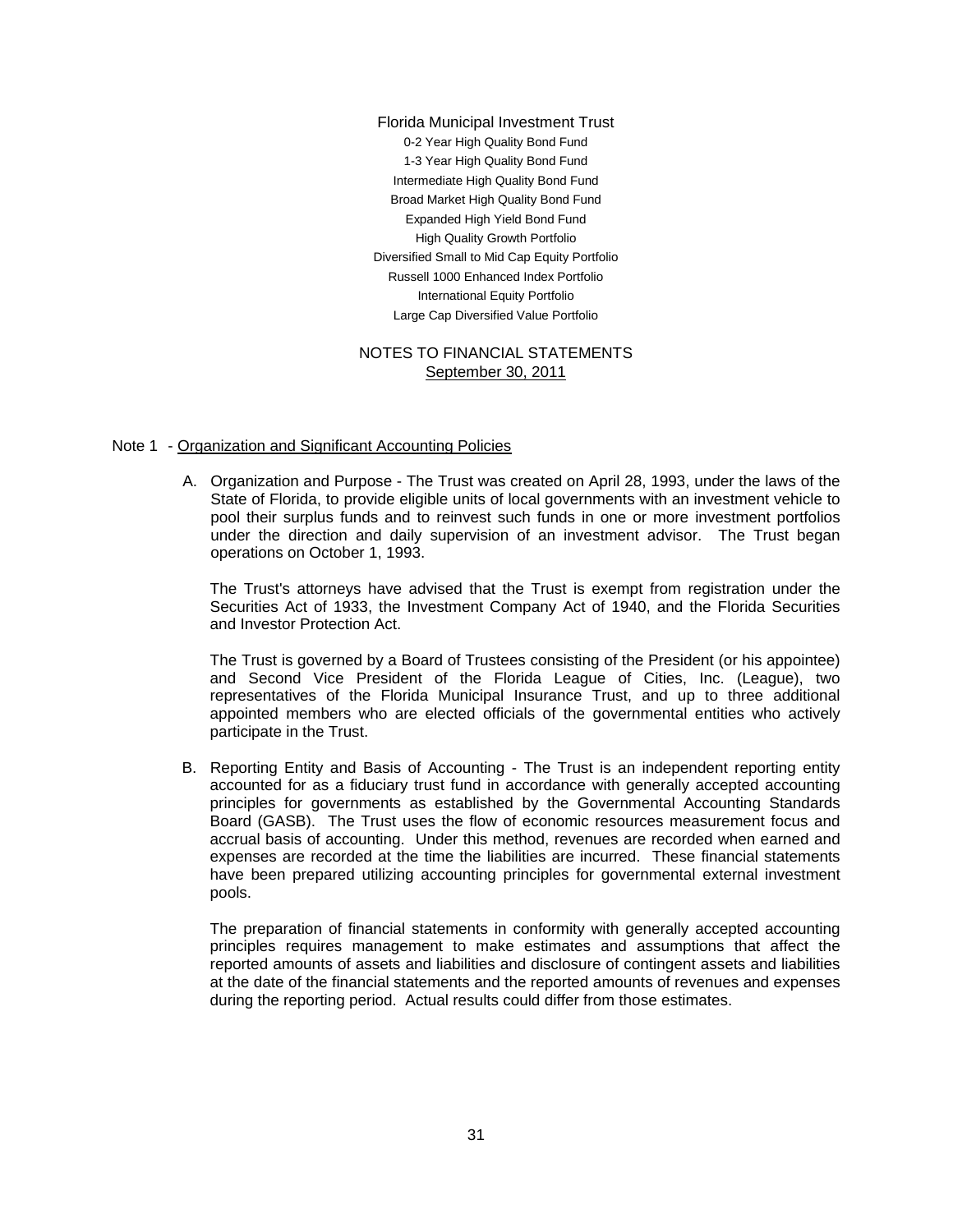### Note 1 - Organization and Significant Accounting Policies (Continued)

- C. Security Valuation Securities are reported at fair value, the amount at which an investment could be exchanged in a current transaction between willing parties, other than in a forced or liquidation sale. Securities' market values were provided by the Custodian of each portfolio, utilizing an independent pricing service. Pricing services typically consider such factors as security prices, yields, maturities, call features, prepayment rates, ratings and other information as it relates in determining a specific security's market price.
- D. Cash equivalents include short-term investments with original maturities of three months or less.
- E. Federal Income Taxes The Trust is exempt from federal income taxes.
- F. Other The Trust follows industry practice and records security transactions on a trade date basis. Dividend and interest income is recognized on the accrual basis. Fair value increases and decreases include both realized gains and losses and the change in unrealized gains and losses during the period.
- G. The International Blend Portfolio was renamed the International Equity Portfolio on April 1, 2011.

### Note 2 - Investments and Cash and Cash Equivalents

The Board of Trustees adopted an investment policy which identifies various authorized investment instruments, issuer diversification, maturity constraints, investment ratings and liquidity parameters. Authorized investments include obligations of the United States of America and its agencies, corporate debt obligations, asset-backed securities, money market instruments or funds, common stocks, convertible preferred stocks or bonds, repurchase agreements, commercial paper, banker's acceptances, municipal obligations, commingled investment funds, guaranteed investment contracts, certain nonnegotiable certificates of deposit, mortgage obligations and real property located within the state of Florida. Each portfolio's informational statement includes investment guidelines which describe the investments authorized within the portfolio.

*Interest Rate Risk*. Through its investment policy and guidelines, the Trust manages its exposure to fair value losses arising from increasing interest rates by limiting the modified duration of certain bond funds, as follows:

| Fund                                       | <b>Expected Target Duration</b> |
|--------------------------------------------|---------------------------------|
| 0-2 Year High Quality Bond Fund            | $0.5$ to 1.25 years             |
| 1-3 Year High Quality Bond Fund            | 1 to $2.25$ years               |
| Intermediate High Quality Bond Fund        | 3 to 4.5 years                  |
| <b>Broad Market High Quality Bond Fund</b> | 4 to 5.5 years                  |
|                                            |                                 |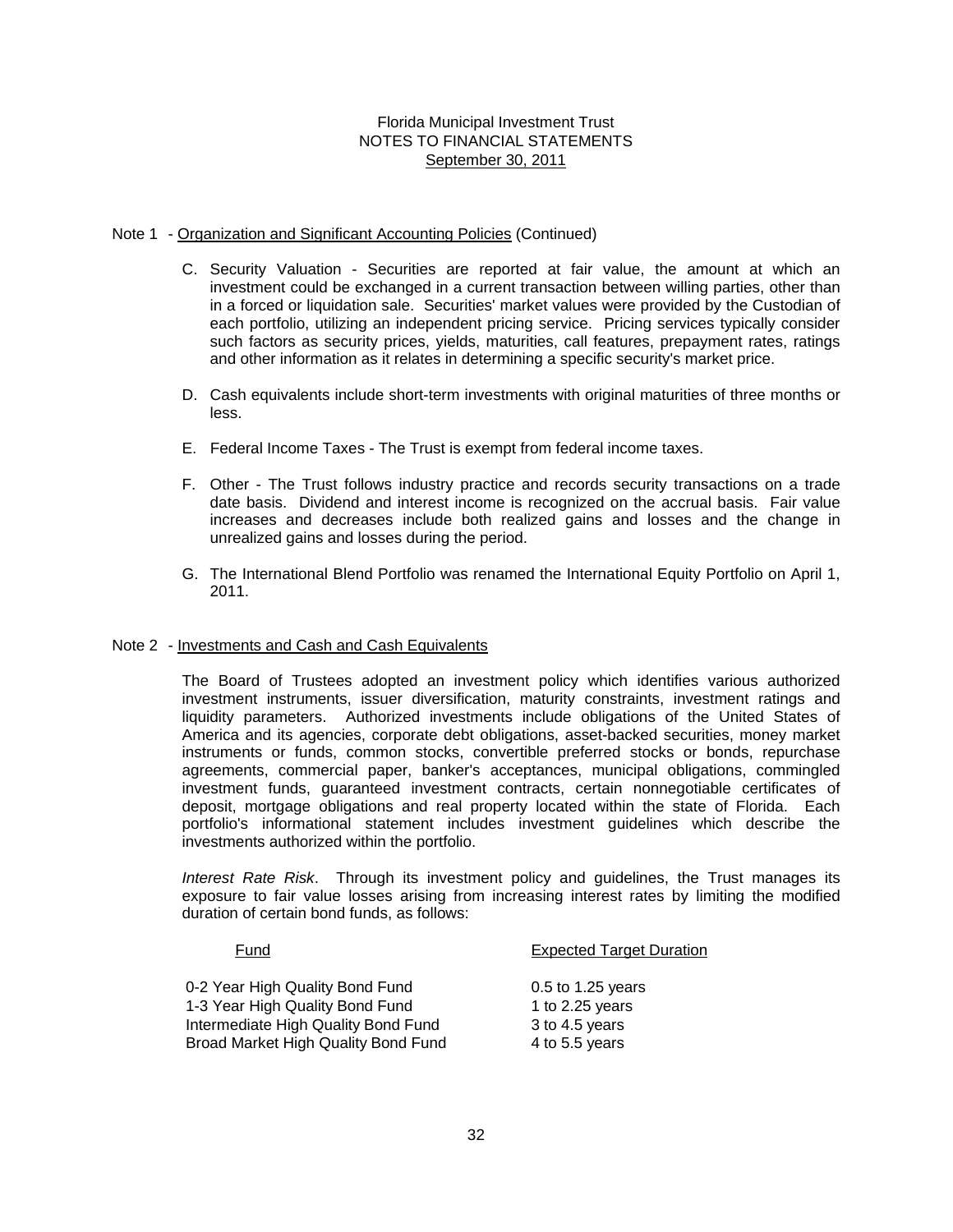#### Note 2 - Investments and Cash and Cash Equivalents (Continued)

The Expanded High Yield Bond Fund should provide broad exposure to the domestic and European high yield markets through investment in fixed income securities. There is currently no set target duration for this fund.

*Credit Risk*. Except for the Expanded High Yield Bond Fund which is not rated, the investment guidelines of the remaining bond funds state that each fund will seek to maintain a bond fund credit rating from a nationally recognized statistical rating organization (NRSRO), as follows:

| Fund                                | <b>Target Rating</b> |
|-------------------------------------|----------------------|
| 0-2 Year High Quality Bond Fund     | AAA                  |
| 1-3 Year High Quality Bond Fund     | AAA                  |
| Intermediate High Quality Bond Fund | AAA                  |
| Broad Market High Quality Bond Fund | AA                   |

Funds having an AAA bond fund credit rating are composed of a preponderance of assets that carry the highest credit ratings from an NRSRO. Funds having an AA bond fund credit rating are composed of a large percentage of assets that carry the highest credit rating from an NRSRO. The 0-2 Year High Quality Bond Fund and the 1-3 Year High Quality Bond Fund may invest in direct obligations issued or guaranteed by the U.S. Government or any of its agencies, money market obligations, asset-backed securities, mortgage securities, including CMOs, and commingled investment funds. The Intermediate High Quality Bond Fund and the Broad Market High Quality Bond Fund may also invest in corporate bonds issued by any corporation in the United States with at least an A rating from any NRSRO and non-agency collateralized mortgage obligations having a rating of AAA from any NRSRO. The Expanded High Yield Bond Fund may invest in commingled funds that provide exposure to the high yield fixedincome markets in the United States, Canada and Europe.

As required by the GASB, the following tables present information based on the lowest credit ratings on individual securities provided by an NRSRO. The fund target ratings discussed above are calculated by the NRSRO providing the rating, and do not require utilizing the lowest credit rating on individual securities.

|--|

| <b>Money Market</b> | <b>US Treasuries</b> | US Agencies | Asset Backed | Total         | Rating |
|---------------------|----------------------|-------------|--------------|---------------|--------|
| \$7,861,797         | ۰.                   | $\sim$      | \$78.391.353 | \$86,253,150  | AAA    |
| -                   | 45,548,610           | 74,229,968  |              | 119,778,578   | AA     |
| \$7,861,797         | \$45,548,610         | 74,229,968  | 78,391,353   | \$206,031,728 |        |
|                     |                      |             |              |               |        |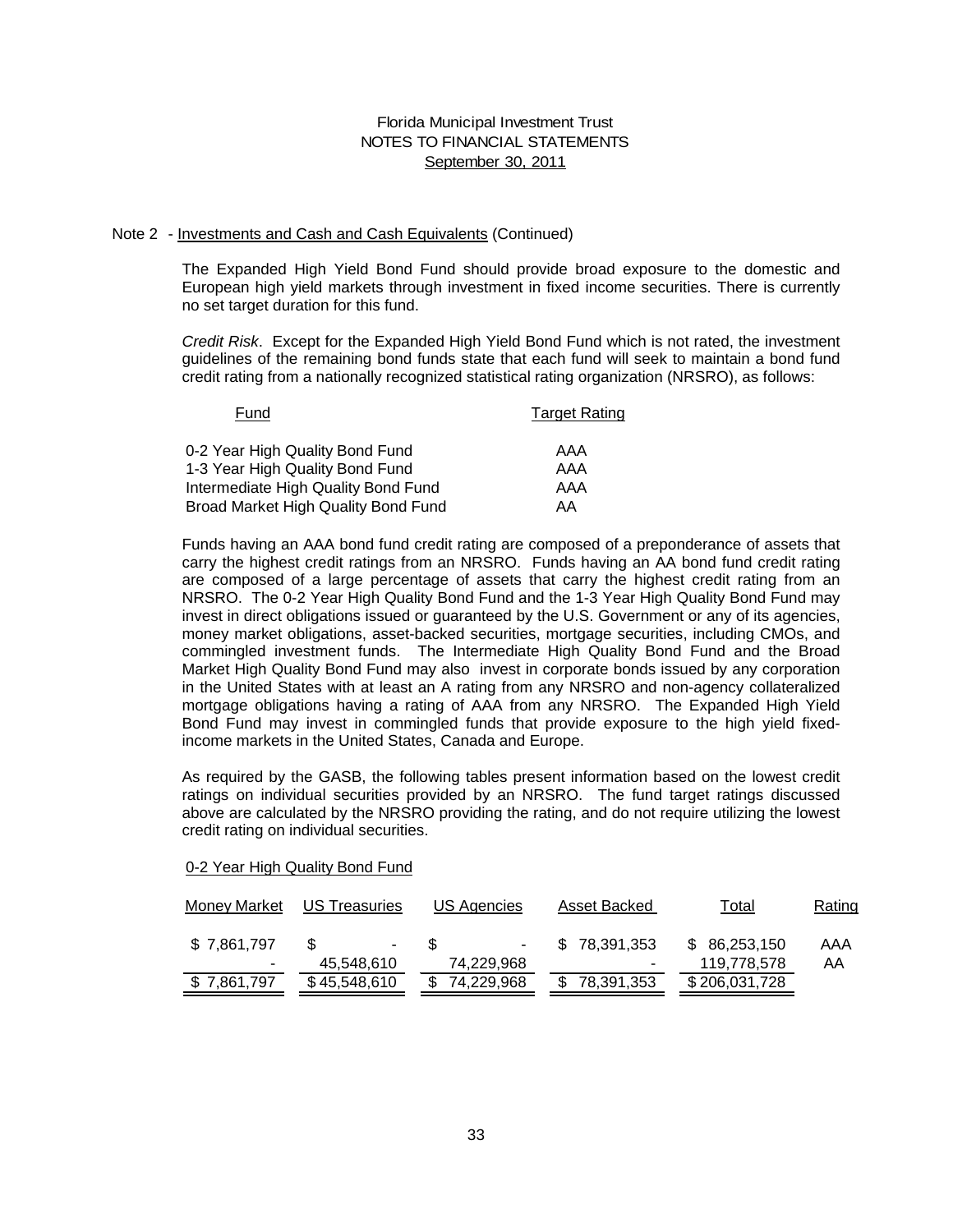# Note 2 - Investments and Cash and Cash Equivalents (Continued)

### 1-3 Year High Quality Bond Fund

| Money Market | US Treasuries | US Agencies   | Asset Backed  | Total         | Rating |
|--------------|---------------|---------------|---------------|---------------|--------|
| \$9,116,315  | S.<br>۰       | ٠.            | \$179,848,421 | \$188,964,736 | AAA    |
| ۰            | 12,475,443    | 315,555,437   | ۰             | 328,030,880   | AA     |
| \$9,116,315  | \$12,475,443  | \$315,555,437 | \$179,848,421 | \$516,995,616 |        |
|              |               |               |               |               |        |

# Intermediate High Quality Bond Fund

|             | Money Market US Treasuries | US Agencies   | Asset Backed | Corporates   | Total         | Rating |
|-------------|----------------------------|---------------|--------------|--------------|---------------|--------|
| \$2,827,418 | ж.                         | ۰             | \$49,400,475 | S            | \$52,227,893  | AAA    |
|             | 46,984,987                 | 188,081,998   | -            |              | 235,066,985   | AA     |
|             |                            | ۰             |              | 13,785,898   | 13,785,898    | Α      |
| \$2,827,418 | \$46,984,987               | \$188,081,998 | \$49,400,475 | \$13,785,898 | \$301,080,776 |        |

# Broad Market High Quality Bond Fund

|             | Money Market US Treasuries | US Agencies | Asset Backed | Corporates   | Total         | Rating     |
|-------------|----------------------------|-------------|--------------|--------------|---------------|------------|
| \$2,792,563 | S<br>$\sim$                | ۰.          | \$36,186,025 | \$           | \$38,978,588  | AAA        |
|             | 46,622,058                 | 84,671,008  | ۰            | 3,296,649    | 134,589,715   | AA         |
|             |                            |             | ۰            | 9,503,748    | 9,503,748     | A          |
|             | ۰                          | ۰           | ۰            | 641.742      | 641,742       | <b>BAA</b> |
| \$2,792,563 | \$46,622,058               | 84,671,008  | \$36,186,025 | \$13,442,139 | \$183,713,793 |            |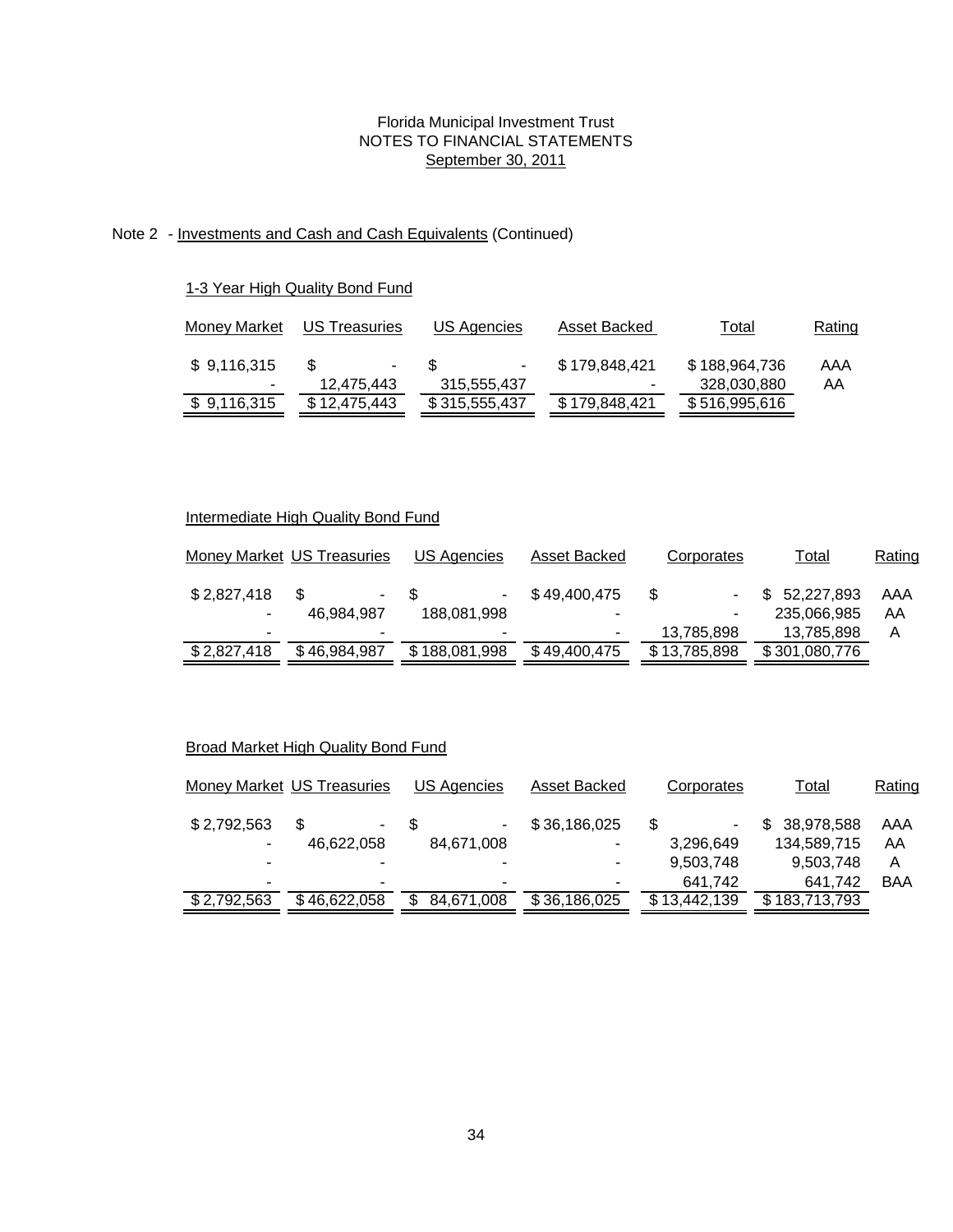#### Note 2 - Investments and Cash and Cash Equivalents (Continued)

Expanded High Yield Bond Fund - At September 30, 2011, the fund's only investment, the OCM Expanded High Yield Fund, was not rated.

*Concentration of Credit Risk*. The investment guidelines of each bond fund limit the amount that may be invested in corporate securities of an individual issuer to three percent at the time of purchase and five percent based on market value. The guidelines also limit the amount that may be invested in an individual series of asset-backed securities or non-agency collateralized mortgage obligations to five percent of each portfolio. The Trust places no limit on the amount that may be invested in an individual issue of the United States Treasury or of any United States agency.

0-2 Year High Quality Bond Fund – More than five percent of the fund's investments were in various securities issued by the Federal Home Loan Mortgage Corporation and the Federal Home Loan Bank at September 30, 2011. These investments represent 19.48% and 13.26%, respectively, of the fund's total investments. The following individual securities comprise more than five percent of the market value of the fund's investments: Federal Home Loan Mortgage Corporation, \$21,761,393, comprising 10.56% and Federal Home Loan Bank, \$13,020,280, comprising 6.32%.

1-3 Year High Quality Bond Fund - More than five percent of the fund's investments were in various securities issued by the Federal Home Loan Mortgage Corporation, the Federal Home Loan Bank, the Federal National Mortgage Association, Americredit Automobile Receivables Trust and Carmax Auto Owner Trust at September 30, 2011. These investments represent 28.28%, 20.20%, 10.65%, 7.34% and 5.26%, respectively, of the fund's total investments. The following individual securities comprise more than five percent of the market value of the fund's investments: Federal Home Loan Bank, \$34,053,040, comprising 6.59%, and Federal Home Loan Bank, \$40,438,460, comprising 7.82%.

Intermediate High Quality Bond Fund - More than five percent of the fund's investments were in various securities issued by the Federal Home Loan Mortgage Corporation and the Federal National Mortgage Association at September 30, 2011. These investments represent 15.85% and 40.58%, respectively, of the fund's total investments. At September 30, 2011, no individual security accounted for more than five percent of the market value of the fund's investments.

Broad Market High Quality Bond Fund - More than five percent of the fund's investments were in various securities issued by the Federal Home Loan Mortgage Corporation and the Federal National Mortgage Association at September 30, 2011. These investments represent 13.75% and 30.61%, respectively, of the fund's total investments. At September 30, 2011, no individual security accounted for more than five percent of the market value of the fund's investments.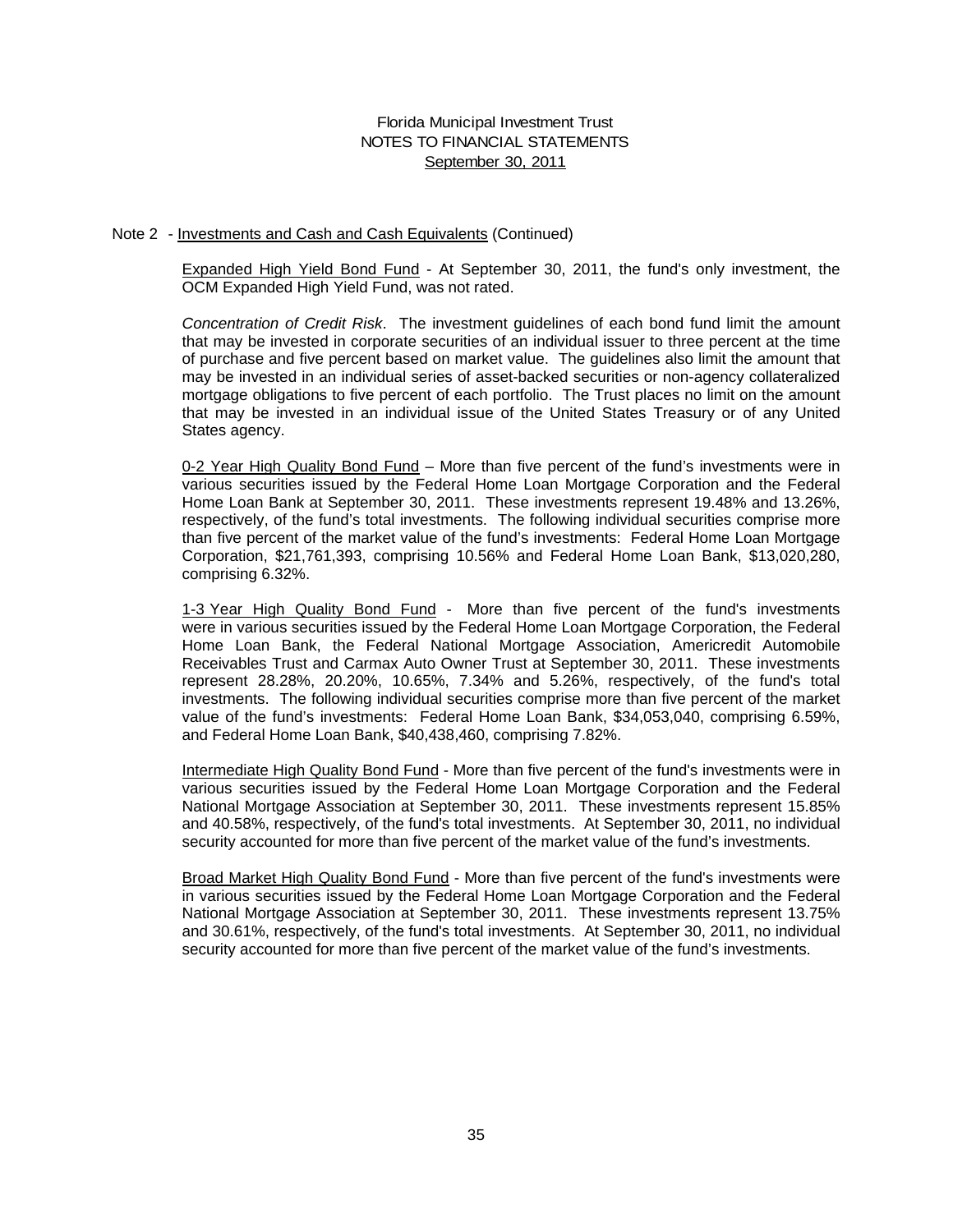# Note 2 - Investments and Cash and Cash Equivalents (Continued)

### 0-2 YEAR HIGH QUALITY BOND FUND **Investments**

|                         |                                                                                                       |                  | Modified            |
|-------------------------|-------------------------------------------------------------------------------------------------------|------------------|---------------------|
| Shares or<br>Par Value  | Description                                                                                           | Fair Value       | Duration<br>(Years) |
| 30,000,000              | United States Treasury Bills, due<br>2012                                                             | 29,971,142<br>\$ | 0.97                |
| 15,250,000              | United States Treasury Notes, 0.625%<br>to 4.75%; due 2012                                            | 15,577,468       | 0.68                |
| 43,950,000              | United States Agencies, 0.5% to<br>5.125%; due 2012 to 2013                                           | 44,784,974       | 0.99                |
| 28,172,673              | United States Agencies - CMOs and<br>Pass-throughs, 3% to 5.5%; due 2012<br>to 2038                   | 28,747,057       | 0.57                |
| 697,905                 | Variable Rate United States Agencies -<br>CMOs and Pass-throughs, .529% to<br>.629%; due 2017 to 2031 | 697,937          | 0.10                |
| 13,435,317              | Variable Rate Asset-Backed<br>Securities, 0.279% to 05.222%; due<br>2012 to 2015                      | 13,602,340       | 0.10                |
| 64,390,421              | Fixed Rate Asset-Backed Securities,<br>0.67% to 5.16%; due 2013 to 2020                               | 64,789,013       | 0.74                |
| 195,896,316             | <b>Total Investments</b>                                                                              | 198,169,931      | 0.75                |
| <b>Cash Equivalents</b> |                                                                                                       |                  |                     |
| 7,861,797               | Money Market Mutual Fund                                                                              | 7,861,797        | 0.07                |
| 7,861,797               | <b>Total Cash Equivalents</b>                                                                         | 7,861,797<br>\$  |                     |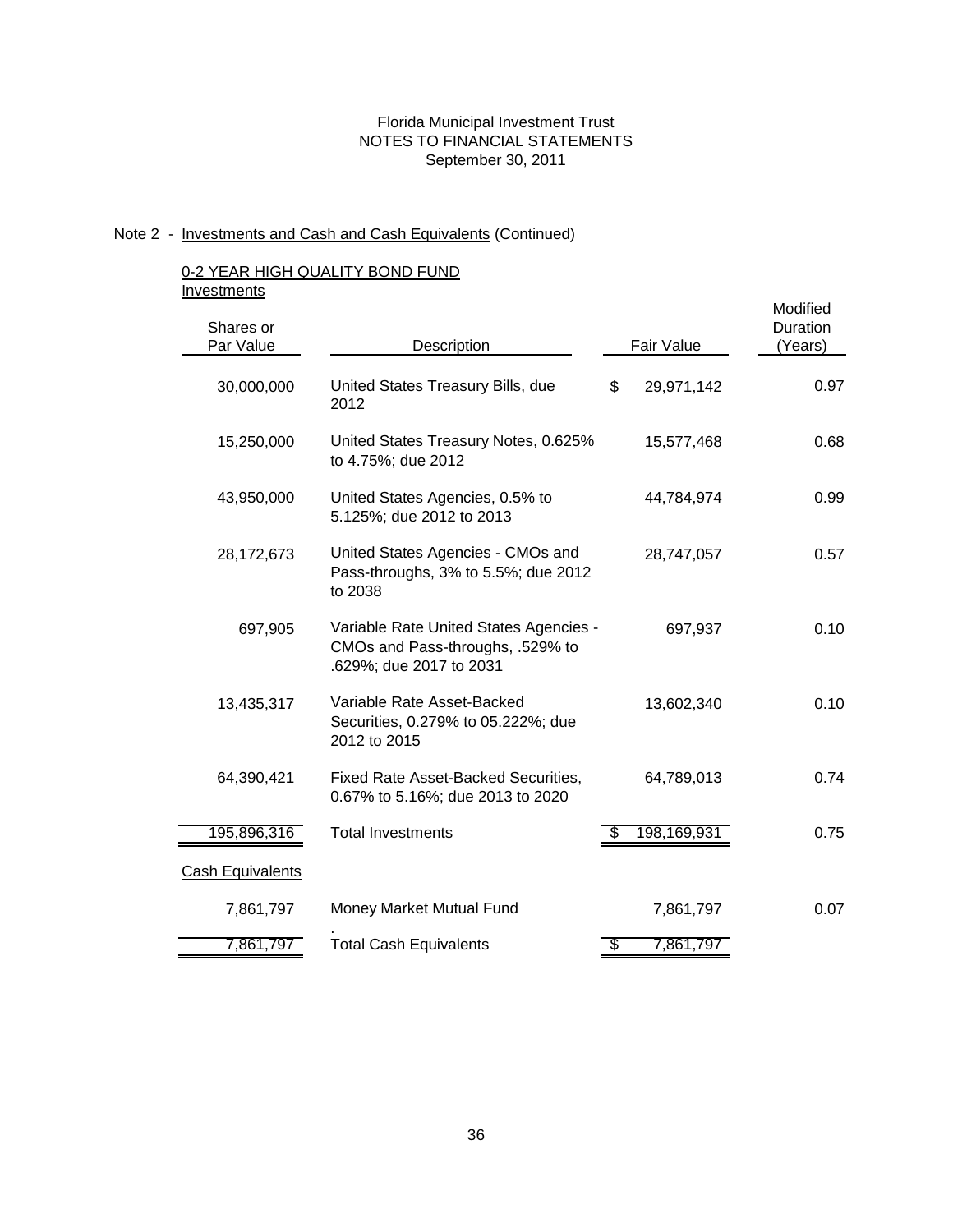# Note 2 - Investments and Cash and Cash Equivalents (Continued)

### 1-3 YEAR HIGH QUALITY BOND FUND **Investments**

| <br>Shares or           |                                                                                     |                 | Modified<br>Duration |
|-------------------------|-------------------------------------------------------------------------------------|-----------------|----------------------|
| Par Value               | Description                                                                         | Fair Value      | (Years)              |
|                         |                                                                                     |                 |                      |
| 12,500,000              | United States Treasury Bills; due 2012 \$                                           | 12,475,443      | 0.82                 |
| 197,586,000             | United States Agencies, 0.5% to<br>5.125%; due 2012 to 2014                         | 202,306,529     | 1.63                 |
| 108,498,345             | United States Agencies - CMOs and<br>Pass-throughs, 1.5% to 6%; due 2013<br>to 2033 | 112,934,897     | 1.81                 |
| 313,509                 | Variable Rate United States Agencies -<br>CMO, 0.63456%; due 2017                   | 314,011         | 0.10                 |
| 11,424,740              | Variable Rate Asset-Backed<br>Securities, 0.289% to 1.579%; due<br>2013 to 2015     | 11,481,394      | 0.10                 |
| 167,254,969             | Fixed Rate Asset-Backed Securities,<br>0.68% to 6.07%; due 2013 to 2017             | 168,367,027     | 1.46                 |
| 497,577,563             | <b>Total Investments</b>                                                            | 507,879,301     | 1.56                 |
| <b>Cash Equivalents</b> |                                                                                     |                 |                      |
| 9,116,315               | Money Market Mutual Fund                                                            | 9,116,315       | 0.07                 |
| 9,116,315               | <b>Total Cash Equivalents</b>                                                       | 9,116,315<br>\$ |                      |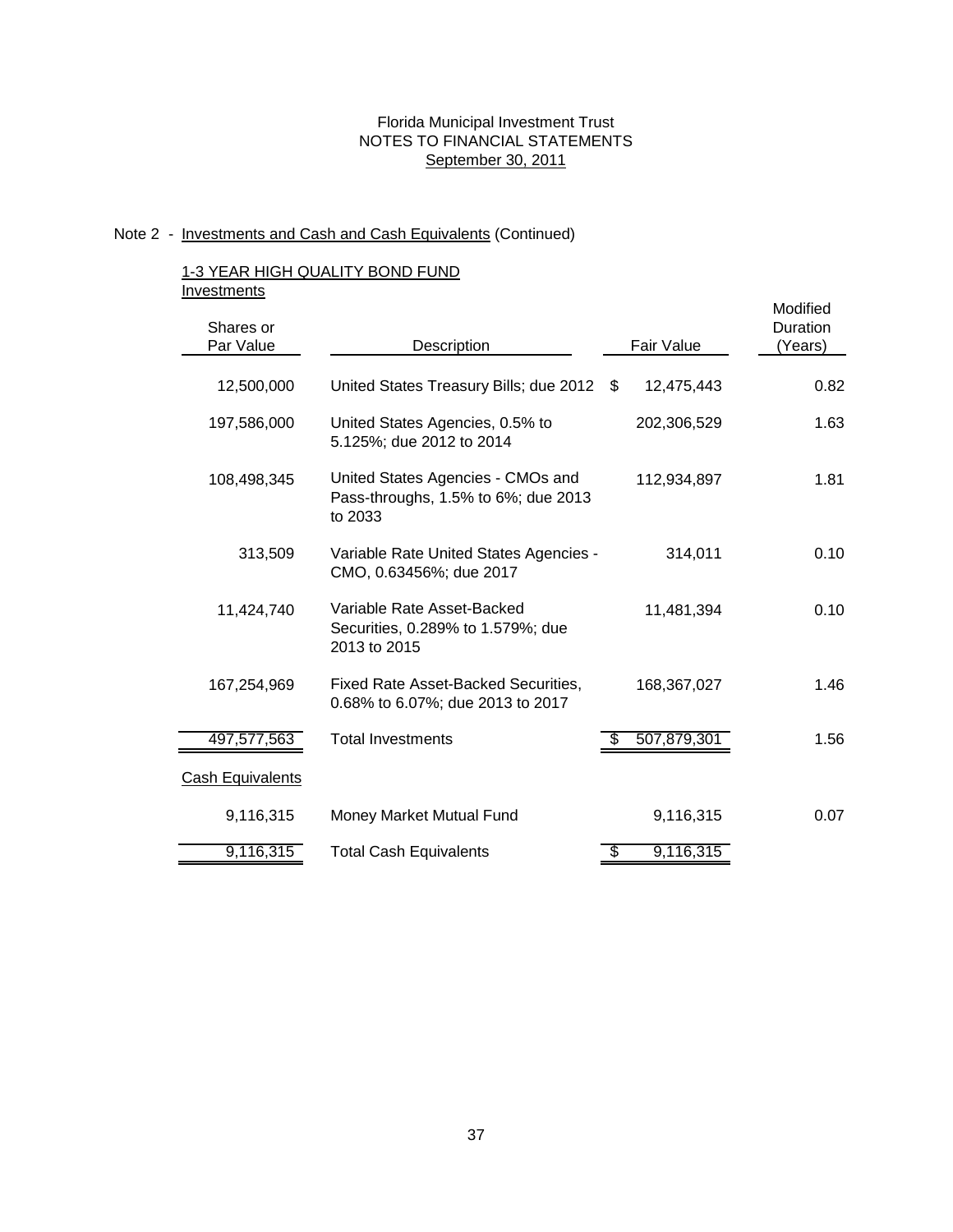#### Note 2 - Investments and Cash and Cash Equivalents (Continued)

### INTERMEDIATE HIGH QUALITY BOND FUND **Investments**

| Shares or<br>Par Value  | Description                                                                            |    | Fair Value  | Modified<br>Duration<br>(Years) |
|-------------------------|----------------------------------------------------------------------------------------|----|-------------|---------------------------------|
| 250,000                 | United States Treasury Bill,<br>due 2012                                               | \$ | 249,918     | 0.44                            |
| 13,000,000              | United States Treasury Strips,<br>due 2021                                             |    | 10,535,070  | 10.02                           |
| 34,832,000              | United States Treasury Notes, 1% to<br>4.125%; due 2011 to 2020                        |    | 36,199,999  | 3.12                            |
| 42,835,000              | United States Agencies, 1% to<br>5.625%; due 2013 to 2021                              |    | 45,950,298  | 2.10                            |
| 1,250,000               | United States Agency Zero Coupon;<br>due 2017                                          |    | 1,135,888   | 0.14                            |
| 132,736,842             | United States Agencies - CMOs and<br>Pass-throughs, 2.164% to 10%; due<br>2016 to 2035 |    | 140,995,812 | 3.62                            |
| 6,000,000               | Variable Rate Asset-Backed<br>Securities, 1.9105%; due 2014                            |    | 6,061,500   | 0.10                            |
| 42,514,651              | Fixed Rate Asset-Backed Securities,<br>0.91% to 5.81%; due 2013 to 2032                |    | 43,338,975  | 1.53                            |
| 12,620,000              | Corporate Bonds and Notes, 3.625%<br>to 7.375%; due 2012 to 2020                       |    | 13,785,898  | 5.34                            |
| 286,038,493             | <b>Total Investments</b>                                                               | æ. | 298,253,358 | 3.26                            |
| <b>Cash Equivalents</b> |                                                                                        |    |             |                                 |
| 2,827,418               | Money Market Mutual Fund                                                               |    | 2,827,418   | 0.07                            |
| 2,827,418               | <b>Total Cash Equivalents</b>                                                          | S  | 2,827,418   |                                 |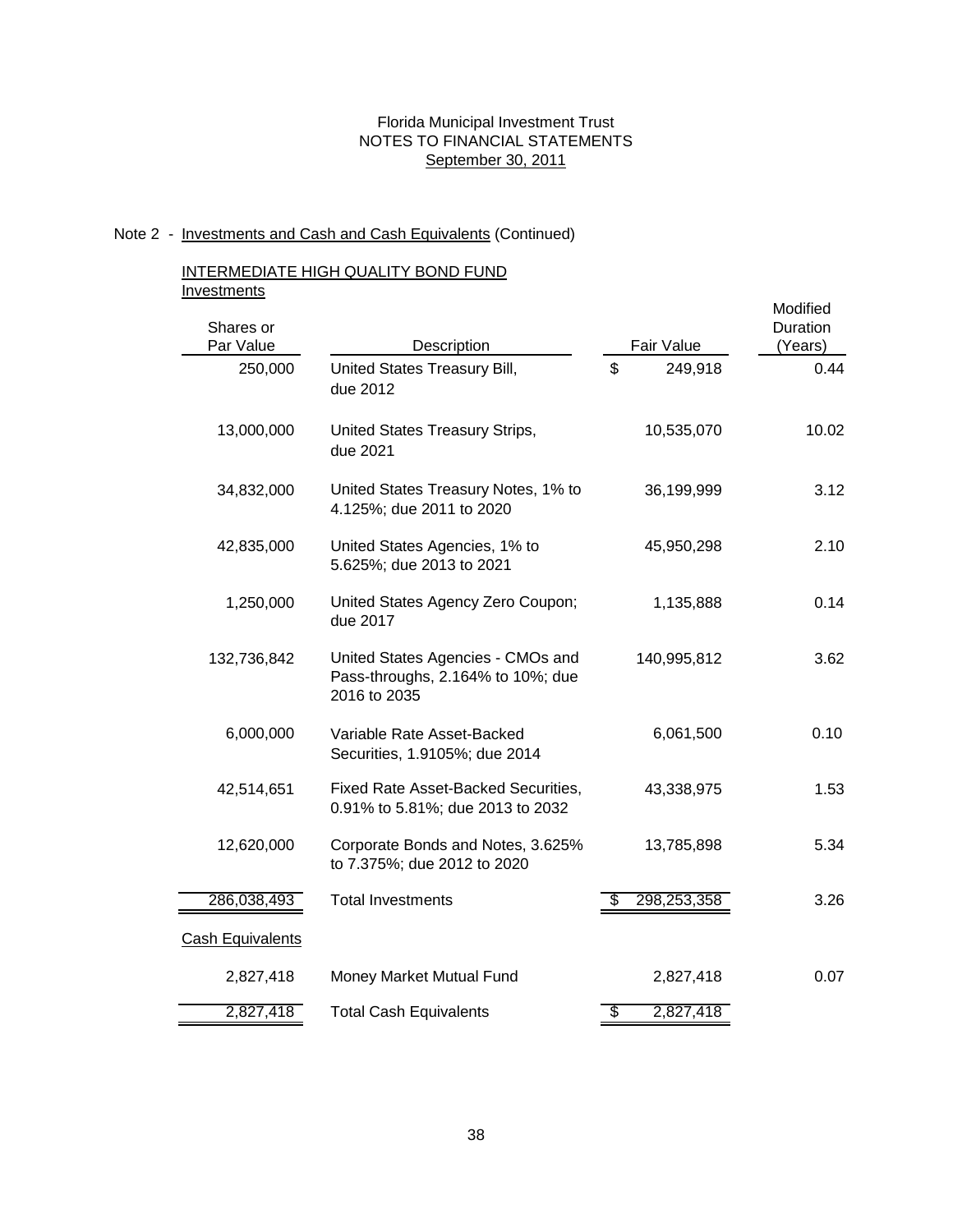# Note 2 - Investments and Cash and Cash Equivalents (Continued)

### BROAD MARKET HIGH QUALITY BOND FUND **Investments**

| Shares or<br>Par Value  | Description                                                                             | Fair Value       | Modified<br>Duration<br>(Years) |
|-------------------------|-----------------------------------------------------------------------------------------|------------------|---------------------------------|
|                         |                                                                                         |                  |                                 |
| 14,000,000              | United States Treasury Bill, due 2012                                                   | \$<br>13,975,652 | 0.74                            |
| 24,830,000              | United States Treasury Notes and<br>Bonds, 2.625% to 6.25%; due 2020 to<br>2041         | 31,050,587       | 13.59                           |
| 1,880,000               | United States Treasury Strips, due 2020                                                 | 1,595,819        | 8.54                            |
| 10,475,000              | United States Agencies, 1% to<br>4.125%; due 2013 to 2014                               | 10,682,912       | 2.72                            |
| 69,652,498              | United States Agencies - CMOs and<br>Pass-throughs, 2.164% to 5.5%; due<br>2013 to 2036 | 73,988,096       | 3.79                            |
| 6,350,000               | Variable Rate Asset-Backed<br>Securities, 1.579% to 1.9105%; due<br>2014 to 2015        | 6,407,312        | 0.10                            |
| 29,434,074              | Fixed Rate Asset-Backed Securities,<br>0.90% to 5.81%; due 2013 to 2032                 | 29,778,713       | 1.18                            |
| 12,495,000              | Corporate Bonds and Notes, 3.625%<br>to 6.625%; due 2014 to 2032                        | 13,442,139       | 4.66                            |
| 169,116,572             | <b>Total Investments</b>                                                                | 180,921,230      | 4.72                            |
| <b>Cash Equivalents</b> |                                                                                         |                  |                                 |
| 2,792,563               | Money Market Mutual Fund                                                                | 2,792,563        | 0.07                            |
| 2,792,563               | <b>Total Cash Equivalents</b>                                                           | \$<br>2,792,563  |                                 |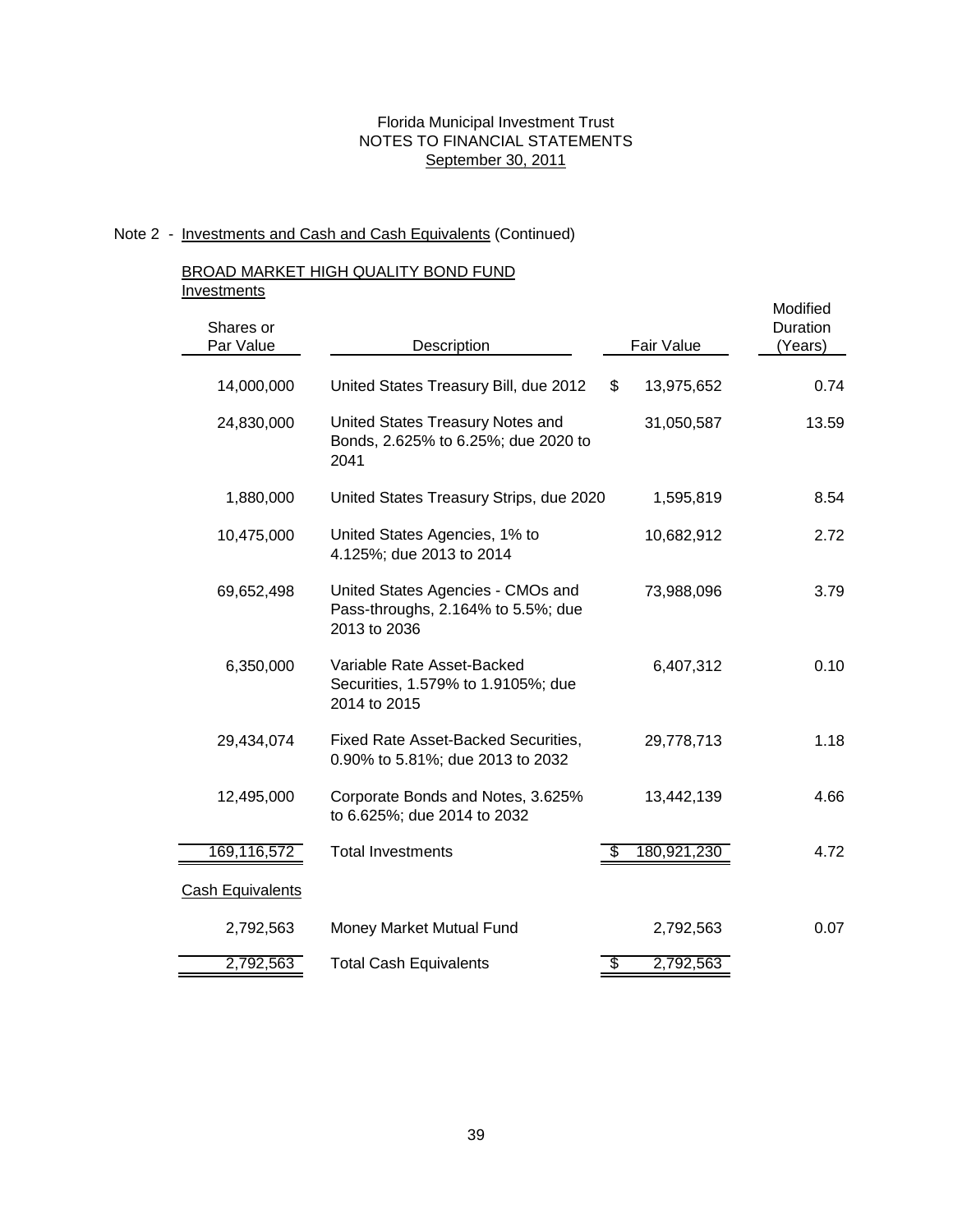# Note 2 - Investments and Cash and Cash Equivalents (Continued)

### EXPANDED HIGH YIELD BOND FUND **Investments**

| Shares or<br>Par Value  | Description                                   | Fair Value       | Modified<br>Duration<br>(Years) |
|-------------------------|-----------------------------------------------|------------------|---------------------------------|
| 600,089                 | <b>Mutual Fund</b>                            | \$<br>42,170,805 | 4.72                            |
| 600,089                 | <b>Total Investments</b>                      | \$<br>42,170,805 |                                 |
| <b>Cash Equivalents</b> |                                               |                  |                                 |
| 9,459                   | Money Market Mutual Fund                      | \$<br>9,459      | 0.07                            |
| 9,459                   | <b>Total Cash Equivalents</b>                 | \$<br>9,459      |                                 |
| <b>Investments</b>      | <b>HIGH QUALITY GROWTH PORTFOLIO</b>          |                  |                                 |
| 657,800                 | <b>Common Stocks</b>                          | \$<br>30,991,348 |                                 |
| 657,800                 | <b>Total Investments</b>                      | \$<br>30,991,348 |                                 |
| <b>Cash Equivalents</b> |                                               |                  |                                 |
| 877,096                 | Money Market Mutual Fund                      | \$<br>877,096    | 0.07                            |
| 877,096                 | <b>Total Cash Equivalents</b>                 | \$<br>877,096    |                                 |
| Investments             | DIVERSIFIED SMALL TO MID CAP EQUITY PORTFOLIO |                  |                                 |
| 1,430,161               | <b>Common Stocks</b>                          | \$<br>49,477,752 |                                 |
| 1,430,161               | <b>Total Investments</b>                      | \$<br>49,477,752 |                                 |
| <b>Cash Equivalents</b> |                                               |                  |                                 |
| 2,498,497               | Money Market Mutual Fund                      | \$<br>2,498,497  | 0.07                            |
| 2,498,497               | <b>Total Cash Equivalents</b>                 | \$<br>2,498,497  |                                 |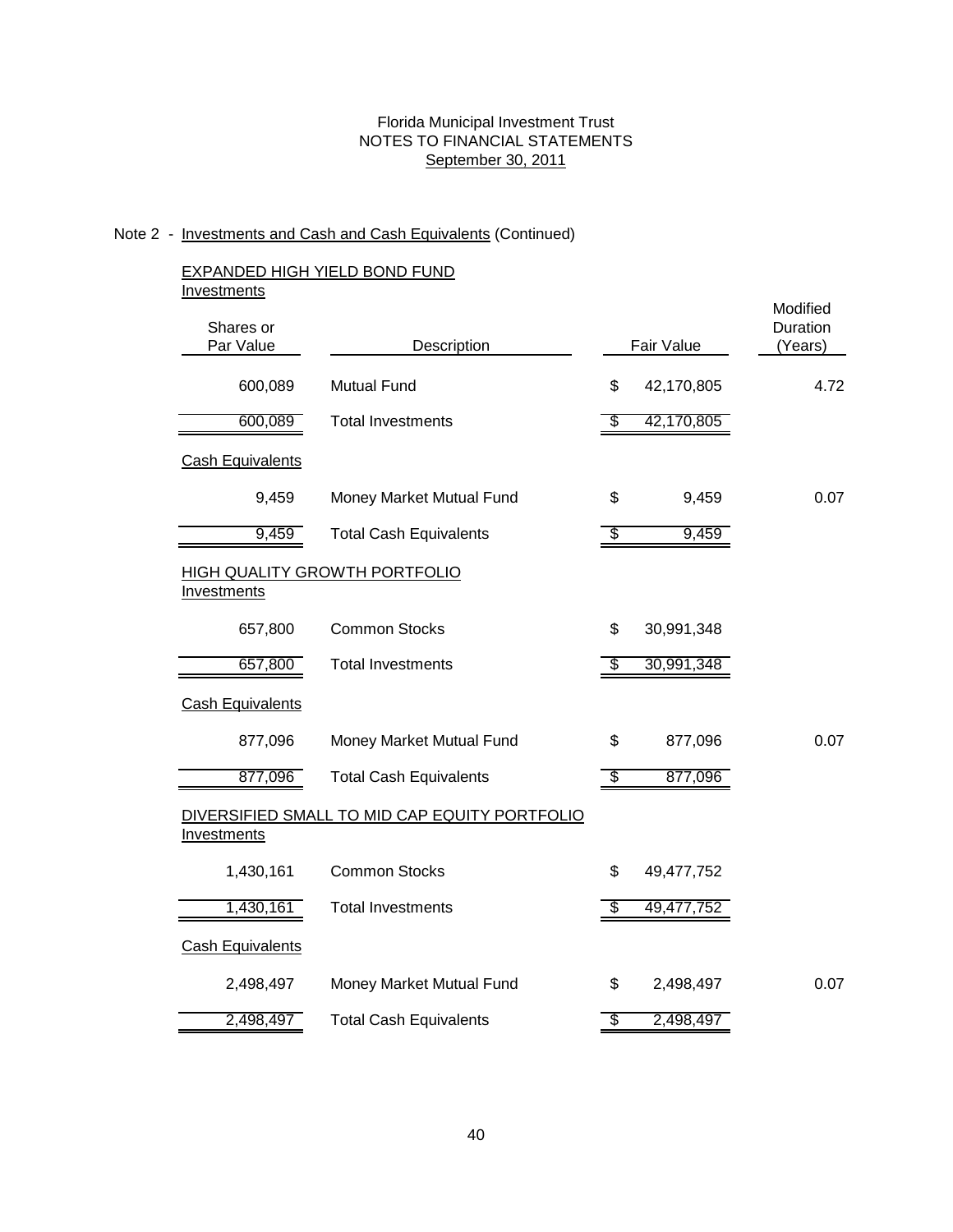# Note 2 - Investments and Cash and Cash Equivalents (Continued)

### RUSSELL 1000 ENHANCED INDEX PORTFOLIO **Investments**

| <u>IIIV COUTICITIO</u><br>Shares or<br>Par Value | Description                            |    | Fair Value | Modified<br>Duration<br>(Years) |  |  |  |
|--------------------------------------------------|----------------------------------------|----|------------|---------------------------------|--|--|--|
| 9,897,294                                        | <b>Mutual Fund</b>                     | \$ | 89,006,125 |                                 |  |  |  |
| 9,897,294                                        | <b>Total Investments</b>               | \$ | 89,006,125 |                                 |  |  |  |
| <b>Cash Equivalents</b>                          |                                        |    |            |                                 |  |  |  |
| 6,196                                            | Money Market Mutual Fund               | \$ | 6,196      | 0.07                            |  |  |  |
| 6,196                                            | <b>Total Cash Equivalents</b>          | \$ | 6,196      |                                 |  |  |  |
| Investments                                      | <b>INTERNATIONAL EQUITY PORTFOLIO</b>  |    |            |                                 |  |  |  |
| N/A                                              | Commingled Fund                        | \$ | 39,651,340 |                                 |  |  |  |
| N/A                                              | <b>Total Investments</b>               | \$ | 39,651,340 |                                 |  |  |  |
| <b>Cash Equivalents</b>                          |                                        |    |            |                                 |  |  |  |
| 11,187                                           | Money Market Mutual Fund               | \$ | 11,187     | 0.07                            |  |  |  |
| 11,187                                           | <b>Total Cash Equivalents</b>          |    | 11,187     |                                 |  |  |  |
| <b>Investments</b>                               | LARGE CAP DIVERSIFIED VALUE PORTFOLIO  |    |            |                                 |  |  |  |
| 1,295,793                                        | <b>Common Stocks</b>                   | \$ | 31,812,747 |                                 |  |  |  |
| 1,295,793                                        | <b>Total Investments</b>               | S  | 31,812,747 |                                 |  |  |  |
| <b>Cash and Cash Equivalents</b>                 |                                        |    |            |                                 |  |  |  |
| 1,742                                            | Cash                                   | \$ | 1,742      |                                 |  |  |  |
| 204,918                                          | Money Market Mutual Fund               |    | 204,918    | 0.07                            |  |  |  |
| 206,660                                          | <b>Total Cash and Cash Equivalents</b> | \$ | 206,660    |                                 |  |  |  |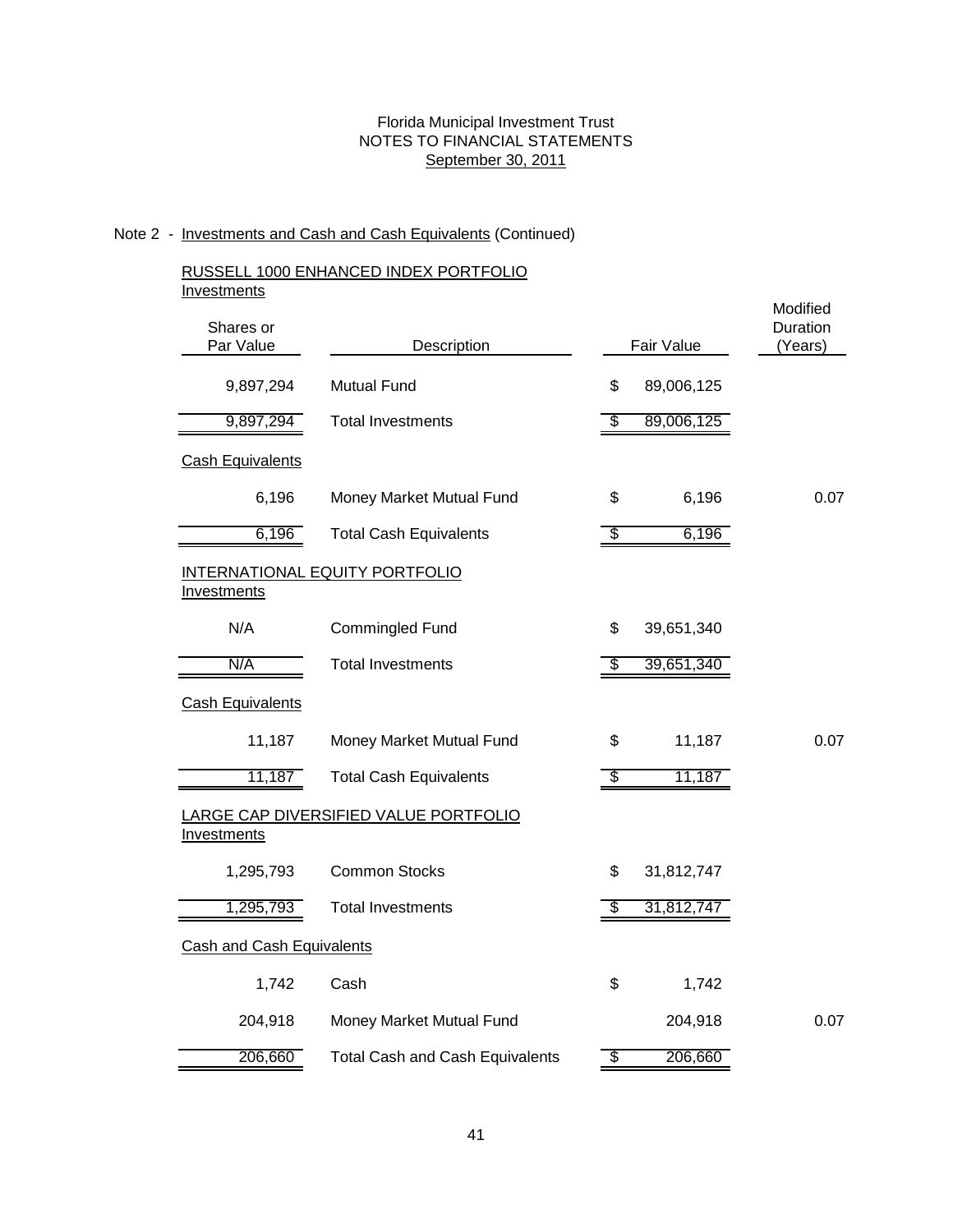#### Note 3 - Shares of Beneficial Interest

The Agreement and Declaration of Trust authorizes the Trustees to issue an unlimited number of shares of beneficial interest, no par value. Sales and redemptions of shares are made only on a valuation date at the net asset value used to report investments. No legally binding guarantees have been provided or obtained to support the value of the shares. The net asset value of the 1-3 Year High Quality Bond Fund and the 0-2 Year High Quality Bond Fund are determined on the 15th day and last business day of each month. The net asset value of the other funds and portfolios is determined on the last business day of each month.

Beneficial interest share transactions for the year ended September 30, 2011 were as follows:

|                                                              | <b>Shares</b>                                      | Amount                                                   |  |  |  |
|--------------------------------------------------------------|----------------------------------------------------|----------------------------------------------------------|--|--|--|
| 0-2 Year High Quality Bond Fund                              |                                                    |                                                          |  |  |  |
| <b>Shares Sold</b><br><b>Shares Redeemed</b><br>Net Increase | 11,111,326.037<br>(7,822,416.088)<br>3,288,909.949 | \$<br>113,669,473<br>(80, 100, 181)<br>33,569,292<br>S   |  |  |  |
| 1-3 Year High Quality Bond Fund                              |                                                    |                                                          |  |  |  |
| Shares Sold<br><b>Shares Redeemed</b><br>Net Increase        | 11,519,979.896<br>(6,799,447.064)<br>4,720,532.832 | \$<br>203,411,710<br>(120, 179, 641)<br>S<br>83,232,069  |  |  |  |
| Intermediate High Quality Bond Fund                          |                                                    |                                                          |  |  |  |
| <b>Shares Sold</b><br><b>Shares Redeemed</b><br>Net Decrease | 1,283,270.659<br>(1,804,462.392)<br>(521,191.733   | \$<br>26,200,000<br>(37,136,506)<br>\$<br>(10, 936, 506) |  |  |  |
| Broad Market High Quality Bond Fund                          |                                                    |                                                          |  |  |  |
| <b>Shares Sold</b><br><b>Shares Redeemed</b><br>Net Increase | 1,664,336.560<br>(657,982.830)<br>1,006,353.730    | \$<br>33,142,292<br>(13,272,669)<br>19,869,623<br>\$     |  |  |  |
| <b>Expanded High Yield Bond Fund</b>                         |                                                    |                                                          |  |  |  |
| <b>Shares Sold</b><br><b>Shares Redeemed</b><br>Net Decrease | (391,745.146)<br>391,745.146                       | \$<br>(5,000,000)<br>(5,000,000)<br>S                    |  |  |  |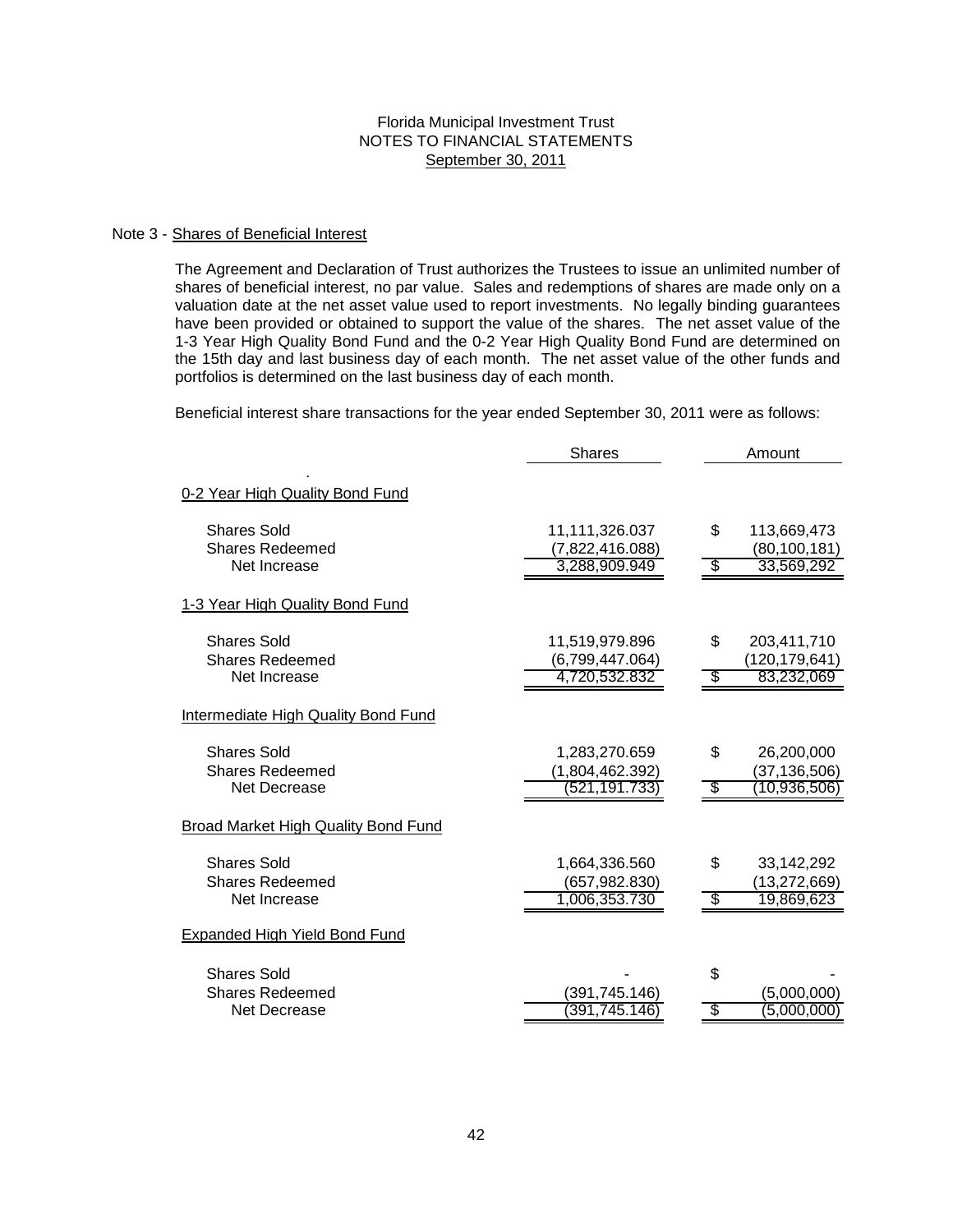# Note 3 - Shares of Beneficial Interest (Continued)

|                                               | <b>Shares</b>                  | Amount |                          |  |  |
|-----------------------------------------------|--------------------------------|--------|--------------------------|--|--|
| <b>High Quality Growth Portfolio</b>          |                                |        |                          |  |  |
| <b>Shares Sold</b><br><b>Shares Redeemed</b>  | 104,204.231<br>(72, 212.536)   | \$     | 1,661,948<br>(1,224,095) |  |  |
| Net Increase                                  | 31,991.695                     | S      | 437,853                  |  |  |
| Diversified Small to Mid Cap Equity Portfolio |                                |        |                          |  |  |
| <b>Shares Sold</b>                            | 210,496.081                    | \$     | 6,363,132                |  |  |
| <b>Shares Redeemed</b><br>Net Decrease        | (307, 545.831)<br>(97,049.750) | S      | (10,022,431)             |  |  |
|                                               |                                |        | (3,659,299)              |  |  |
| Russell 1000 Enhanced Index Portfolio         |                                |        |                          |  |  |
| <b>Shares Sold</b>                            | 467,459.198                    | \$     | 5,093,510                |  |  |
| <b>Shares Redeemed</b><br>Net Decrease        | (742,876.873)                  | \$     | (8,760,417)              |  |  |
|                                               | (275,417.675                   |        | (3,666,907)              |  |  |
| International Equity Portfolio                |                                |        |                          |  |  |
| <b>Shares Sold</b>                            | 399,662.476                    | \$     | 4,286,851                |  |  |
| <b>Shares Redeemed</b>                        | (4,982.443)                    |        | (56,111)                 |  |  |
| Net Increase                                  | 394,680.033                    |        | 4,230,740                |  |  |
| <b>Large Cap Diversified Value Portfolio</b>  |                                |        |                          |  |  |
| <b>Shares Sold</b>                            | 550,066.614                    | \$     | 4,190,242                |  |  |
| <b>Shares Redeemed</b>                        | (16, 373.116)                  |        | (131, 554)               |  |  |
| Net Increase                                  | 533,693.498                    | \$     | 4,058,688                |  |  |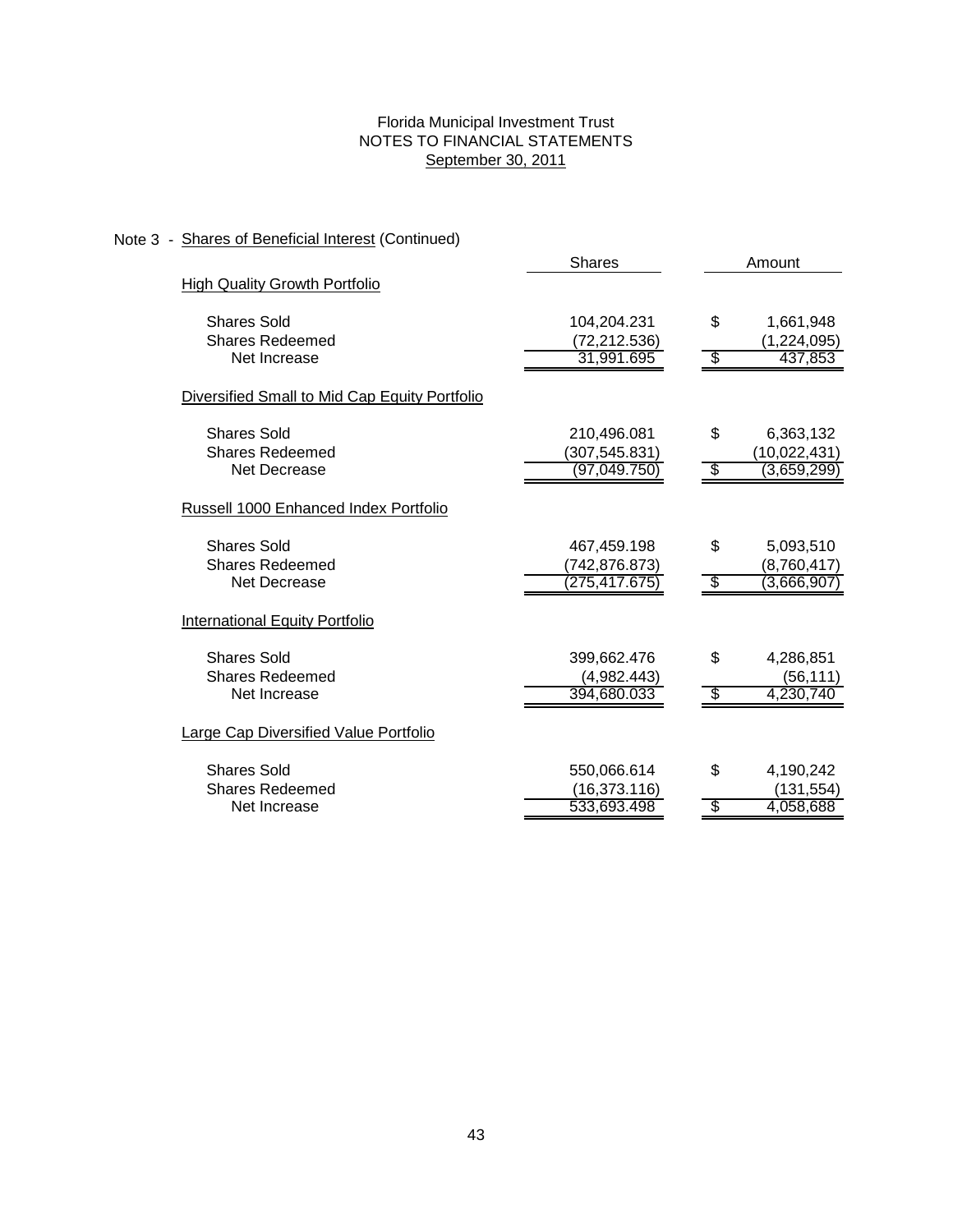#### Note 4 - Related Parties

The League serves as Administrator, Investment Manager, and Secretary-Treasurer of the Trust. The League also serves as Administrator of certain of the Trust's members.

#### Note 5 - Investment Manager and Administrator

The Trust entered into an investment management agreement with the League to direct the investments of certain portfolios for fees of ten to eighty-five basis points of the portfolios' net asset values. The Trust has also entered into an administrative services agreement with the League for fees of ten and one half to fourteen and one half basis points of the portfolios' net asset values.

#### Note 6 - Custodian

Pursuant to an agreement with the Administrator, Wells Fargo Bank serves as Custodian for the Trust.

### Note 7 - Securities Lending

On October 5, 2010, the Administrator completed the unwinding of the securities lending program and ceased participation in the program.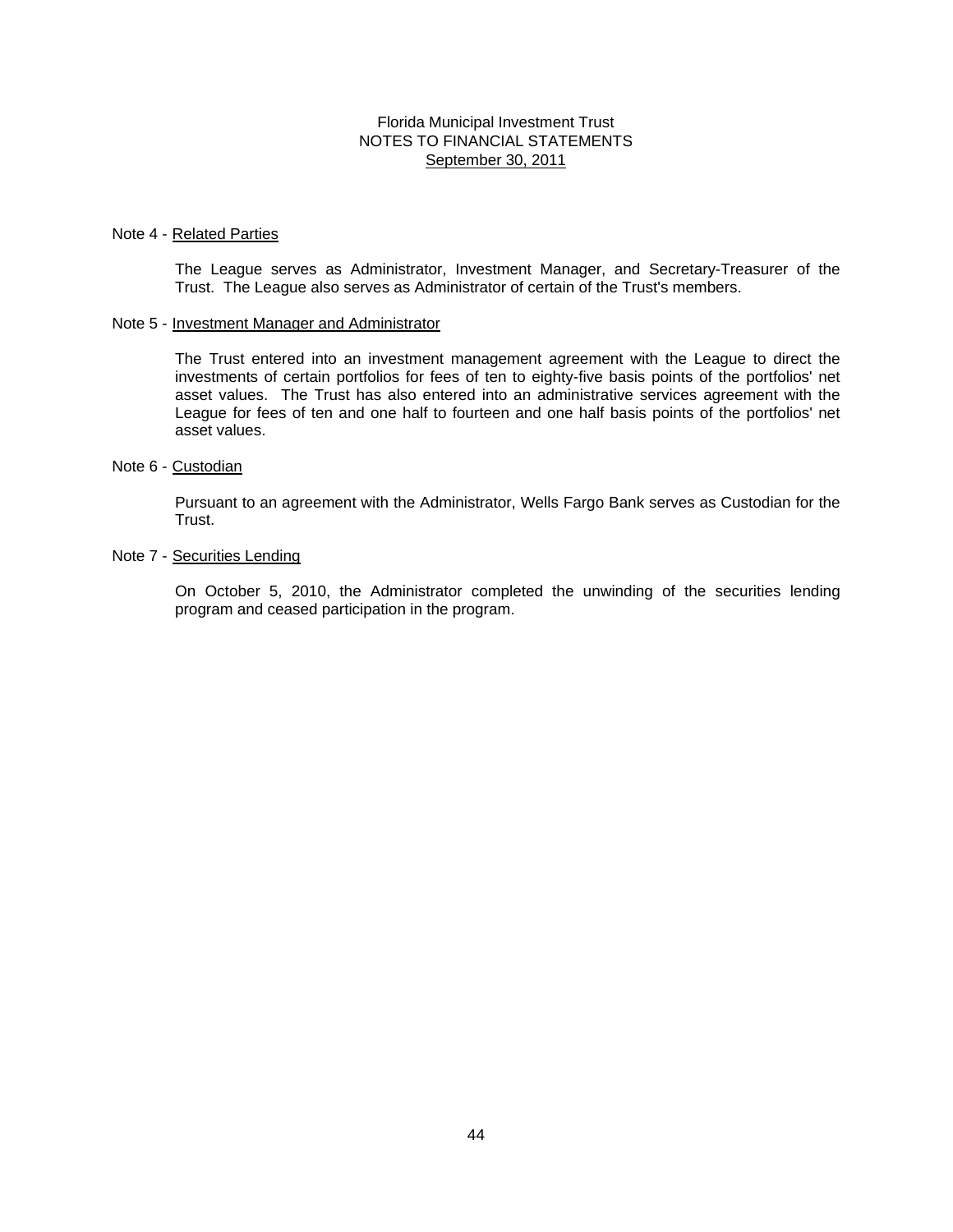#### Florida Municipal Investment Trust COMBINING STATEMENT OF NET ASSETS September 30, 2011

|                                                                             | 0-2 Year High<br>Quality<br><b>Bond Fund</b> | 1-3 Year High<br><b>Quality Bond</b><br>Fund | Intermediate<br><b>High Quality</b><br><b>Bond Fund</b> | <b>Broad Market</b><br><b>High Quality</b><br><b>Bond Fund</b> | Expanded<br><b>High Yield</b><br><b>Bond Fund</b> | <b>High Quality</b><br>Growth<br>Portfolio |
|-----------------------------------------------------------------------------|----------------------------------------------|----------------------------------------------|---------------------------------------------------------|----------------------------------------------------------------|---------------------------------------------------|--------------------------------------------|
| <b>ASSETS</b>                                                               |                                              |                                              |                                                         |                                                                |                                                   |                                            |
| Investment in Securities at Fair Value:<br>Cash Equivalents<br>Receivables: | \$198,169,931<br>7,861,797                   | \$507,879,301<br>9,116,315                   | \$298,253,358<br>2,827,418                              | \$180,921,230<br>2,792,563                                     | \$42,170,805<br>9,459                             | \$30,991,348<br>877,096                    |
| Interest and Dividends<br><b>Securities Sold</b>                            | 622,991                                      | 1,807,168                                    | 1,289,736                                               | 685,722                                                        | 767,715                                           | 21,451<br>398,671                          |
| <b>Total Assets</b>                                                         | 206,654,719                                  | 518,802,784                                  | 302,370,512                                             | 184,399,515                                                    | 42,947,979                                        | 32,288,566                                 |
| <b>LIABILITIES</b>                                                          |                                              |                                              |                                                         |                                                                |                                                   |                                            |
| Payables:                                                                   |                                              |                                              |                                                         |                                                                |                                                   |                                            |
| <b>Securities Purchased</b><br><b>Accrued Expenses:</b>                     | 1,724,994                                    | 5,088,688                                    |                                                         |                                                                |                                                   | 247,878                                    |
| Investment Management Fee Payable                                           | 57,154                                       | 123,972                                      | 75,395                                                  | 68.314                                                         | 5,612                                             | 42,338                                     |
| Administrative Fee Payable                                                  | 60,012                                       | 130,170                                      | 79.164                                                  | 66,037                                                         | 16,276                                            | 13,642                                     |
| Audit Fee Payable                                                           | 11,040                                       | 11,040                                       | 11,040                                                  | 11,040                                                         | 11,040                                            | 11,040                                     |
| <b>Consulting Fees Payable</b>                                              | 2,783                                        | 2,783                                        | 2,783                                                   | 2,783                                                          | 2,783                                             | 2,783                                      |
| Miscellaneous Accrued Expenses                                              |                                              | 1,258                                        | 1,851                                                   |                                                                |                                                   | 25                                         |
| <b>Total Liabilities</b>                                                    | 1,855,983                                    | 5,357,911                                    | 170,233                                                 | 148,174                                                        | 35,711                                            | 317,706                                    |
| <b>NET ASSETS</b>                                                           |                                              |                                              |                                                         |                                                                |                                                   |                                            |
| <b>Held in Trust for Participants</b>                                       | \$204,798,736                                | \$513,444,873                                | \$302,200,279                                           | \$184,251,341                                                  | \$42,912,268                                      | \$31,970,860                               |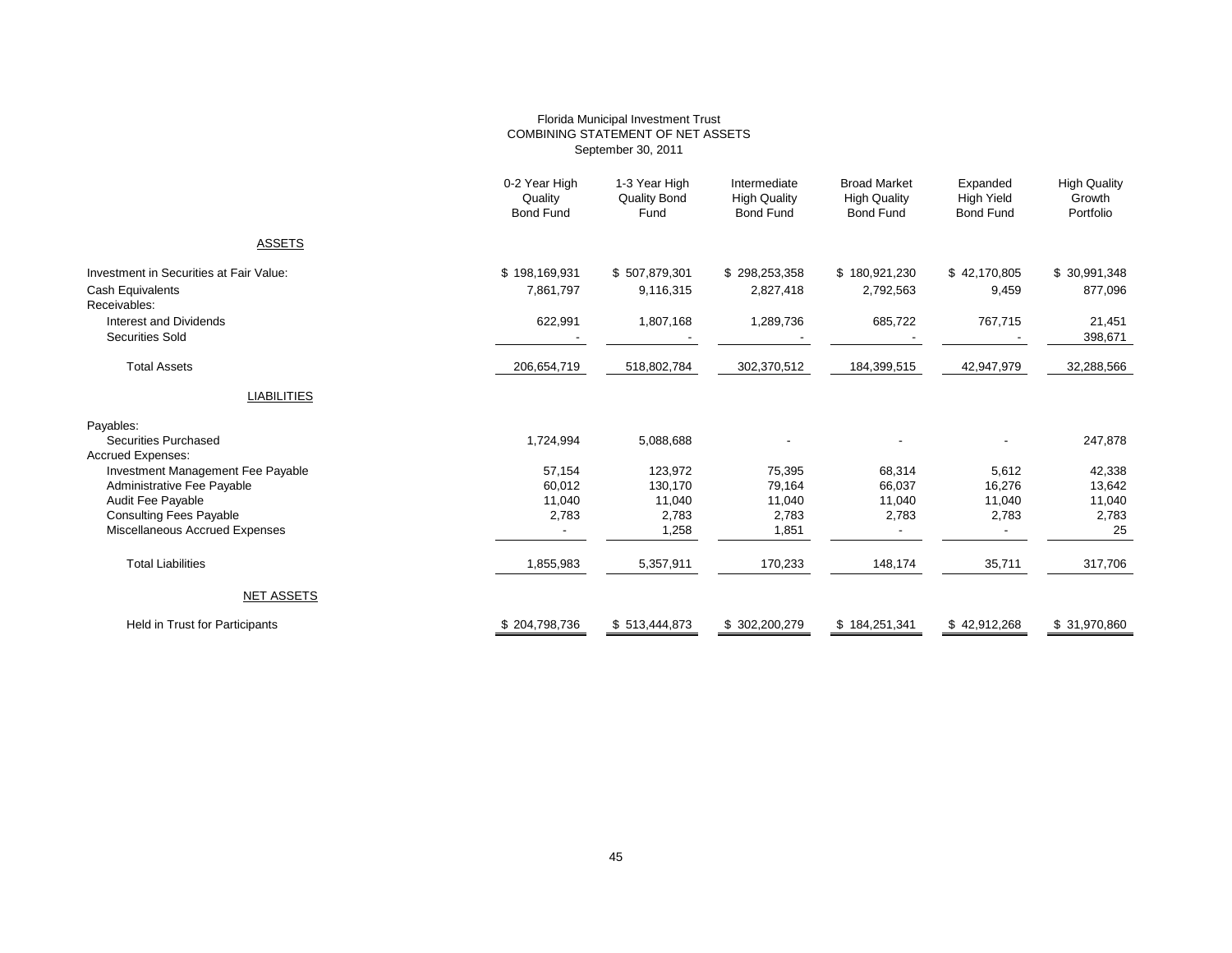|                                                                                                                                                                                     | Florida Municipal Investment Trust<br><b>COMBINING STATEMENT OF NET ASSETS</b><br>September 30, 2011 |                                                    |                                                       |                                                    |                                                  |
|-------------------------------------------------------------------------------------------------------------------------------------------------------------------------------------|------------------------------------------------------------------------------------------------------|----------------------------------------------------|-------------------------------------------------------|----------------------------------------------------|--------------------------------------------------|
|                                                                                                                                                                                     | <b>Diversified</b><br>Small to Mid<br>Cap Equity<br>Portfolio                                        | Russell 1000<br><b>Enhanced Index</b><br>Portfolio | International<br><b>Equity Portfolio</b>              | Large Cap<br><b>Diversified</b><br>Value Portfolio | Total                                            |
| <b>ASSETS</b>                                                                                                                                                                       |                                                                                                      |                                                    |                                                       |                                                    |                                                  |
| Investment in Securities at Fair Value:<br>Cash Equivalents<br>Receivables:                                                                                                         | \$49,477,752<br>2,498,497                                                                            | 89,006,125<br>\$<br>6,196                          | \$39,651,340<br>11,187                                | \$31,812,747<br>206,660                            | \$1,468,333,937<br>26,207,188                    |
| Interest and Dividends<br><b>Securities Sold</b>                                                                                                                                    | 24,724                                                                                               | 19,201.00                                          |                                                       | 48,724                                             | 5,268,231<br>417,872                             |
| <b>Total Assets</b>                                                                                                                                                                 | 52,000,973                                                                                           | 89,031,522                                         | 39,662,527                                            | 32,068,131                                         | 1,500,227,228                                    |
| <b>LIABILITIES</b>                                                                                                                                                                  |                                                                                                      |                                                    |                                                       |                                                    |                                                  |
| Payables:<br><b>Securities Purchased</b>                                                                                                                                            |                                                                                                      | 4,212,602                                          |                                                       | 33,660                                             | 11,307,822                                       |
| <b>Accrued Expenses:</b><br>Investment Management Fee Payable<br>Administrative Fee Payable<br>Audit Fee Payable<br><b>Consulting Fee Payable</b><br>Miscellaneous Accrued Expenses | 65,480<br>21,099<br>11,040<br>2,783<br>28                                                            | 25,971<br>24,481<br>11,040<br>2,783<br>149         | 19,781<br>16,659<br>11,040<br>2,783<br>$\blacksquare$ | 71,527<br>12,964<br>11,040<br>2,783<br>5           | 555,544<br>440,504<br>110,400<br>27,830<br>3,316 |
| <b>Total Liabilities</b>                                                                                                                                                            | 100,430                                                                                              | 4,277,026                                          | 50,263                                                | 131,979                                            | 12,445,416                                       |
| <b>NET ASSETS</b>                                                                                                                                                                   |                                                                                                      |                                                    |                                                       |                                                    |                                                  |
| Held in Trust for Participants                                                                                                                                                      | \$51,900,543                                                                                         | 84,754,496<br>\$                                   | \$39,612,264                                          | \$31,936,152                                       | \$1,487,781,812                                  |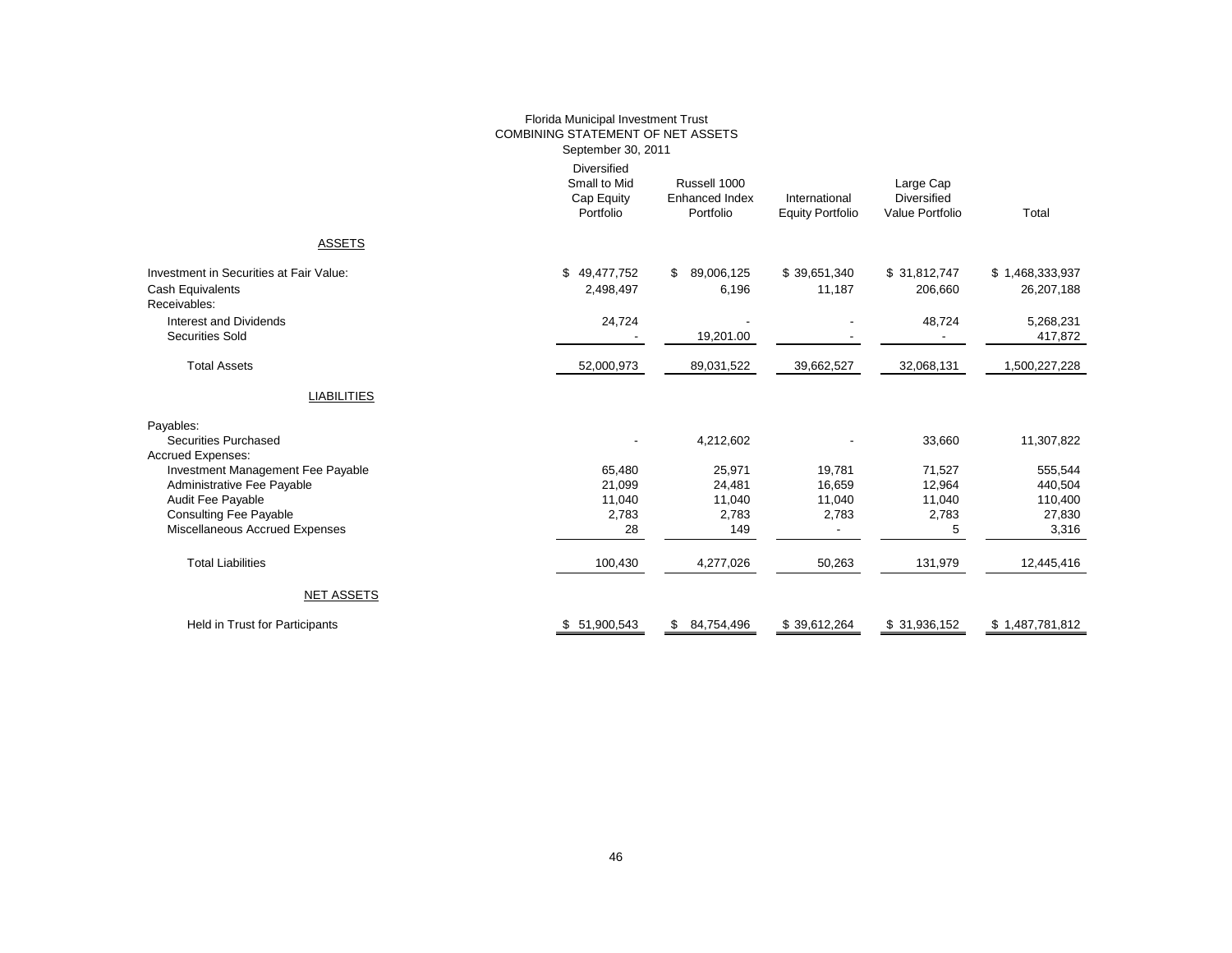# Florida Municipal Investment Trust COMBINING STATEMENT OF CHANGES IN NET ASSETS For the Year Ended September 30, 2011

|                                                 | 0-2 Year High<br><b>Quality Bond</b><br>Fund | 1-3 Year High<br>Quality Bond<br>Fund | Intermediate High<br><b>Quality Bond</b><br>Fund | <b>Broad Market</b><br><b>High Quality</b><br><b>Bond Fund</b> | <b>Expanded High</b><br><b>Yield Bond</b><br>Fund | <b>High Quality</b><br>Growth<br>Portfolio |  |
|-------------------------------------------------|----------------------------------------------|---------------------------------------|--------------------------------------------------|----------------------------------------------------------------|---------------------------------------------------|--------------------------------------------|--|
| <b>ADDITIONS:</b>                               |                                              |                                       |                                                  |                                                                |                                                   |                                            |  |
| Revenues                                        |                                              |                                       |                                                  |                                                                |                                                   |                                            |  |
| Interest and Dividend Income                    | \$<br>4,684,295                              | \$<br>9,742,453                       | \$<br>9,727,361                                  | 5,064,400<br>S                                                 | 4,074,618<br>S                                    | \$<br>381,736                              |  |
| Fair Value Increases and Decreases              | (3,431,376)                                  | (4, 296, 315)                         | 2,802,435                                        | 4,167,126                                                      | (3, 196, 786)                                     | 372,835                                    |  |
| <b>Total Revenues</b>                           | 1,252,919                                    | 5,446,138                             | 12,529,796                                       | 9,231,526                                                      | 877,832                                           | 754,571                                    |  |
| Expenses                                        |                                              |                                       |                                                  |                                                                |                                                   |                                            |  |
| <b>Investment Management Fees</b>               | 202,848                                      | 469,550                               | 305,401                                          | 254,266                                                        | 23,349                                            | 164,319                                    |  |
| <b>Administrative Fees</b>                      | 212,990                                      | 493,027                               | 320,671                                          | 245,790                                                        | 67,710                                            | 52,947                                     |  |
| <b>Audit Fees</b>                               | 11,337                                       | 11,337                                | 11,337                                           | 11,337                                                         | 11,337                                            | 11,337                                     |  |
| <b>Consulting Fees</b>                          | 11,091                                       | 11,091                                | 11,090                                           | 11,090                                                         | 11,091                                            | 11,090                                     |  |
| <b>Rating Agency Fees</b>                       | 8,500                                        | 9,000                                 | 9,000                                            | 9,000                                                          |                                                   |                                            |  |
| General Insurance                               | 401                                          | 365                                   | 392                                              | 293                                                            | 392                                               | 427                                        |  |
| <b>Trustee Fees and Travel</b>                  | 1,536                                        | 1,536                                 | 1,536                                            | 1,535                                                          | 1,536                                             | 1,536                                      |  |
| <b>Legal Fees</b>                               | 1,500                                        | 1,105                                 | 1,500                                            | 1,500                                                          | 1,500                                             | 1,477                                      |  |
| <b>Miscellaneous</b>                            | 27                                           | 27                                    | 27                                               | 28                                                             | 28                                                | 27                                         |  |
| <b>Total Expenses</b>                           | 450,230                                      | 997,038                               | 660,954                                          | 534,839                                                        | 116,943                                           | 243,160                                    |  |
| Net Investment Income                           | 802,689                                      | 4,449,100                             | 11,868,842                                       | 8.696.687                                                      | 760,889                                           | 511,411                                    |  |
| <b>Beneficial Interest Share Transactions</b>   |                                              |                                       |                                                  |                                                                |                                                   |                                            |  |
| Proceeds from Sale of Shares                    | 113,669,473                                  | 203,411,710                           | 26,200,000                                       | 33,142,292                                                     |                                                   | 1,661,948                                  |  |
| Cost of Shares Redeemed                         | (80, 100, 181)                               | (120, 179, 641)                       | (37, 136, 506)                                   | (13, 272, 669)                                                 | (5,000,000)                                       | (1,224,095)                                |  |
| Net Increase (Decrease) from Share Transactions | 33,569,292                                   | 83,232,069                            | (10, 936, 506)                                   | 19,869,623                                                     | (5,000,000)                                       | 437,853                                    |  |
| Total Increase (Decrease) in Net Assets         | 34,371,981                                   | 87,681,169                            | 932,336                                          | 28,566,310                                                     | (4,239,111)                                       | 949,264                                    |  |
| DEDUCTIONS:                                     |                                              |                                       |                                                  |                                                                |                                                   |                                            |  |
| <b>Net Assets</b>                               |                                              |                                       |                                                  |                                                                |                                                   |                                            |  |
| Beginning of Year                               | 170,426,755                                  | 425,763,704                           | 301,267,943                                      | 155,685,031                                                    | 47, 151, 379                                      | 31,021,596                                 |  |
| End of Year                                     | 204,798,736<br>S.                            | 513,444,873<br>\$.                    | 302,200,279<br>S                                 | 184,251,341<br>S                                               | 42,912,268<br>\$                                  | 31,970,860<br>S.                           |  |